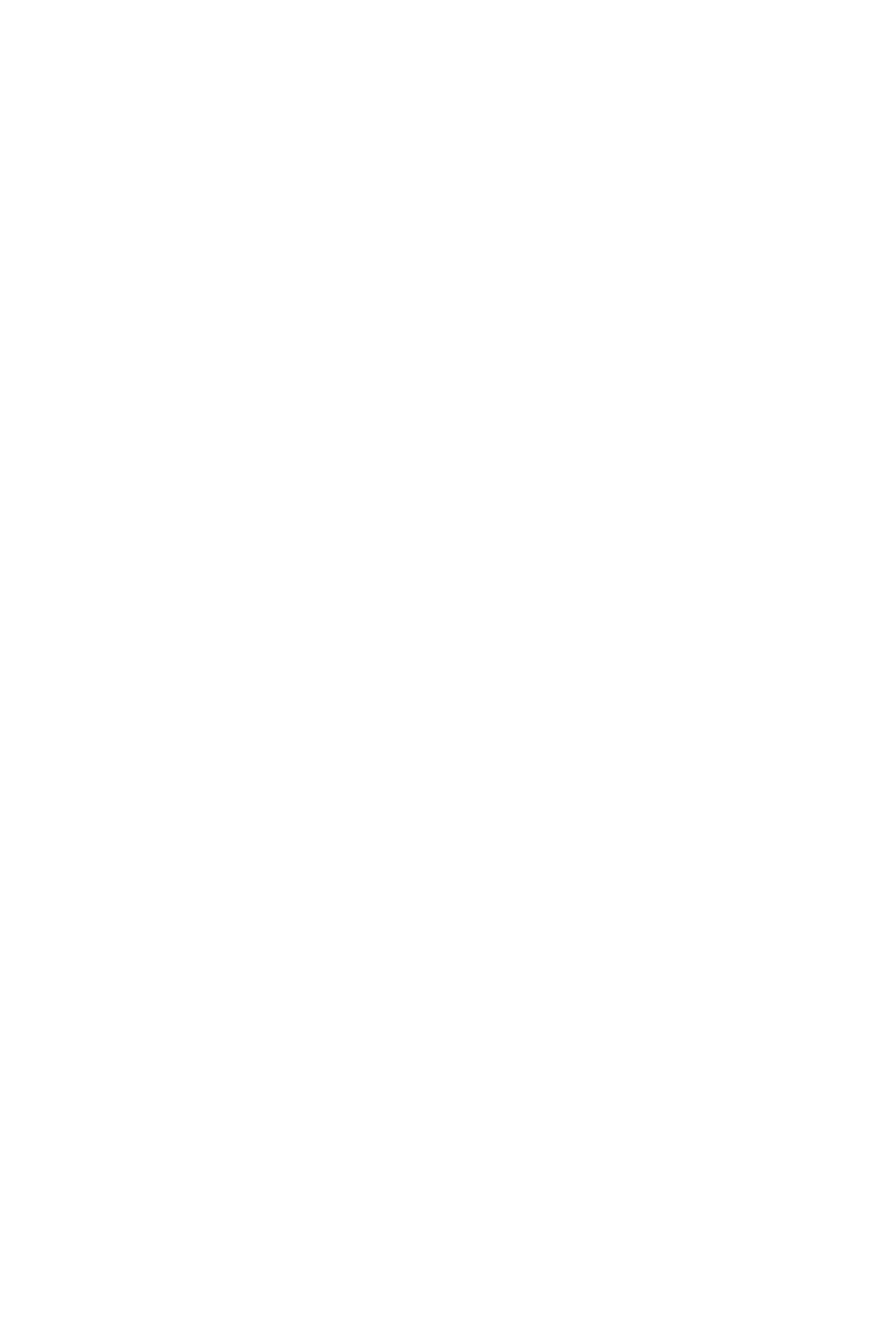## TABLE OF CONTENTS

| 1  | Introduction                                                                                                         |
|----|----------------------------------------------------------------------------------------------------------------------|
| 3  | <b>Lessons Learned Findings</b>                                                                                      |
| 4  | <b>Policy Alignment:</b><br><b>Policy and Regulatory Guidelines</b><br>for Staffing a Temporary "Surge" Organization |
| 11 | <b>Workforce Planning and Deployment:</b><br>Dealing with Mission Flux and<br><b>Interagency Culture Conflicts</b>   |
| 23 | <b>Recruitment:</b><br><b>Matching Skills with Need</b>                                                              |
| 34 | Continuity:<br>Dealing with Staff Turnover and<br><b>Information Hand-off</b>                                        |
| 45 | <b>Lessons Learned Recommendations</b>                                                                               |
| 53 | <b>Forum Participant Biographies</b>                                                                                 |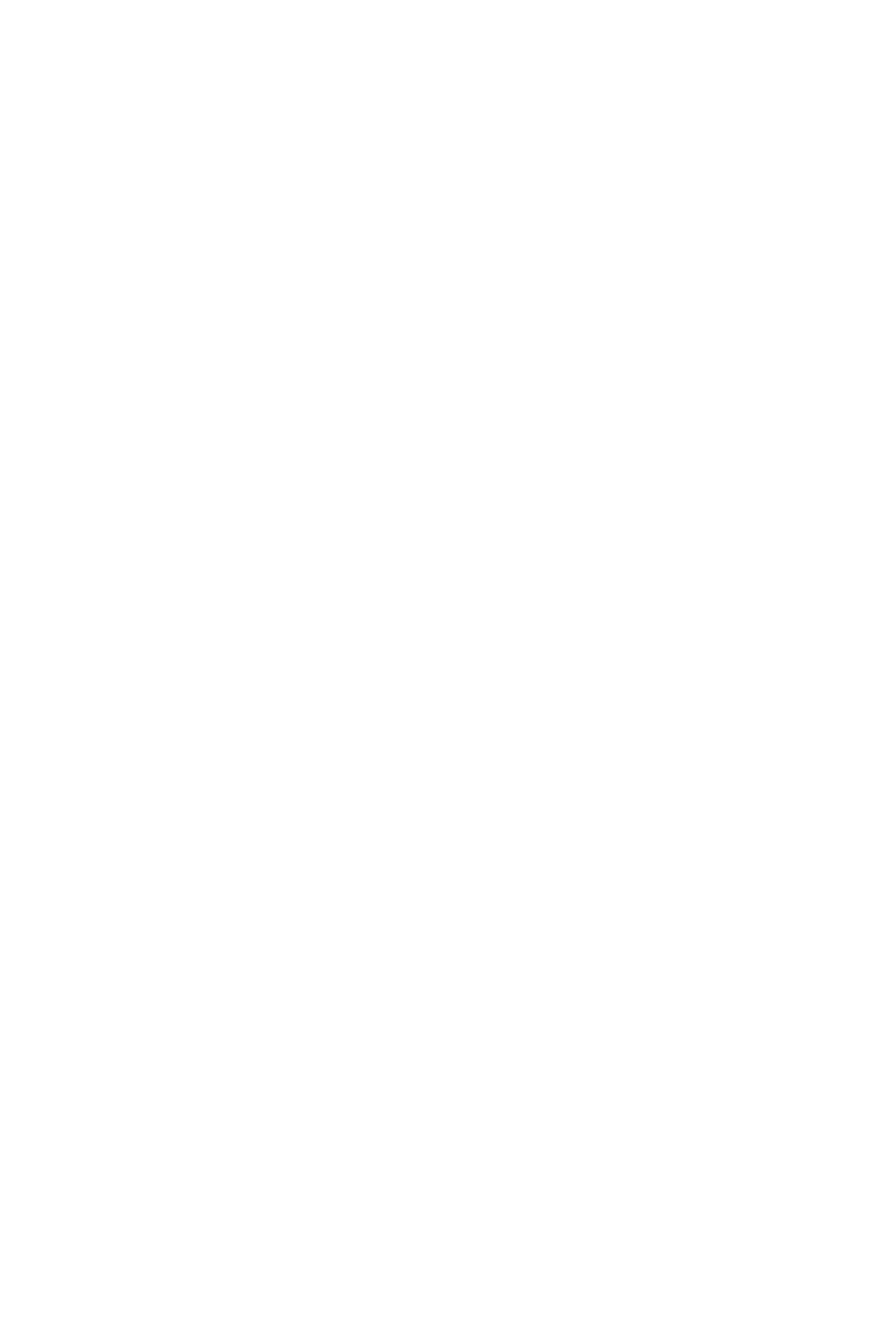### INTRODUCTION

This is the first report of the Special Inspector General for Iraq Reconstruction's (SIGIR) Lessons Learned Initiative (LLI). The LLI is designed to enhance ongoing efforts in Iraq as well as to inform future U.S. reconstruction and stabilization planning and programs. The initiative focuses on three key subject areas:

- Human Capital Management
- Contracting
- Program and Project Management

In each subject area, SIGIR gathers information through research and interviews, collating and distilling the results into a white paper. Each white paper is then reviewed by a panel of experts that evaluates the findings and makes recommendations.

### About the Human Capital Management Forum

On September 20, 2005, SIGIR conducted its first Lessons Learned Forum, which focused on human capital management. The forum culminated months of work on the range of personnel issues that have emerged during the Iraq reconstruction enterprise. Much of the data SIGIR developed was derived from interviews with personnel who had first-hand experience in Iraq reconstruction human resource matters.

SIGIR gathered more than 30 experts drawn from government, industry, and academia, including many who served in Iraq, for a full-day forum at Johns Hopkins University in Washington, D.C., to evaluate the findings and provide recommendations. This report presents those findings and recommendations.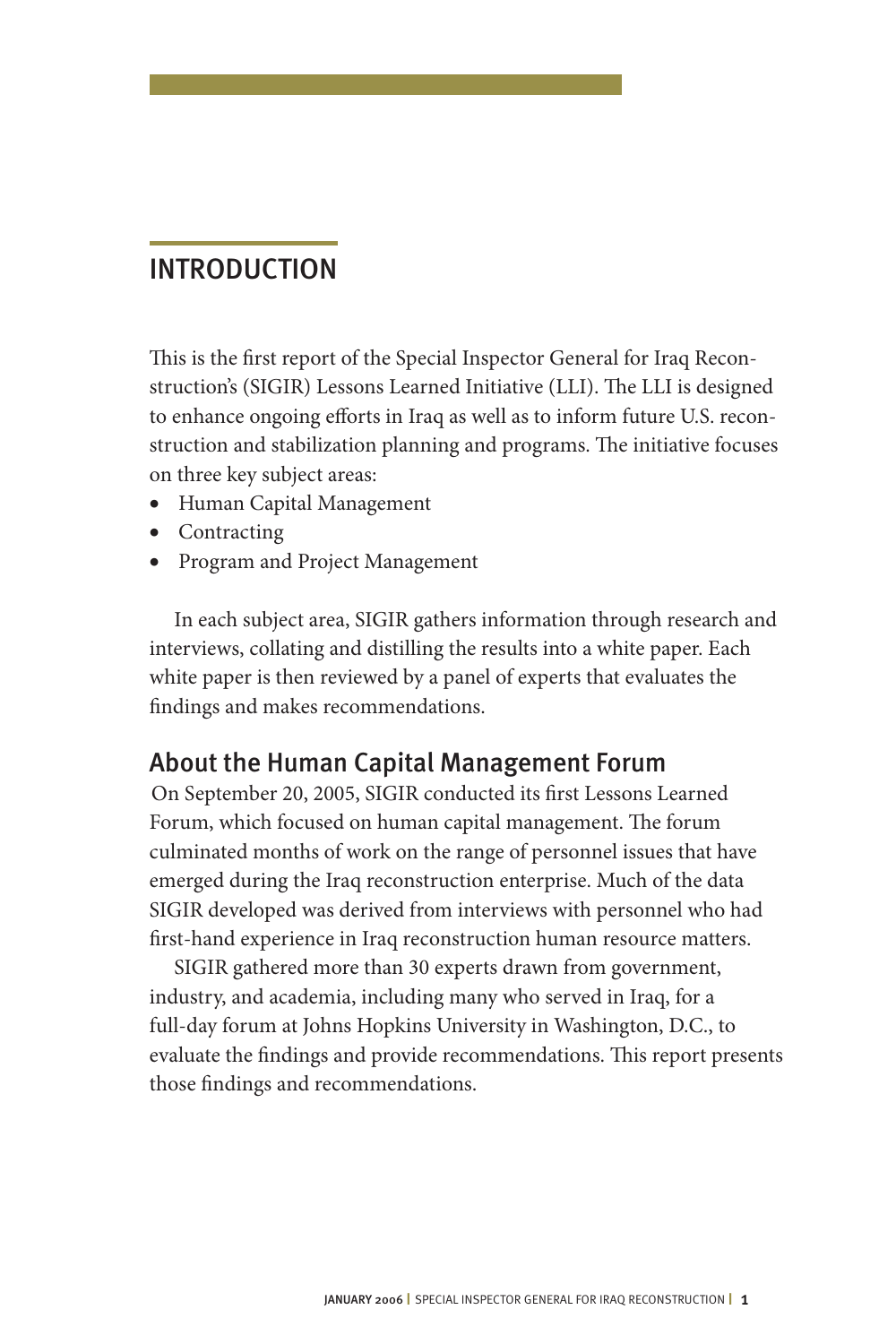2 | IRAQ RECONSTRUCTION: LESSONS IN HUMAN CAPITAL MANAGEMENT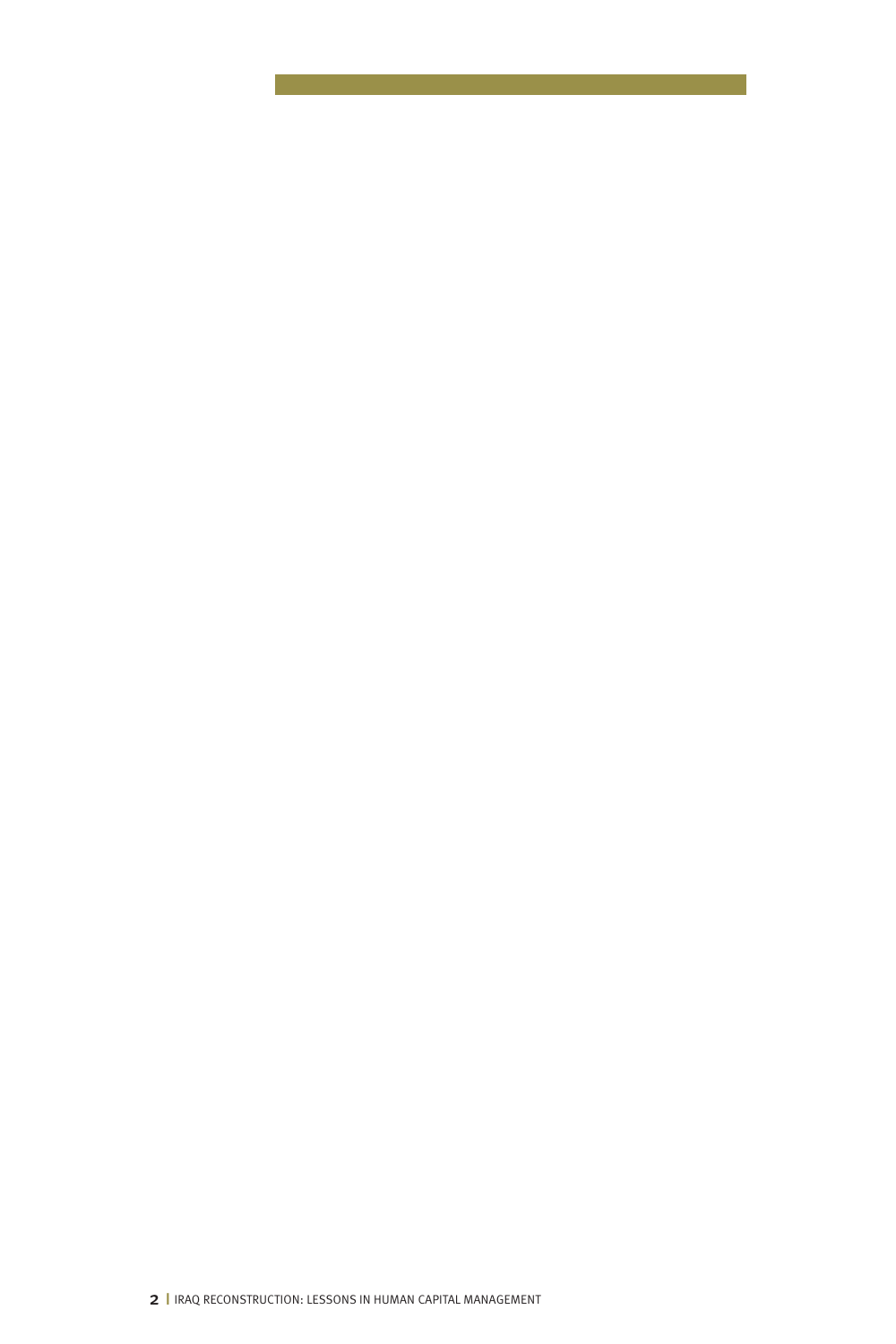## LESSONS LEARNED FINDINGS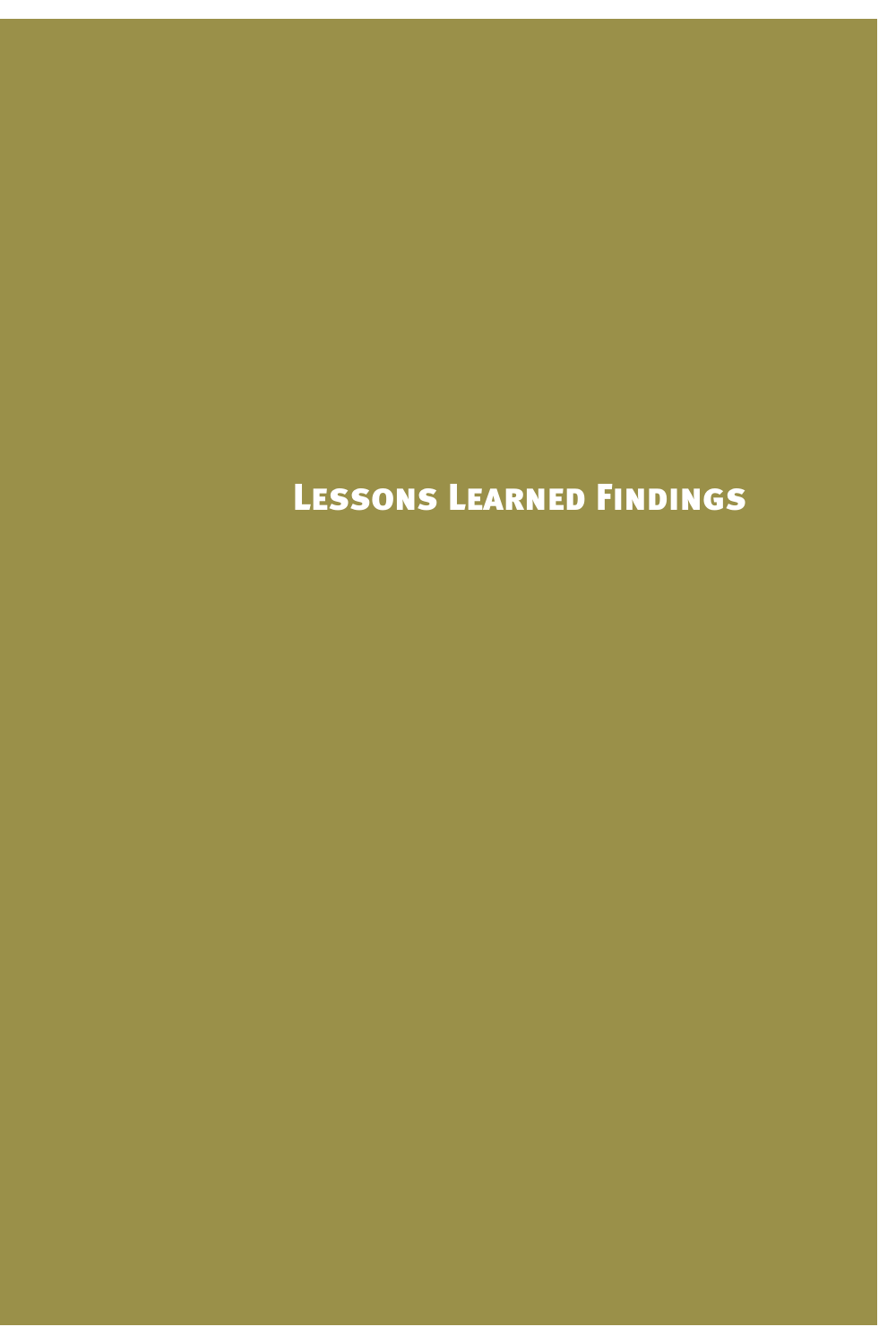### POLICY ALIGNMENT: POLICY AND REGULATORY GUIDELINES FOR STAFFING A TEMPORARY "SURGE" ORGANIZATION

Given the sheer complexity of post-conflict reconstruction efforts, developing a clear strategic plan of action at the outset is critical to success. Such a plan should articulate the U.S. interests at stake, define U.S. objectives for reconstruction, and lay out the strategy for achieving these policy objectives, along with a clear division of labor delineating who is responsible for what aspects of the plan's implementation. Perhaps even more important than the plan itself is the strategy development and planning process, which allows key players to build working relationships, hammer out differences, identify potential inconsistencies and gaps, synchronize their actions, and better understand their roles.<sup>1</sup>

> *Play to Win,* Center for Strategic and International Studies and the Association of the U.S. Army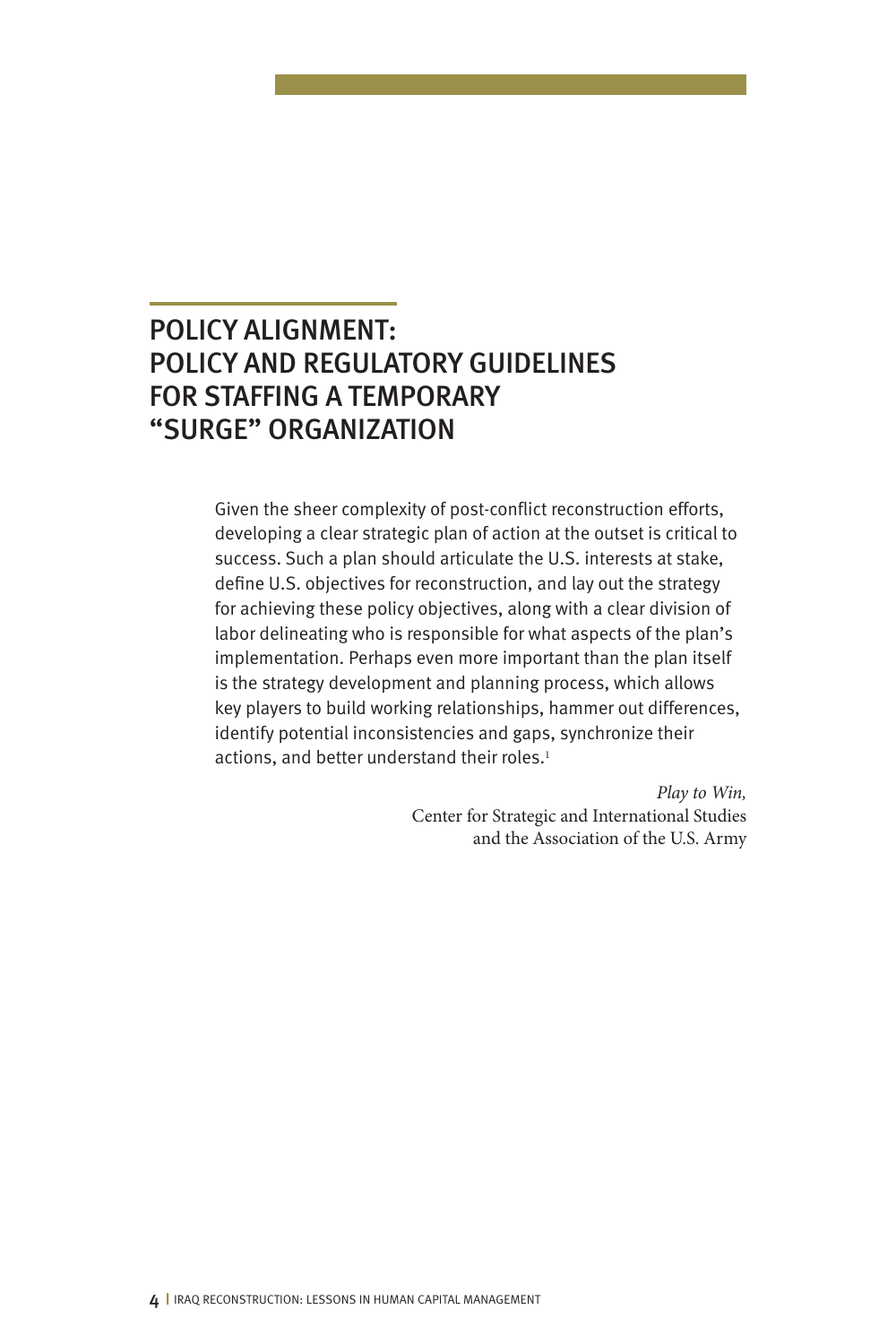History teaches that reconstruction programs in post-conflict environments are neither easy nor expeditious. The most noteworthy of these efforts—the post-World War II reconstruction of Japan and Germany—took many years and a continuing commitment of U.S. forces and funds to reach its goals. Other U.S. reconstruction or relief endeavors—although less costly and protracted—were generally more troublesome or, as in Somalia, ultimately unsuccessful.

This report on the use of human resources within the U.S. reconstruction program in Iraq reveals a central if unsurprising point: there was insufficient systematic planning for human capital management in Iraq before and during the U.S.-directed stabilization and reconstruction operations. The practical limitations ensuing from this shortfall adversely affected reconstruction in post-war Iraq. Moreover, the somewhat fitful creation of the initial coalition reconstruction organizations, and the unanticipated post-war collapse of virtually all Iraqi governing structures, substantially hindered coalition efforts to develop and rapidly execute an effective reconstruction program.

A variety of causes led to the problems that burdened human capital management in Iraq. When planning for managing postwar Iraq began in mid-2002, no comprehensive policy or regulatory guidelines existed to staff a temporary "surge" organization for stabilization and reconstruction. One senior Department of Defense (DoD) official told the Special Inspector General for Iraq Reconstruction (SIGIR) that the U.S. government was not systemically structured to execute overseas reconstruction and stabilization programs. Further, overall operational planning naturally focused on military requirements.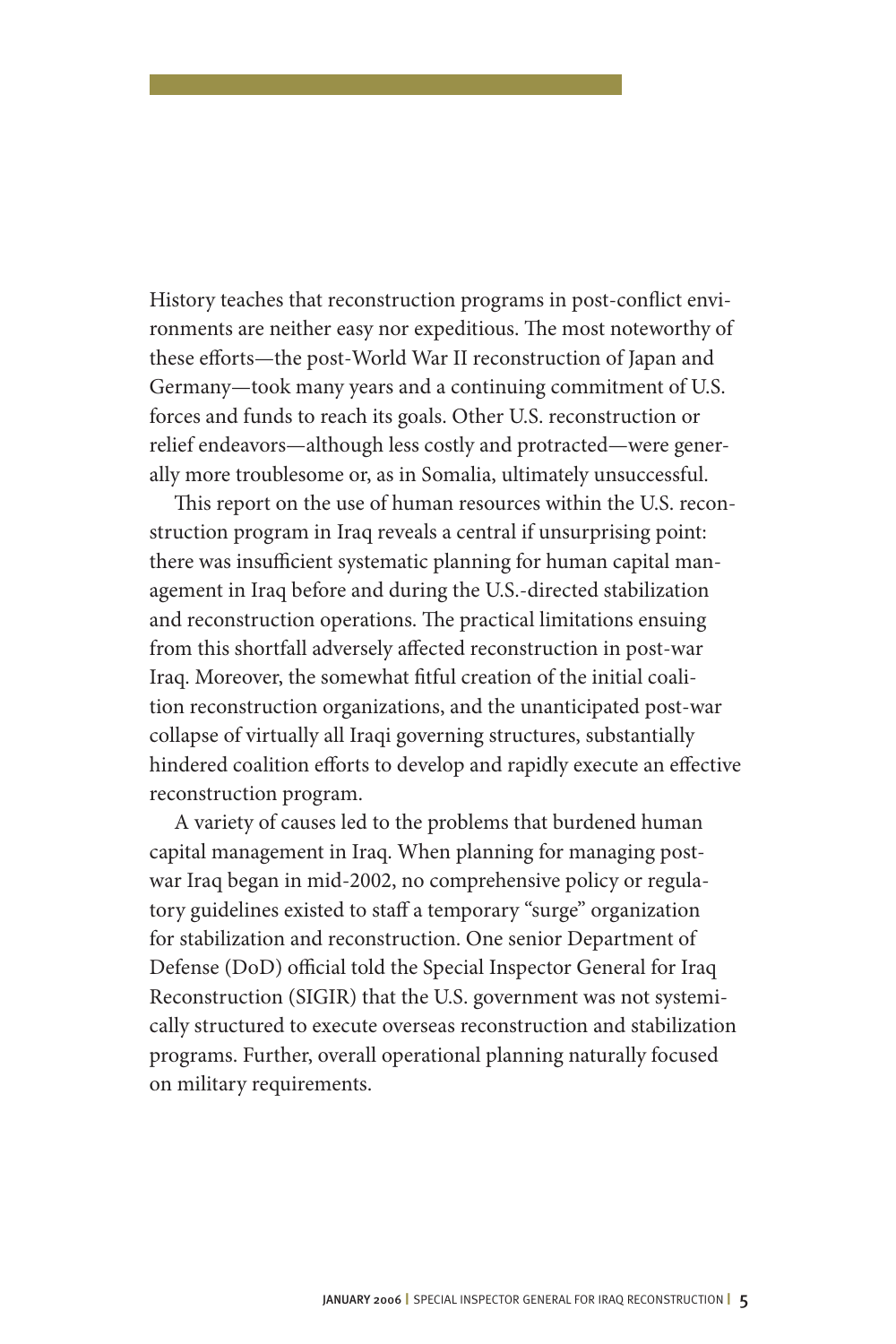Shortly after overt hostilities ended, the shortcomings in reconstruction and stabilization human resources became evident:

- There was no existing contingency organization to lead the reconstruction and relief process.
- There was no regulatory template for recruiting personnel to staff a temporary "surge" relief and reconstruction organization.

A senior Department of State (DoS) official noted that:

[the U.S. government was not prepared]…to be an occupying power. We have no contemporary doctrine for occupying another country [and] no basic doctrine on which to base an effective personnel policy…the jobs that we were asking people to do…required constant, consistent judgments; a common understanding of goals and policies; a common discipline; a common sense of accountability; etc. This is what comes from years and decades of an evolving group culture. It cannot happen overnight. And it cannot be achieved by bringing together disparate individuals whose loyalty and accountability is to the company that hired them rather than the USG.<sup>2</sup>

Executing an effective reconstruction and stabilization program in Iraq would have been greatly enhanced if there had been an existing "civilian reserve corps" to deploy in support of relief operations. But no trained and deployable cadre of interagency experts was available for the Iraq relief effort. And the large-scale reconstruction and stability operations in Iraq could not be solved by contracting out those duties.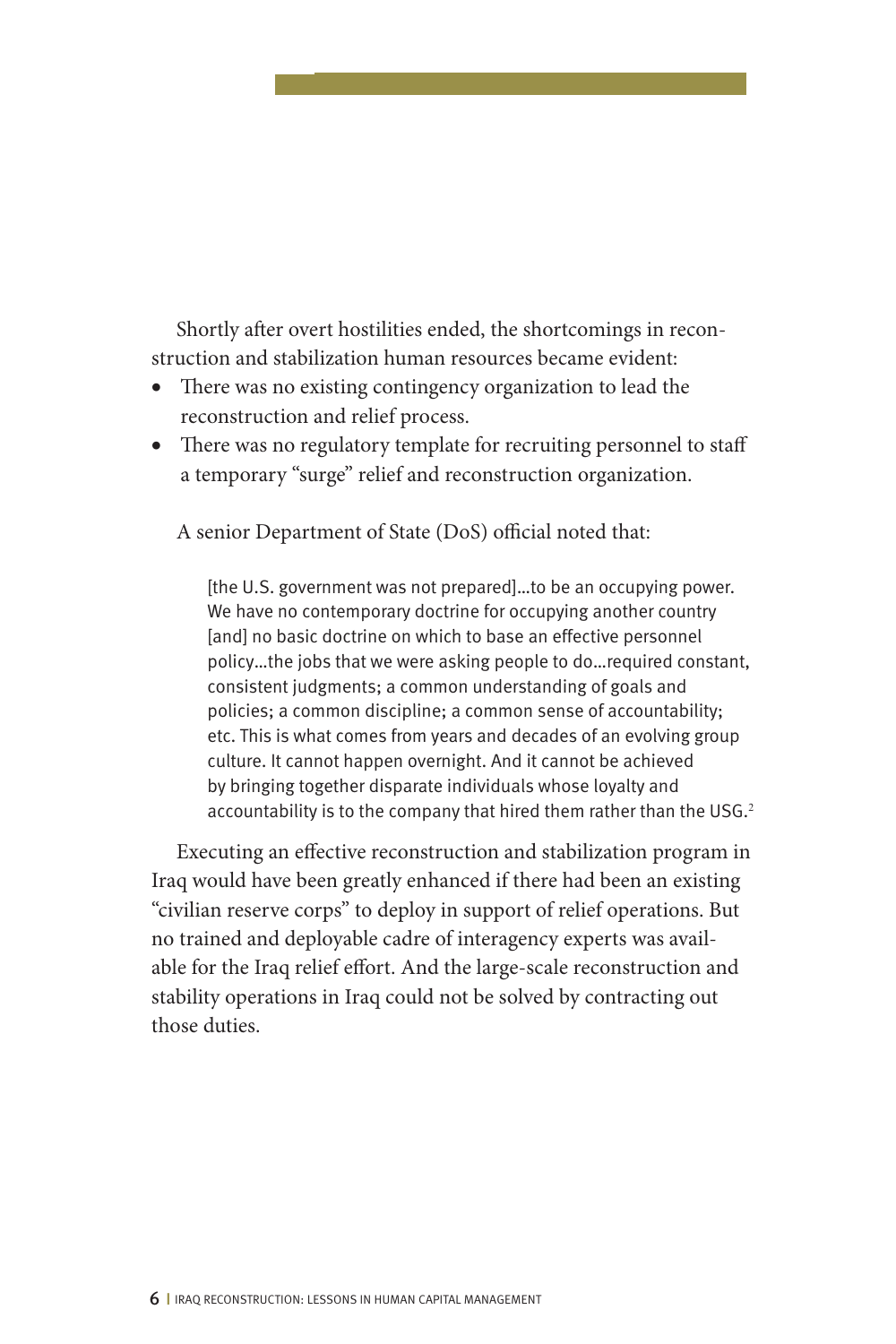### Initial Planning Phase

The initial phase of post-conflict planning for Iraq began in mid-2002 when several interagency groups, coordinated by the National Security Council (NSC) and the Office of Management and Budget (OMB), began developing operational plans for relief and reconstruction. These groups engaged in limited information sharing across agency lines.<sup>3</sup> DoS simultaneously sponsored the "Future of Iraq" project, which created a 1,200-page document that proposed a variety of ambitious concepts for post-Saddam Iraq. The project's report, however, did not provide a comprehensive plan for the U.S. management of post-war Iraq.

Formal development of a more detailed reconstruction administrative plan began in January 2003 when Lieutenant General Jay Garner, USA (Ret.), was appointed to head the newly created Office of Reconstruction and Humanitarian Assistance (ORHA). According to General Garner, ORHA had no pre-existing guidelines or regulatory templates for acquiring human resources. Thus, after General Garner's appointment, ORHA rapidly began to develop a staffing plan based on authorizations for "detailing" federal employees, which were provided in a January 2003 Presidential Decision Memorandum. General Garner observed, "We started [our staffing plan] in the first [week] of February… for a March problem."4

### Planning Guidelines

Two DoD documents served as guides to addressing human capital management in post-war Iraq:

- *Civilian Personnel Management Guide for Management Officials During Contingencies and Emergencies*
- *Joint Doctrine for Personnel Support to Joint Operations*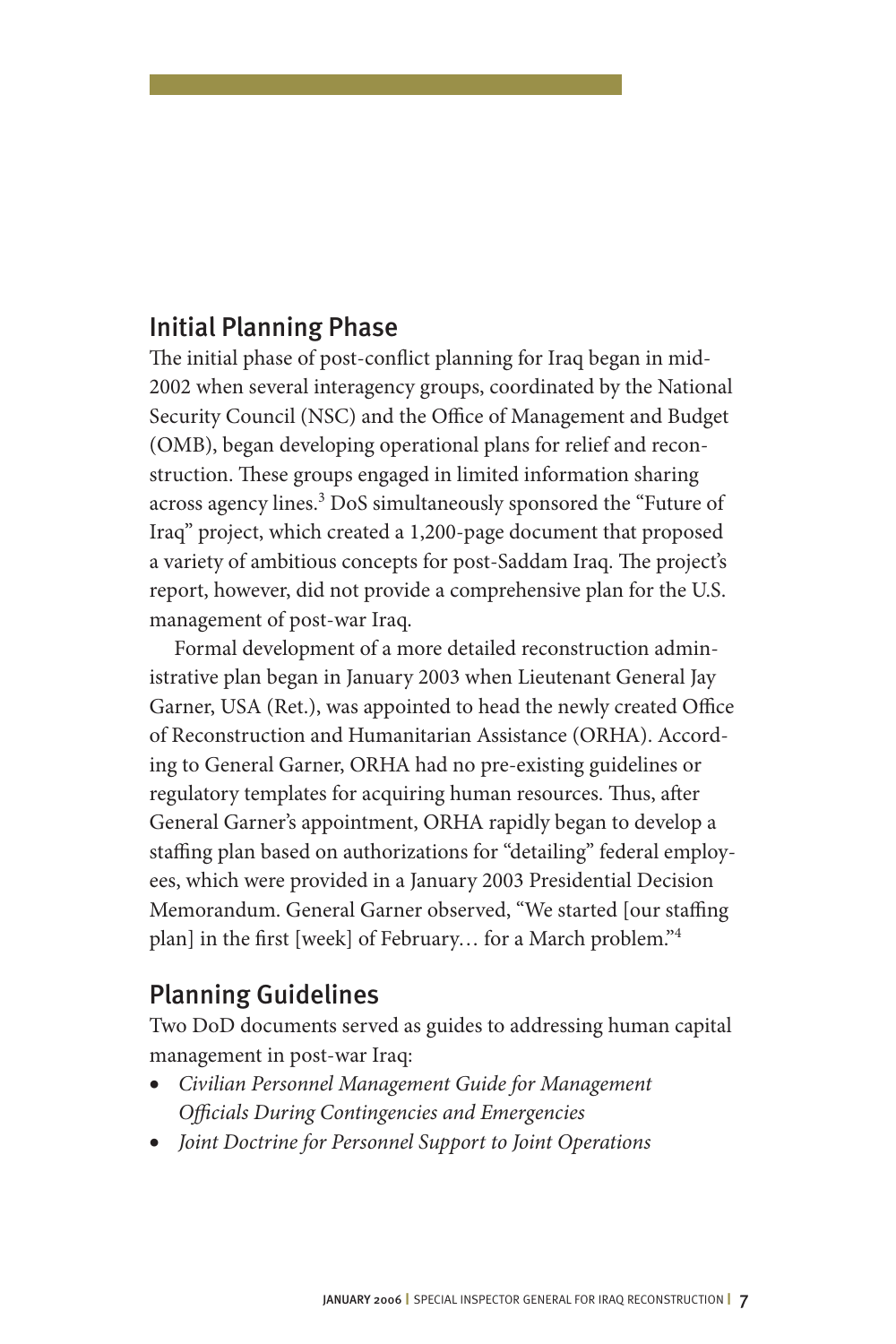In March 2003, DoD published the *Civilian Personnel Management Guide for Management Officials During Contingencies and Emergencies*, which identified human resource management regulatory provisions that apply during emergency situations. The guide lists a variety of "Hiring Flexibilities" available during contingencies and emergencies, including temporary excepted appointments, emergency appointments to senior level positions, and Senior Executive Service (SES) limited appointments. However, the guide does not provide a framework for establishing a temporary organization like ORHA or the Coalition Provisional Authority (CPA).

The other relevant DoD document was Joint Publication 1-0, *Joint Doctrine for Personnel Support to Joint Operations,* which provides guidance for developing personnel requirements during the planning and execution of joint operations. Although the planning document presumes the use of DoD civilians and contractors within joint operations, its primary focus is on the allocation of military and support personnel directly involved in military operations. Moreover, this document does not provide any guidance for managing post-conflict personnel requirements.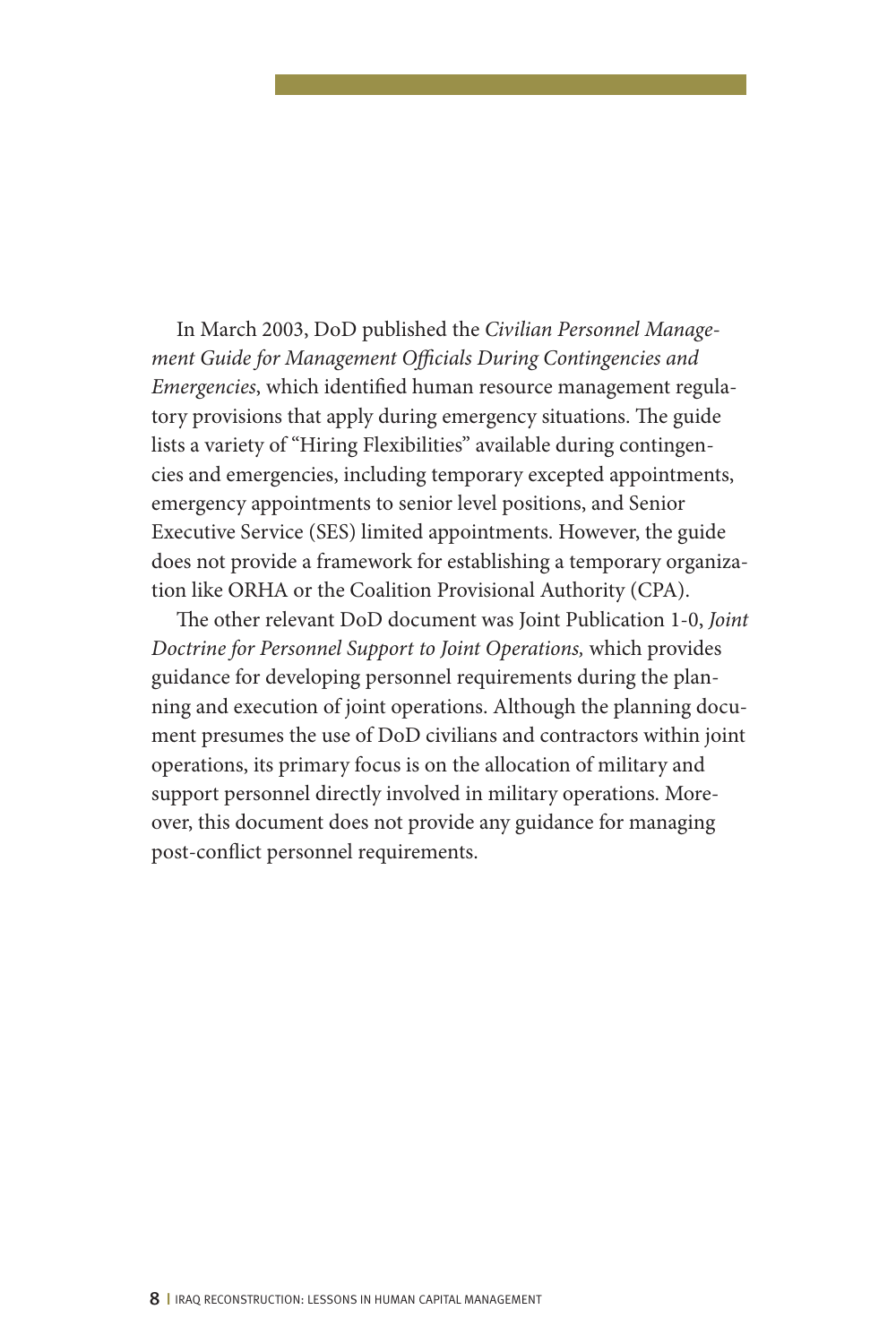## There was no contingency organization to lead the reconstruction and relief process.

There was no template for recruiting personnel to staff a temporary "surge" relief and reconstruction organization.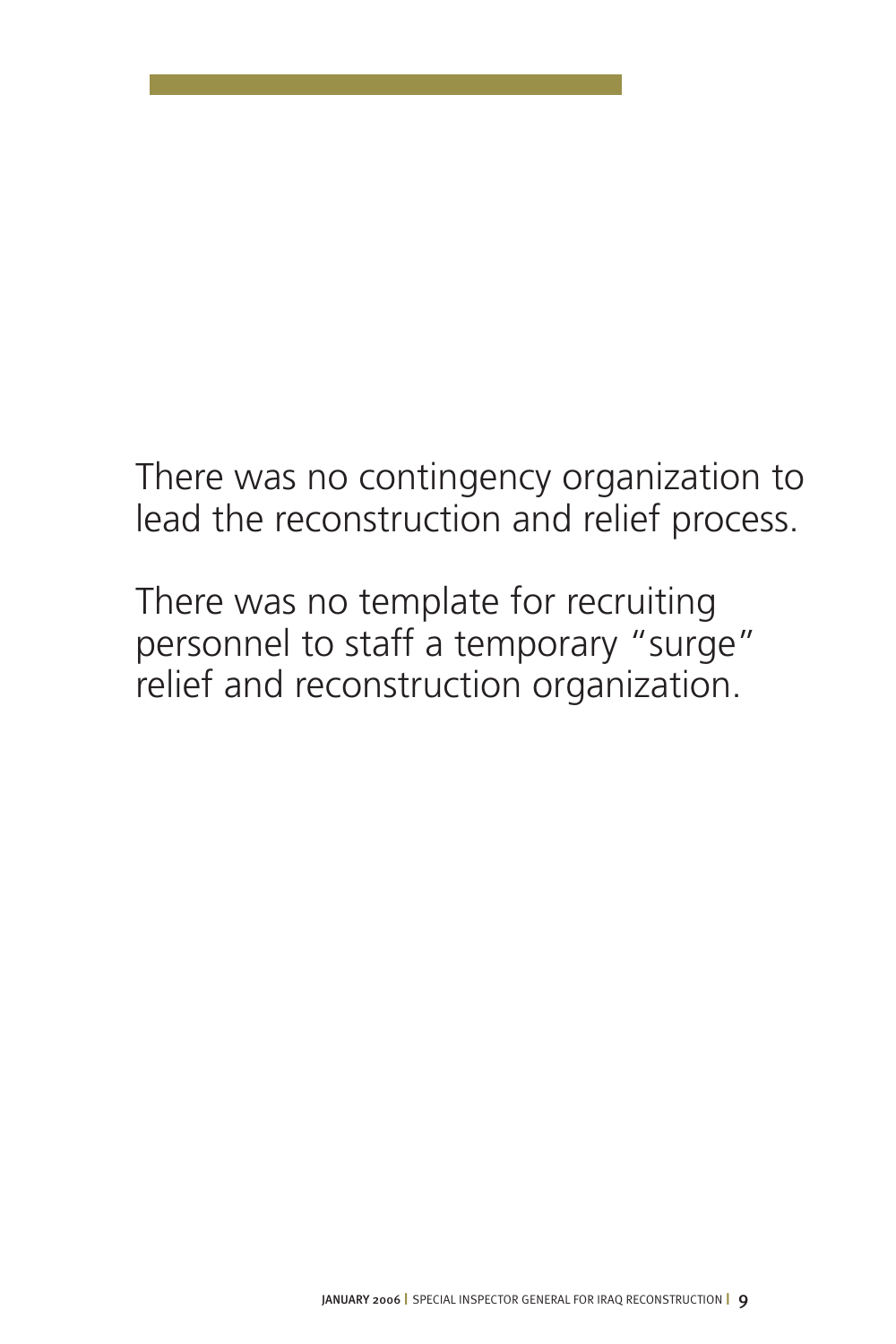### The 3161 Provision

The primary statutory provision that was used for employing civilians in Iraq was Title 5, Section 3161 of the U.S. Code. The 3161 provision enables temporary organizations to acquire staff through temporary appointments to the excepted service of the Civil Service. ORHA and CPA used 3161 extensively to hire civilian personnel for periods of up to one year (with the possibility of renewal). Depending on the designated tour length, 3161 personnel could receive most federal benefits, but their 3161 service time did not count toward certain federal rehiring privileges, including Civil Service status.

According to a former CPA personnel specialist, the 3161 hiring authority had long existed under 5 CFR 213.3199, but it had been typically used to fill boards or commissions. The provision was useful for rapid hiring because it allowed appointments from outside government without the usual competition required under formal job classifications.<sup>5</sup> The use of 3161 to staff the temporary stabilization and reconstruction organizations in Iraq appears to have been unprecedented. But without the authority and agility provided by 3161, it would have been impossible to overcome the shortfall that would have arisen by relying only on interagency detailees. Among employees working for CPA in March 2004, more than 20% had been hired under 5 USC 3161.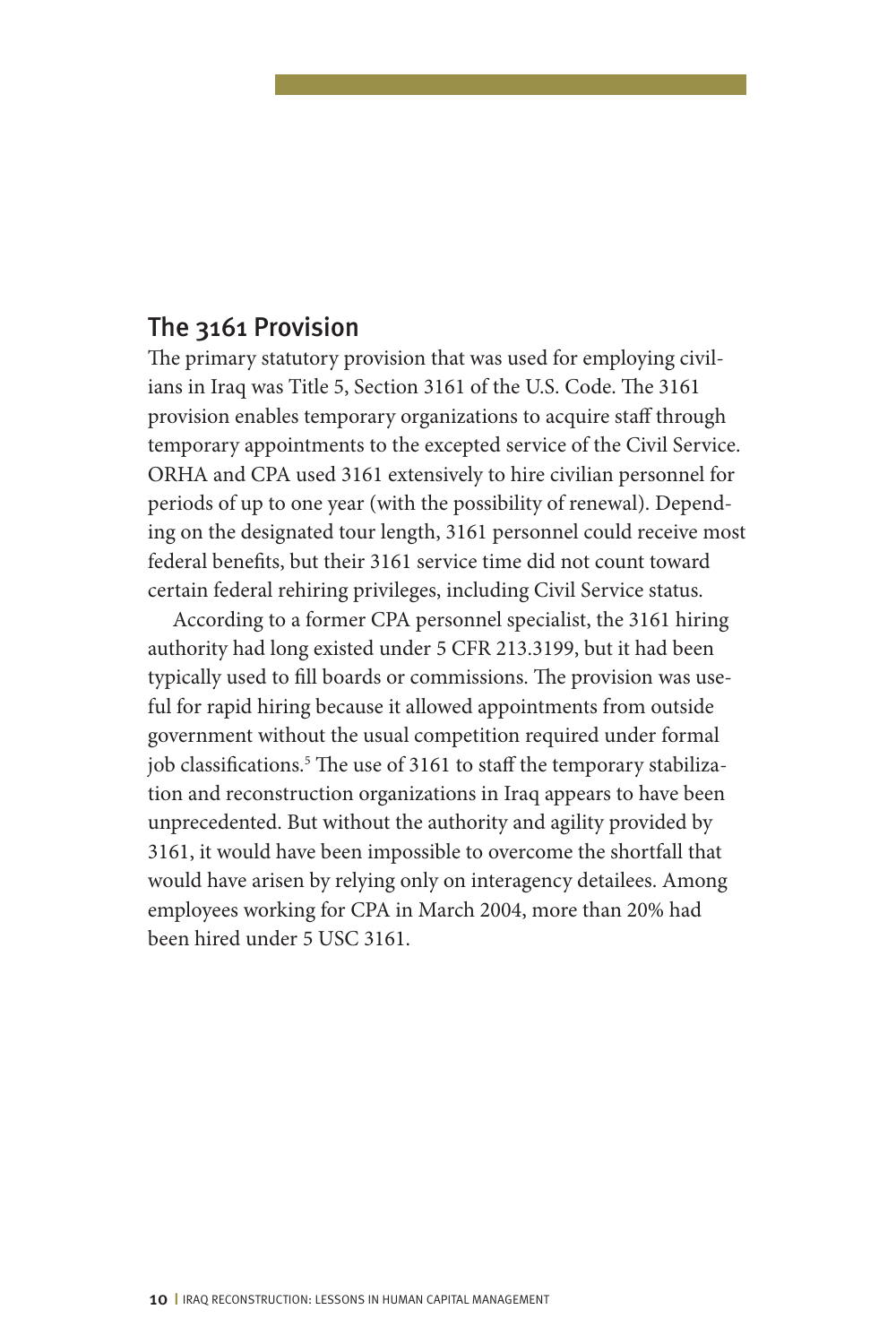### WORKFORCE PLANNING AND DEPLOYMENT: DEALING WITH MISSION FLUX AND INTERAGENCY CULTURE CONFLICTS

Workforce planning is fundamental to establishing a successful government-managed reconstruction organization. To be effective, planning should clearly identify current and future human capital needs, the number of personnel required to accomplish a specific mission, the specific competencies necessary, and the sources from which skilled personnel can be drawn. Appropriate workforce planning should also include elements for evaluating and revising plans.

The Iraq reconstruction experience was affected by special circumstances and requirements that inhibited management's capacity to execute effective workforce planning activities. These circumstances included:

- *The wide-ranging role of CPA:* CPA was the de facto government of Iraq that oversaw the reestablishment of Iraqi ministries, consulted with an advisory "legislature," promulgated laws and regulations, provided diplomatic links with foreign governments, and coordinated with the coalition's military leadership.
- *CPA's temporary status:* CPA had only a few months to define its mission, design an organization to meet that mission, and staff the organization. The lack of sufficient pre-conflict planning and the absence of an existing governmental structure to address such problems made it difficult to arrive rapidly at an adequate human capital solution.
- *The deteriorating security environment:* The security situation affected all plans and operations and was the most inhibiting factor in recruitment.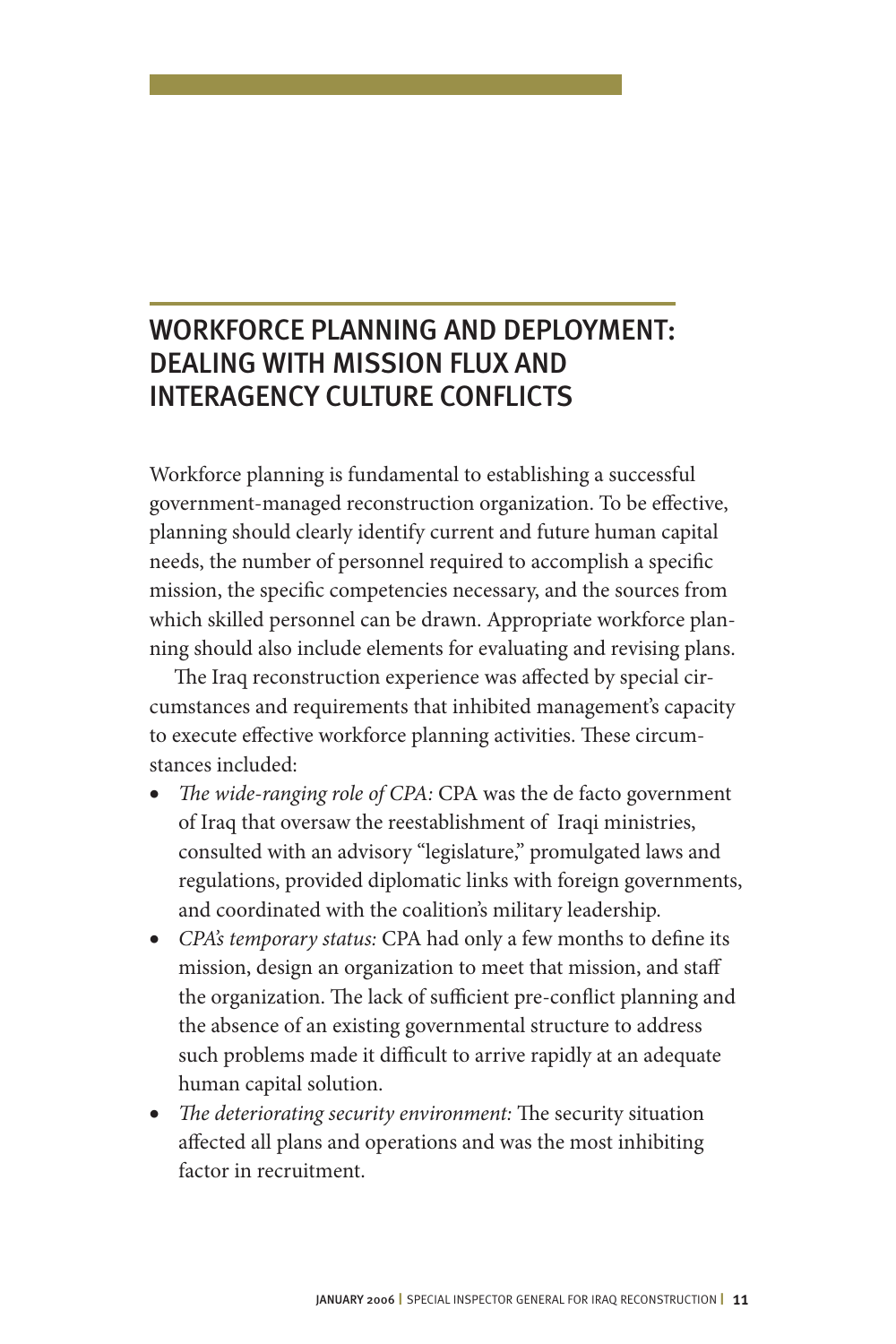• *Inaccurate assumptions about the Iraqi government bureaucracy:* Pre-war reconstruction planning assumed that Iraq's bureaucracy would go back to work when the fighting stopped. When it became clear that the Iraqi bureaucracy was in widespread disarray, ORHA and CPA had to find coalition personnel to perform these tasks. Forum participants described this as a key factor underlying all of CPA's organizational and operational difficulties.

Several operational shortcomings exacerbated the extraordinarily challenging circumstances that ORHA and CPA faced in Iraq:

- limited personnel sources
- constantly changing requirements
- inconsistent interagency coordination

### Limited Personnel Sources

The workforce planning and deployment process for Iraq's reconstruction began before the start of hostilities when ORHA developed a staff to address Iraq's post-war requirements. ORHA was assigned three major tasks or "pillars" —reconstruction, civil administration, and humanitarian affairs. It built a structure to address these pillars and sought personnel from the appropriate U.S. government agencies to staff the mission.<sup>7</sup> The only apparent systematic manpower plan, however, was the military Joint Manning Document (JMD), which authorized 94 military positions within ORHA.<sup>8</sup> Civilian detailees and direct hires were not included in this initial manning plan.

ORHA sent requests to civilian and military agencies for personnel support but did not prepare detailed job descriptions because of time constraints. For functions that were "not military-unique," ORHA put out the call to agencies to provide civilian personnel.<sup>9</sup> Personnel began trickling in, and ORHA's staffing count rose to 150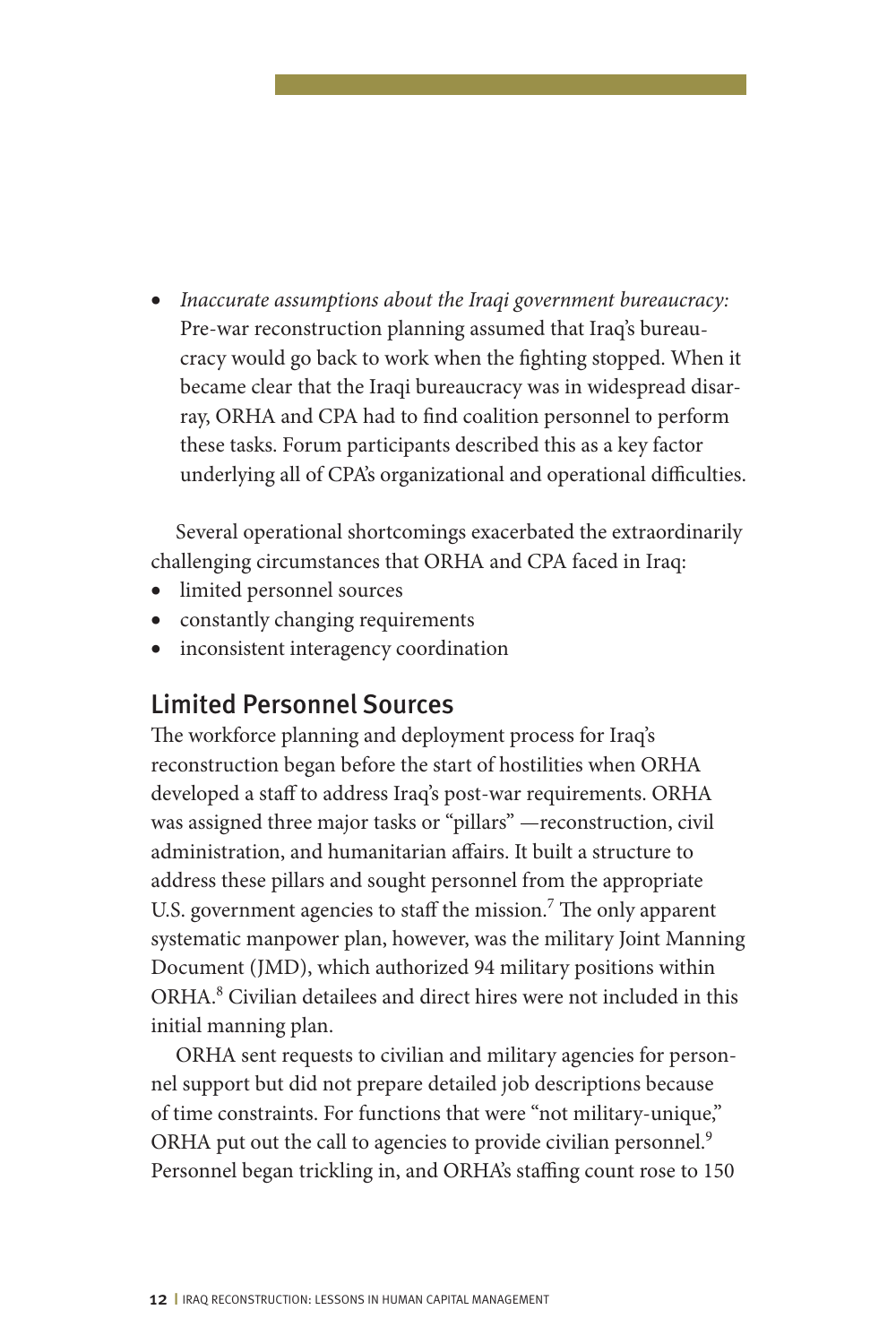in mid-March 2003. An ORHA document shows that about half of ORHA's personnel were military detailees (both officer and enlisted). Civilian personnel included contingents from DoD, DoS, the U.S. Agency for International Development (USAID), and a few from other government agencies.<sup>10</sup>

According to a former ORHA staff member, the number of civilian personnel in ORHA began to increase rapidly after deployment to Kuwait in March 2003. Before moving on to Baghdad in April, ORHA's staff exceeded 500 people, including security and other support personnel. "People just kept coming in…we were running out of billeting space," said one ORHA interviewee. Meanwhile, actual staffing patterns began to deviate sharply from the JMD as individual assignments were shifted to respond to rapidly evolving events on the ground in Iraq. $<sup>11</sup>$ </sup>

### Creation of CPA

CPA was created in April 2003 and was intended to be a more comprehensive governing entity than ORHA. In May 2003, when Ambassador L. Paul Bremer III arrived in Baghdad as CPA administrator, ORHA's mission and personnel were immediately subsumed by CPA. CPA required a much more ambitious staffing plan than ORHA had, and rapidly expanded its staffing blueprint as a result. Ambassador Bremer and CPA senior advisors recognized that their broader mission required many more people and hired accordingly. Further, as CPA evolved the composition of the organization evolved from primarily military to primarily civilian.

### Lack of an Adequate Staffing Document

Except for the JMD passed down from ORHA, CPA had no formal program for manpower planning. A "pull system" evolved in which personnel needs were determined in Baghdad and passed back to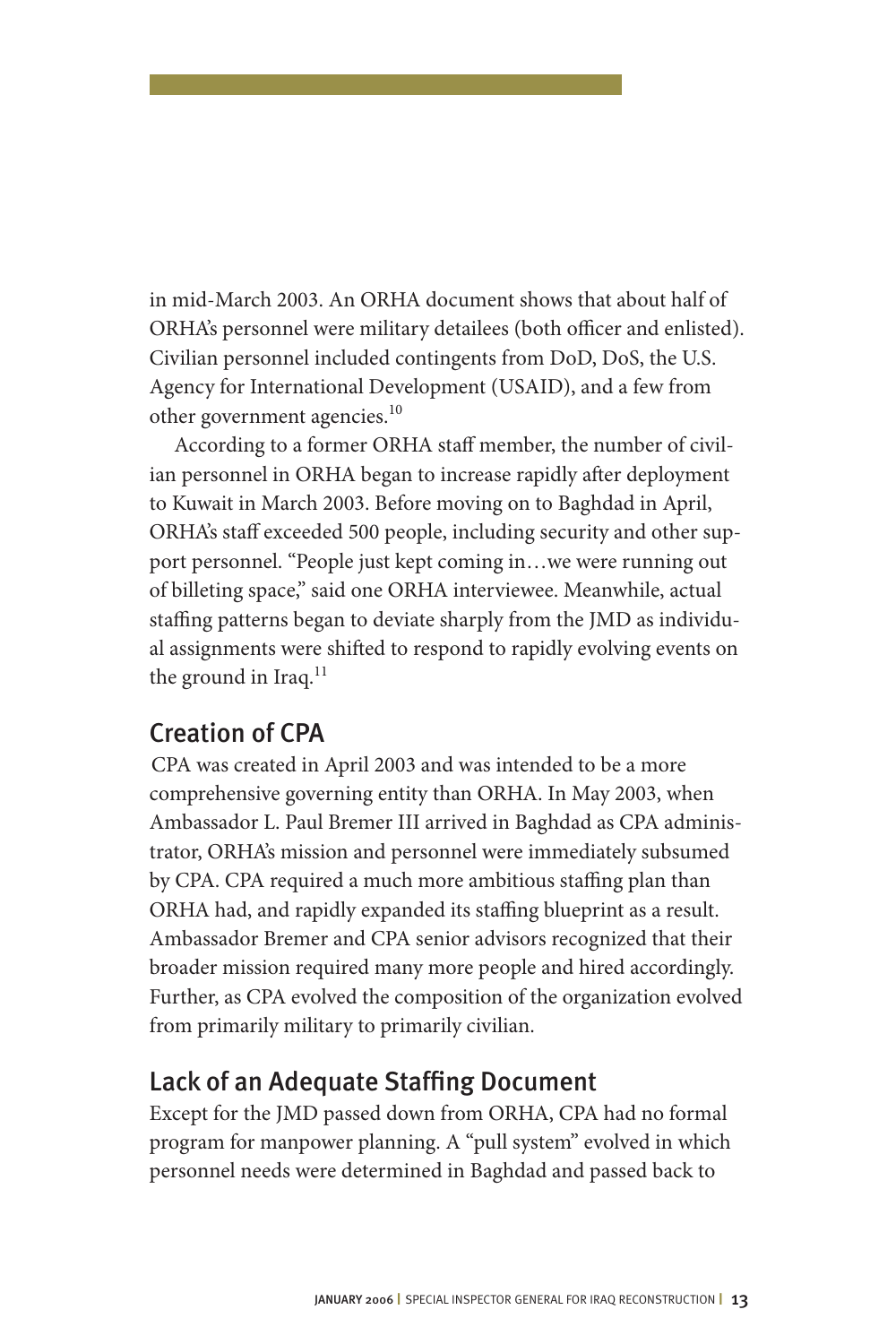Washington for execution. According to a March 2004 report of the CPA Inspector General (CPA-IG):

> At the initial standup of the CPA Baghdad, the CPA Personnel Office (HRM Forward) was manned by one individual who was on a threemonth assignment and then replaced. The CPA senior advisors assigned to the various Iraqi Ministries determined their initial manning requirements and forwarded these…to HRM Forward, who…sent them to CPA Washington for action. HRM officials in Washington contacted agencies throughout the government and began the process of recruiting personnel to fill CPA positions …throughout this process, the CPA manning document changed constantly in terms of the number of required personnel. There was no known ceiling to the number of civilians needed to support the CPA.12

Senior CPA officials in Baghdad sometimes recruited personnel directly from various U.S. government agencies without going through CPA Washington. These informal hires were then presented to CPA Washington for processing, which contributed to the haphazard human resources situation.<sup>13</sup> Moreover, because CPA was expected to be a short-term organization, little attempt was made early on to ensure that personnel committed to assignments in Iraq beyond three to six months.

Eventually, CPA Baghdad prepared a more detailed JMD and provided it to CPA Washington. This document contained a civilian segment that constituted the most detailed civilian planning document created for Iraq reconstruction. Military officials in Washington, however, removed the civilian section because their offices were not structured to deal with civilian appointments.<sup>14</sup>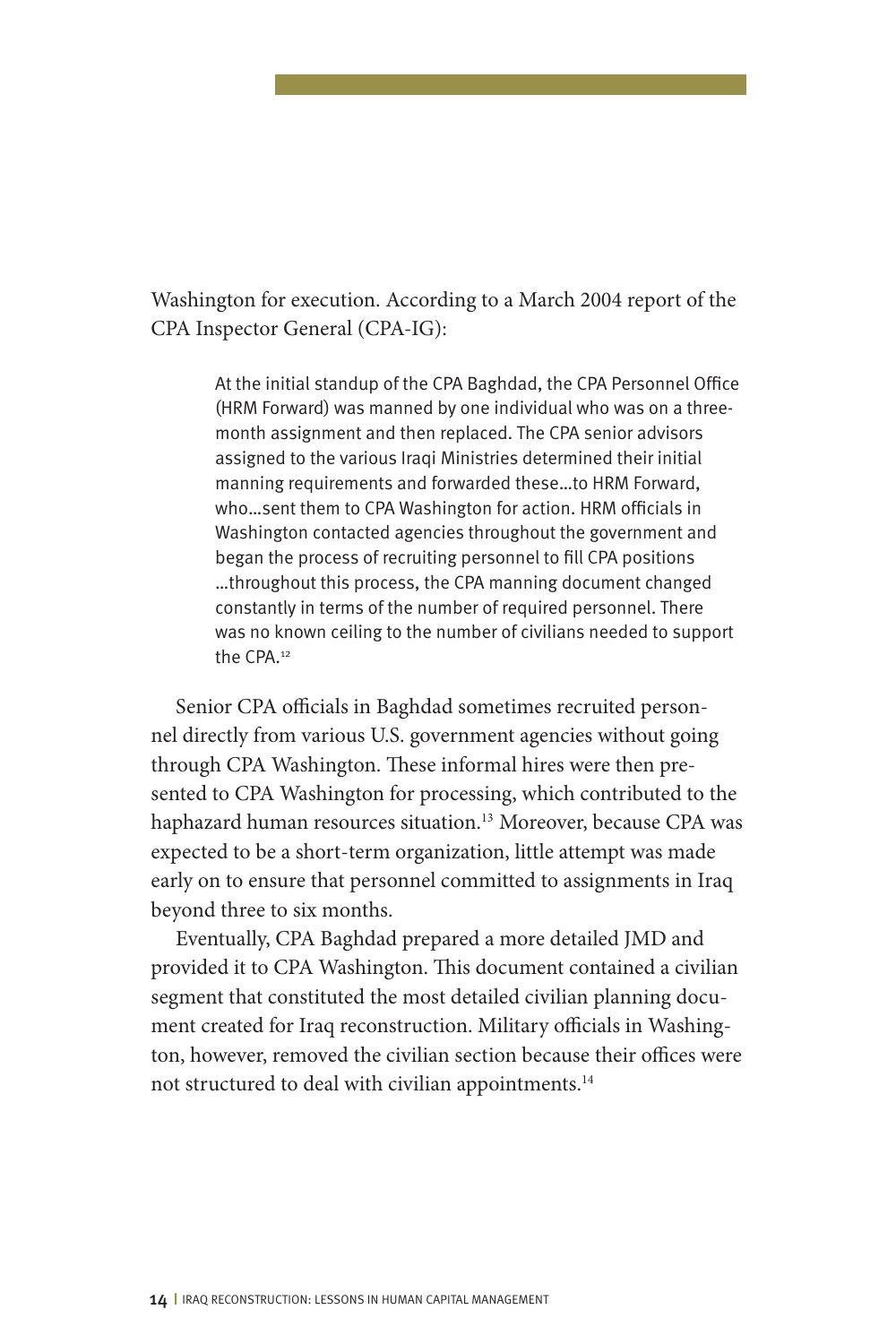ORHA sent requests to civilian and military agencies for personnel support but did not prepare detailed job descriptions because of time constraints. For functions that were "not military-unique," ORHA put out the call to agencies to provide civilian personnel.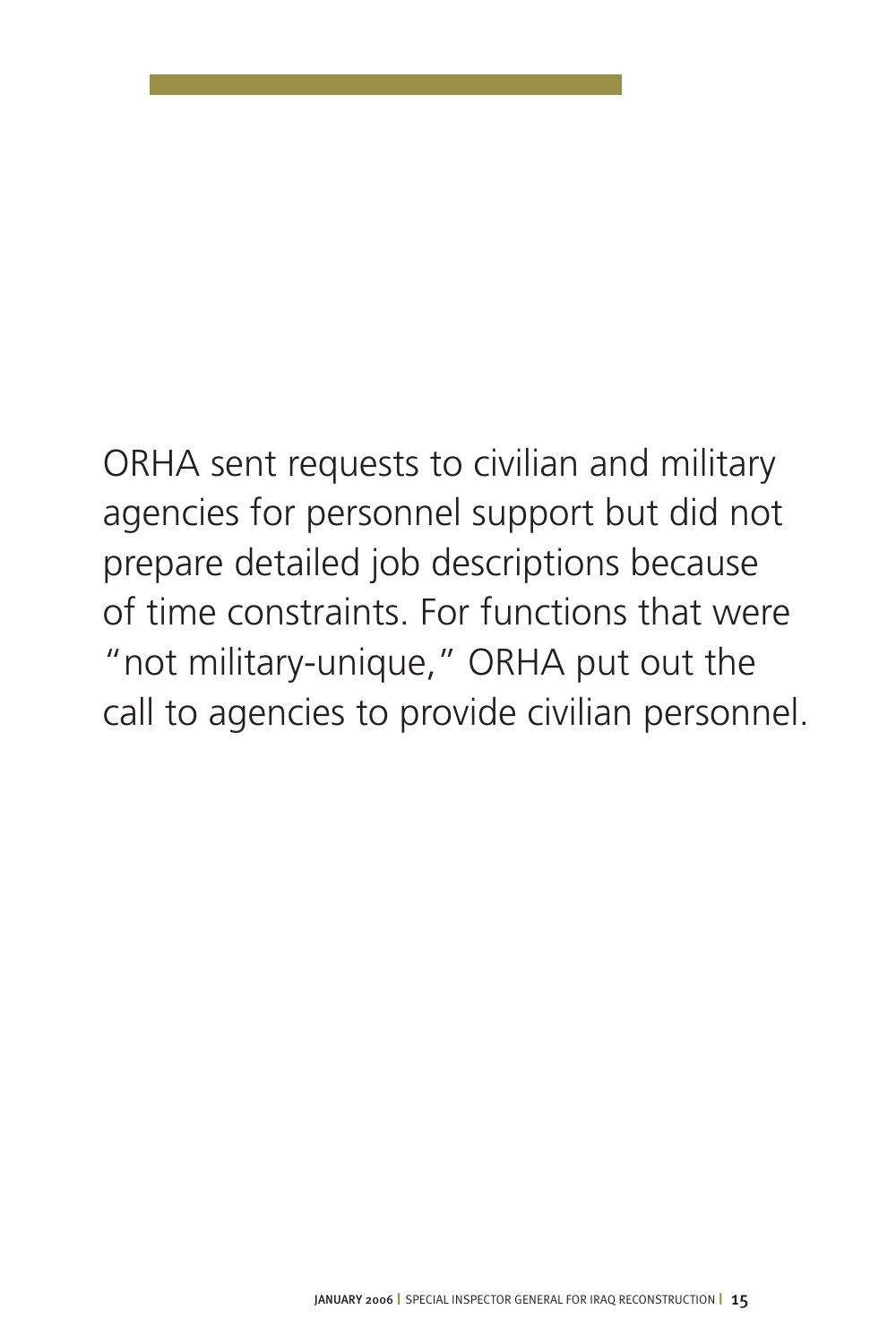#### INTRA-CPA COMMUNICATIONS

One SIGIR interviewee noted that, in the first months of the CPA, some sections were well staffed, with qualified people drawn from cooperative home agencies in Washington, while other offices, without such direct support, often had insufficient personnel or were short on necessary expertise and leadership. CPA's departments in Baghdad had limited communication on personnel issues, especially during this early period, and no CPA Baghdad authority conducted a comprehensive inventory of staff.15

#### CREATION OF THE CPA RECRUITING TEAM

By mid-to-late summer 2003, the changing circumstances facing CPA in post-war Iraq altered original assumptions about length of stay and thus placed new demands on the developing recruiting system in Washington. At the same time, according to one senior U.S. reconstruction official, the ability and willingness of U.S. government agencies to provide detailees to CPA had declined.

To resolve this situation, a new CPA recruiting team was set up within the Pentagon's White House Liaison Office (WHLO), based in part on the "transition team" model used to staff new Presidential administrations. This team immediately began a strong recruitment drive for temporary, direct-hire 3161s to staff CPA and to cover the shortfall in detailee contributions from federal agencies.<sup>16</sup>

The WHLO CPA recruiting team was successful in quickly hiring hundreds of new temporary employees, but some possessed what proved to be inconsistent skill sets. Furthermore, no long-term human resource strategic plan was developed. CPA senior staff and ministry advisors in Baghdad continued to determine manpower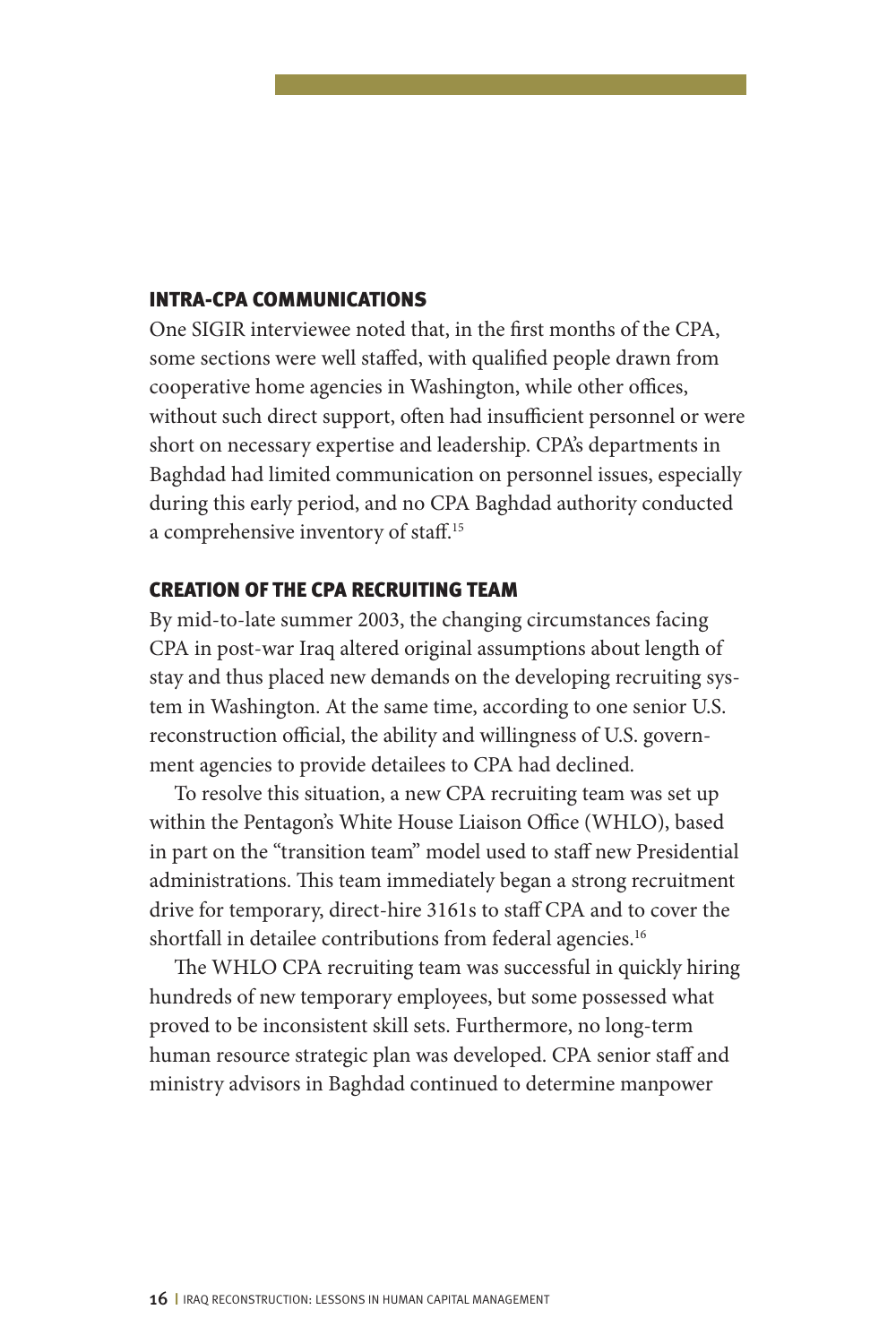needs, and the recruiting team matched their requests to an applicant pool.<sup>\*</sup>

### Constantly Changing Requirements

Major changes in circumstances on the ground in Iraq substantially altered personnel requirements within CPA. This began in May 2003 when the newly created CPA subsumed ORHA. The swift and complete collapse of virtually all of Iraq's governing structures required CPA to expand its role to the complete management of the Iraqi government as well as reconstruction. The lack of a functioning indigenous security force and the dissolution of the Iraqi ministries generated unanticipated demands on the coalition, requiring the deployment of a larger number of military and civilian personnel than originally envisioned.

In November 2003, President Bush announced that CPA would terminate by the end of June 2004 and would transfer all governing authority to the Iraqi Interim Government. The President also announced that, with this transition, DoS would assume (from DoD) the lead role in managing Iraq's relief and reconstruction. These important decisions immediately changed the CPA's mission plan and put the future of many pending CPA positions on hold. Since the middle of 2003, CPA had expected to be in operation for at least two more years. The President's announcement changed these expectations and thus fundamentally altered CPA's human capital management. By the spring of 2004, many job offers and deployment actions remained frozen while CPA and DoS decided whether these positions would continue after the June 2004 turnover.<sup>17</sup>

<sup>\*</sup>There were some reports that certain employment decisions were politically influenced, especially for mid-level hires. SIGIR Interview, June 2004. The DoD WHLO vigorously disputed such reports.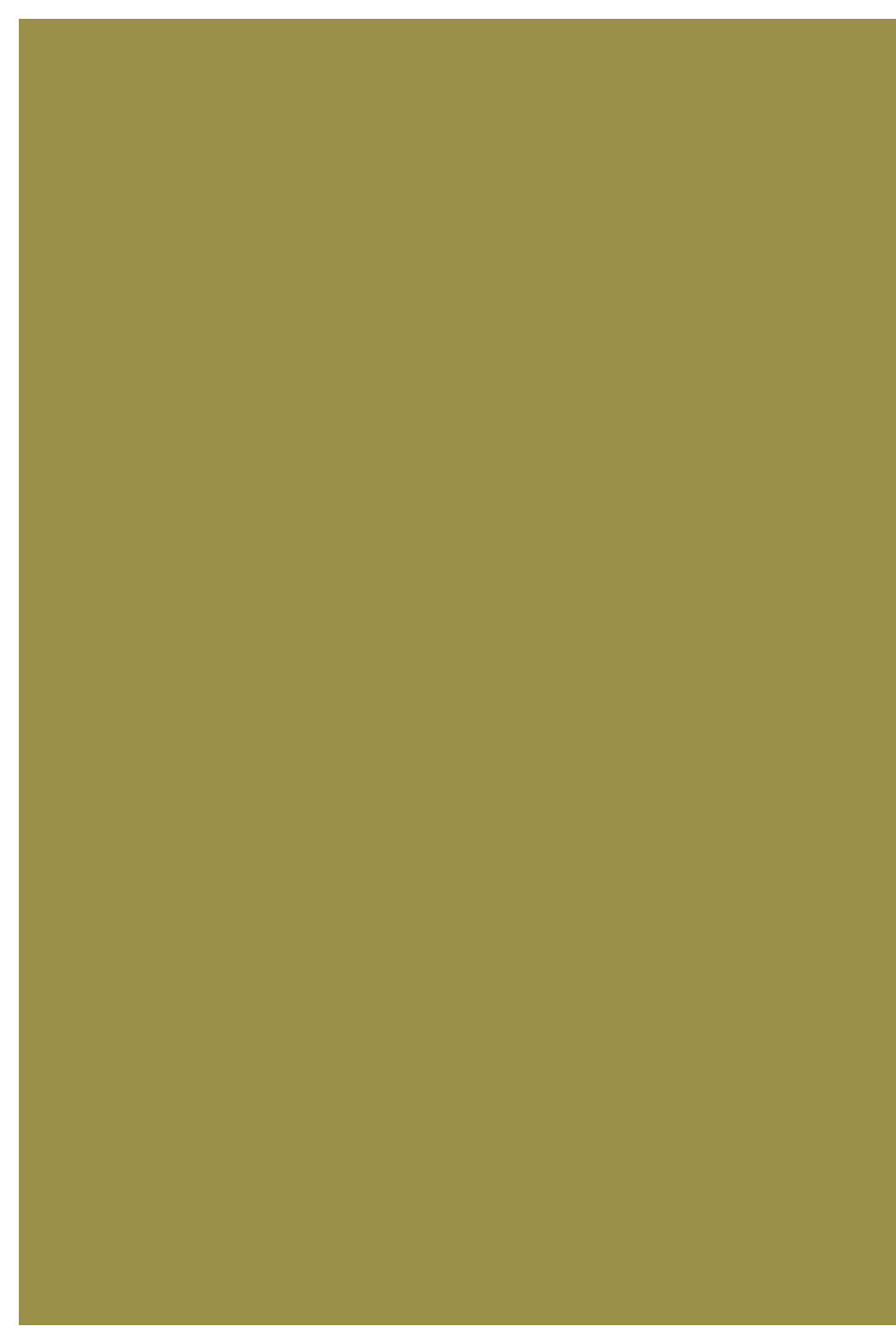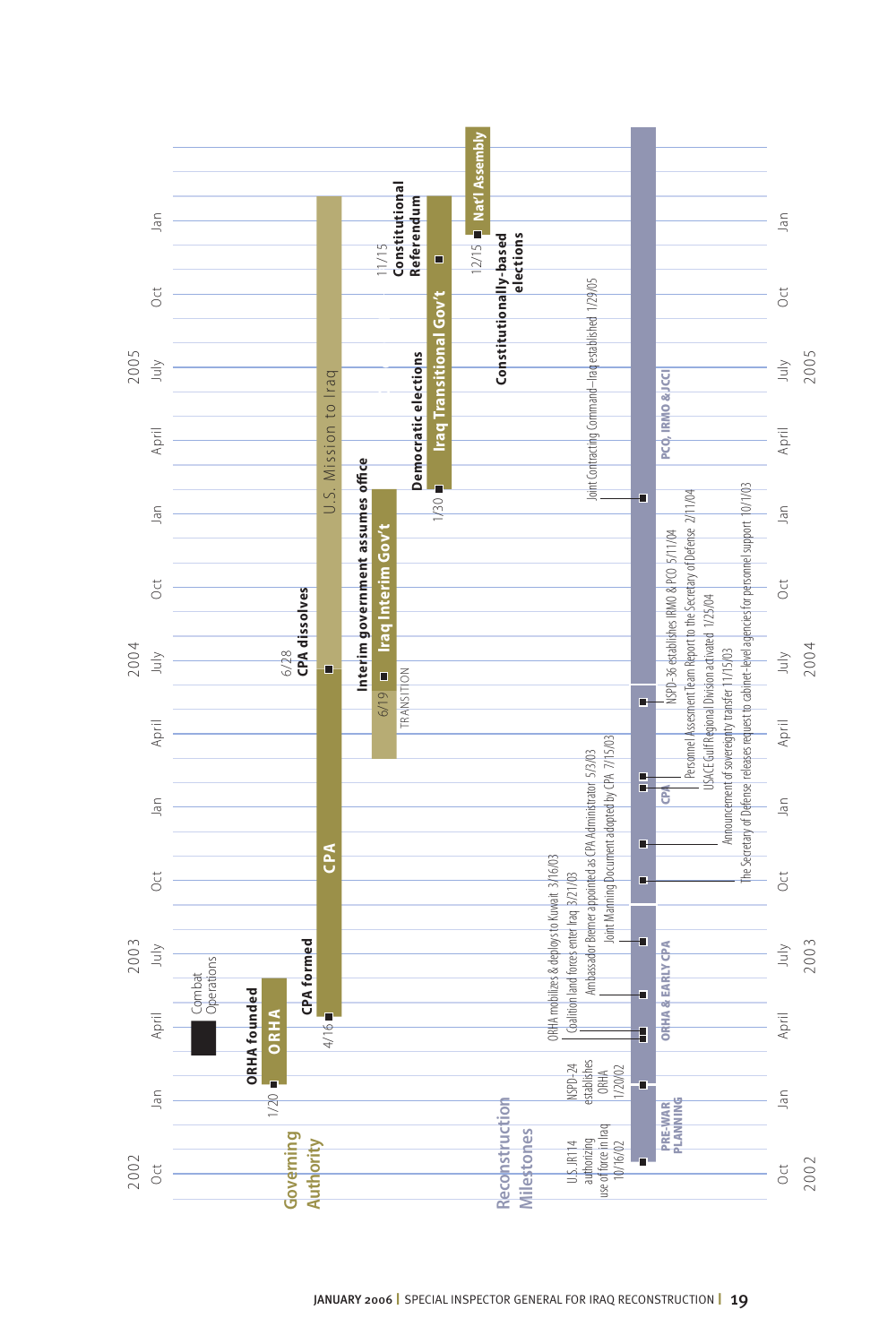### Inconsistent Interagency Coordination

Relatively few agencies responded effectively to the call for volunteer detailees for CPA. One ORHA official pointed to DoD's initial "go it alone" attitude as a factor. The agencies that did provide personnel may have acted through requests from senior officials in Baghdad who had influence in their agencies—not through any formal coordination or tasking process. Interagency coordination was generally weak on human resource management within the U.S. government. One of the causes of this coordinative weakness was the lack of any systemic process within the U.S. government to manage reconstruction and stabilization programs. In August 2004, the DoS addressed this issue by creating the new office of Coordinator for Reconstruction and Stabilization (S/CRS). This office will:

> lead, coordinate, and institutionalize U.S. government civilian capacity to prevent or prepare for post-conflict situations. S/CRS is building civilian capacity to plan and coordinate stabilization and reconstruction efforts. S/CRS and its interagency partners also draw on expertise from nongovernmental organizations, think tanks, private firms, and universities. The U.S. government will use these resources to encourage and coordinate activities with other governments and international organizations.6

One forum participant expressed surprise at the degree to which many federal agencies gave only "lip service" to taskings from the White House and the NSC for Iraq detailees. This participant suggested that the White House should insist that Cabinet secretaries support detailee initiatives and be held accountable.

Another forum participant emphasized that most civilian agencies are not structured for surge events. Some senior government officials stressed that domestic agencies do not have the required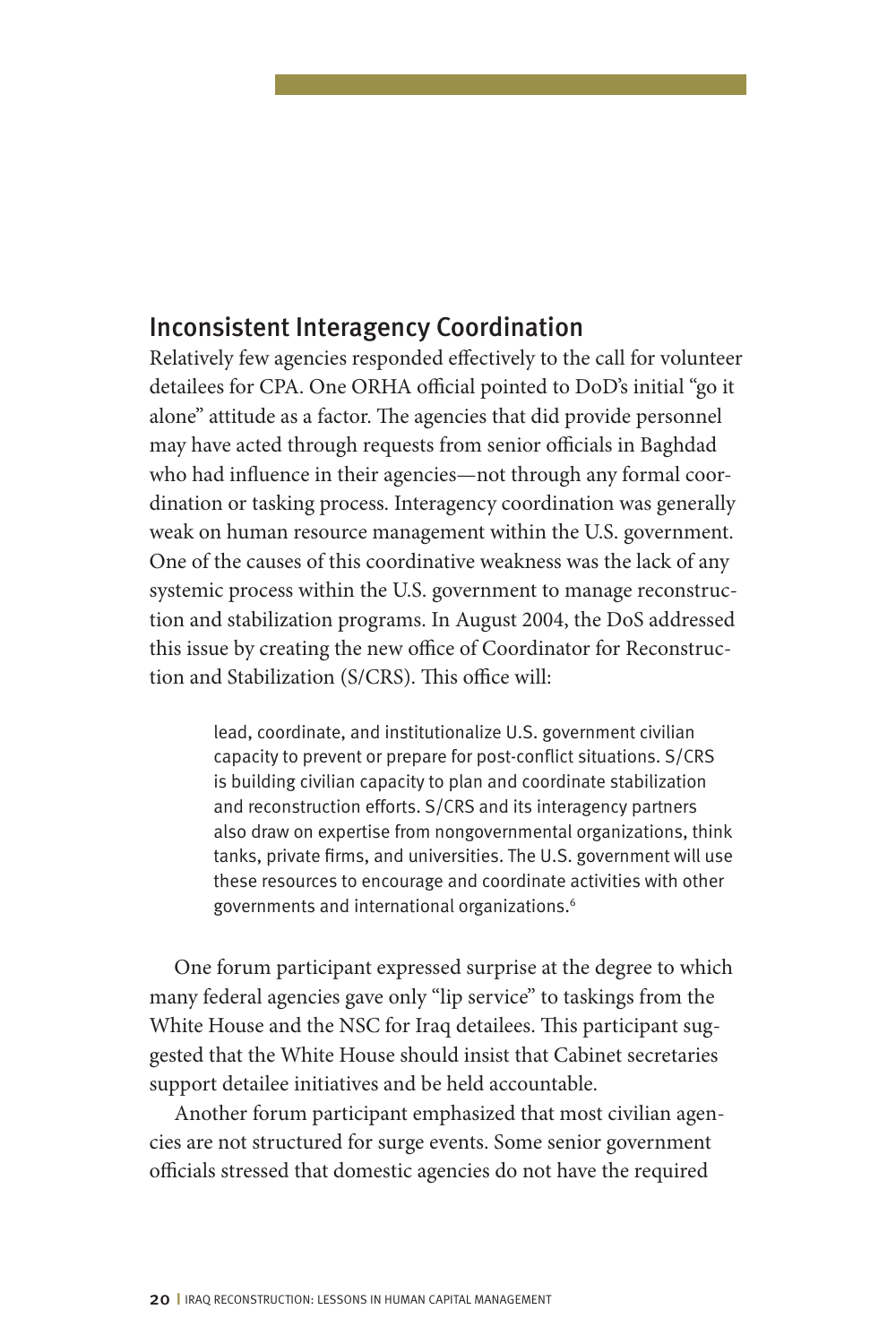numbers or types of personnel available for overseas reconstruction duty. One agency representative stated that his agency met CPA demands by reprioritizing work, which caused lower-priority, non-Iraq initiatives to be delayed.

Although temporary, direct-hire 3161s were able to fill many of the billets for which government detailees were unavailable, they often had no military or government experience and thus were unfamiliar with the management environment. Moreover, most U.S. government detailees to CPA had not worked with the military or in a post-conflict environment. Better workforce planning by CPA might have helped to alleviate this problem. One senior CPA official noted:

> The civilians in the Coalition generally had no knowledge of military organization, and thus no idea of which parts of the military might either assist them or need to know what they were planning. The civilians didn't know whom to call.18

It should be noted that this situation was not true of ORHA, which had a high proportion of military detailees and civilian personnel with military experience, according to a senior ORHA official. DoD officials indicate that this mix was deliberate, to allow ORHA to function, it was hoped, as an intermediary between the U.S. Military Central Command and civilian reconstruction specialists.

### The Iraq Reconstruction and Development Council (IRDC)

In an ambitious effort to tap the expertise of Iraqi exiles and expatriates for the reconstruction program, DoD created the Iraq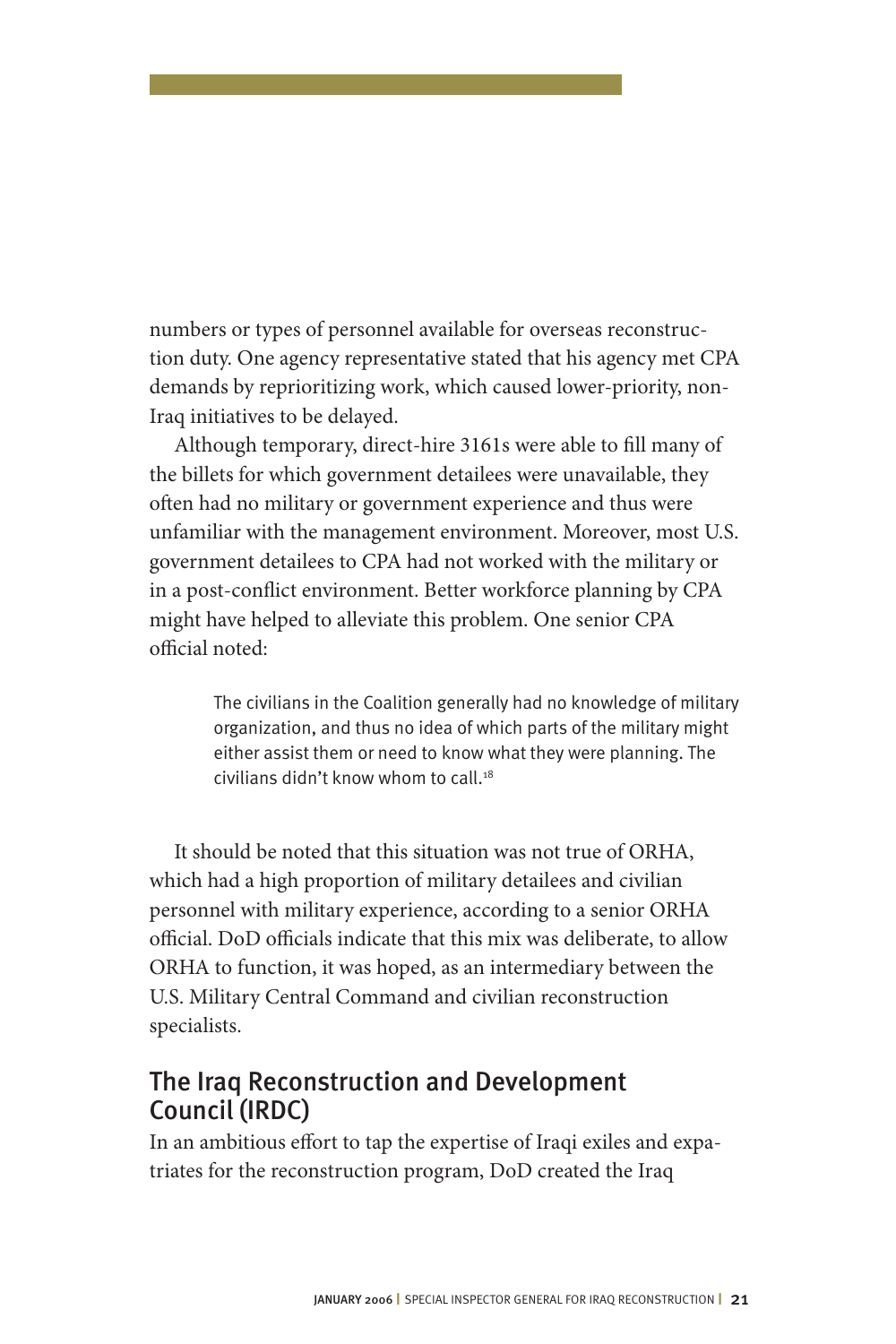Reconstruction and Development Council (IRDC) in 2003. IRDC was tasked with helping to rebuild Iraqi government structures by embedding Iraqi exiles and expatriates as technical advisors in 23 Iraqi ministries and provincial centers. Under a \$33 million U.S. government contract for IRDC recruiting, a U.S.-based firm hired Iraqi expatriates to support CPA efforts to bring relief to Iraq.

The program's main goal was to leverage the expatriates' professional knowledge and cultural understanding to help rebuild the government infrastructure. There are mixed reports about this program's effectiveness and the qualifications of IRDC personnel. Problems arose in a variety of areas. For example, IRDC members had an ambiguous status that differentiated them from mainstream CPA colleagues and from their native Iraqi counterparts. Additionally, the chain of command established for IRDC was unclear to CPA management because their personnel were deployed on a broad range of projects, with no central CPA point of contact for guidance and management.

While many IRDC members claimed that they were underemployed and not given the responsibilities that they expected, others had clear records of individual achievement. Perhaps the best example was provided by a DoS official who noted that IRDC set up a shadow council of economic advisors led by Sinan al-Shabbibi, who is now the governor of the Central Bank of Iraq.

One forum participant said that IRDC's "major shortcoming was [that] the goals and commitments set forth through the Office of the Secretary of Defense were not communicated to ORHA/CPA personnel in Baghdad. As a result, IRDC and ORHA/CPA expectations never completely meshed." DoD officials involved in organizing IRDC, however, assert that CPA "was repeatedly informed of IRDC's availability, but declined to make use of this resource."<sup>19</sup> A former CPA official recalled that some IRDC personnel had limited skills,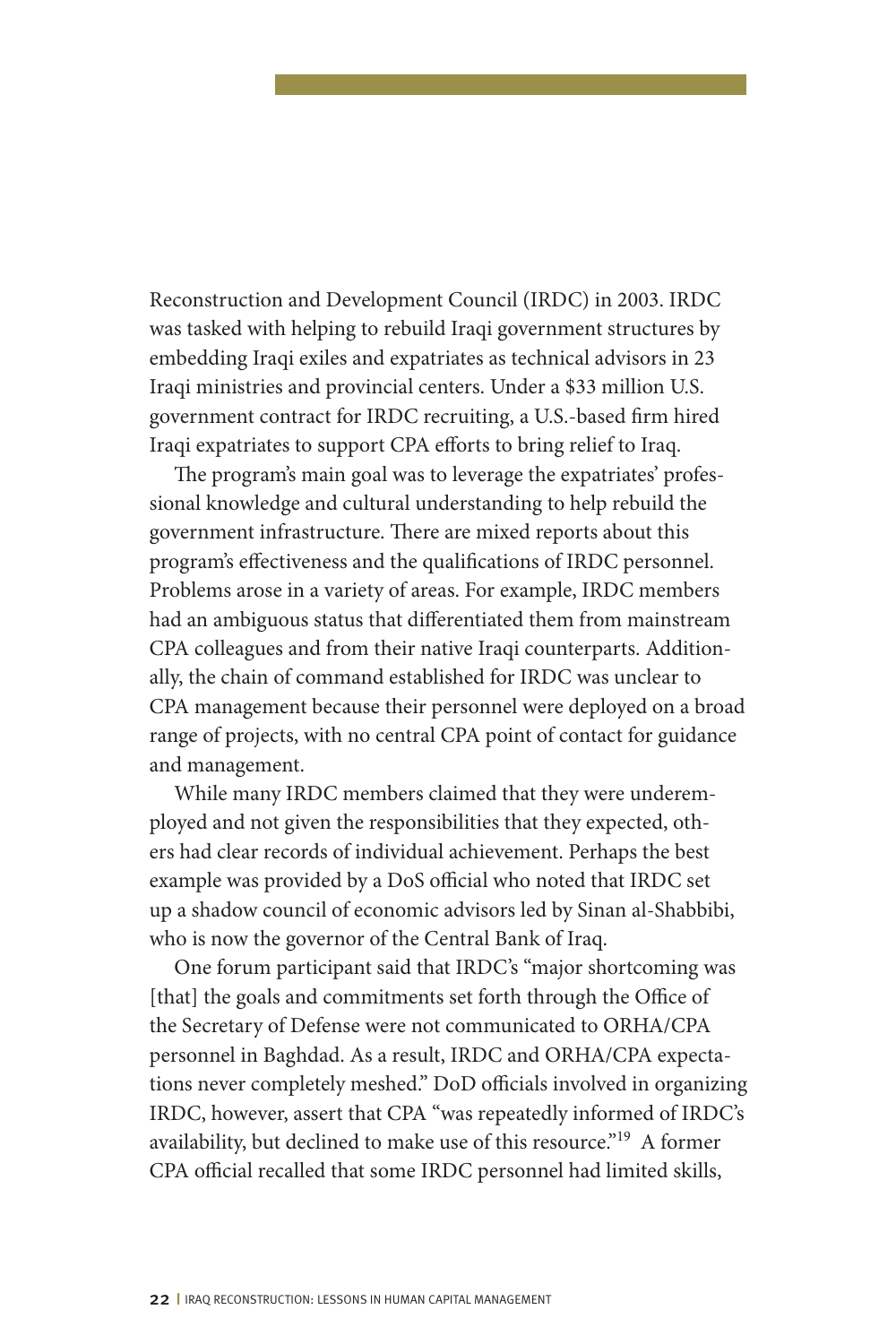unrealistic expectations about their status, and were reluctant to accept the authority of senior CPA officials, thus making it difficult to use them effectively.

The Iraq experience has shown the critical need for in-depth understanding among relief and reconstruction specialists of the cultural, political, and socioeconomic underpinnings of the post-conflict country or region. A cadre of experts drawn from that country's expatriate population could provide a unique resource to meet this need. One lesson learned from Iraq in this area is that using an expatriate corps requires clear lines of authority and careful matching of skills and jobs.

### RECRUITMENT: MATCHING SKILLS WITH NEEDS

The Coalition nations have millions of the most talented individuals in the world. We needed, and did not have, several thousand of them. Our partners sent some of their best and brightest. The United States did not proportionally provide. There were all sorts of reasons that sending enough good people to Iraq was difficult, from simply the lack of places to sleep, to the difficulty in getting people to put their lives on hold to do a demonstrably dangerous job. Those involved in staffing the Coalition found every one of these obstacles. We simply did not have sufficient people for the task. There was no time to maintain a record of what was occurring—it was difficult enough in my Directorate to maintain even the semblance of a correspondence chronological file.<sup>20</sup>

> "Restarting the Economy in Iraq," Rear Admiral David Oliver, USN (Ret.), former CPA Director for Management and Budget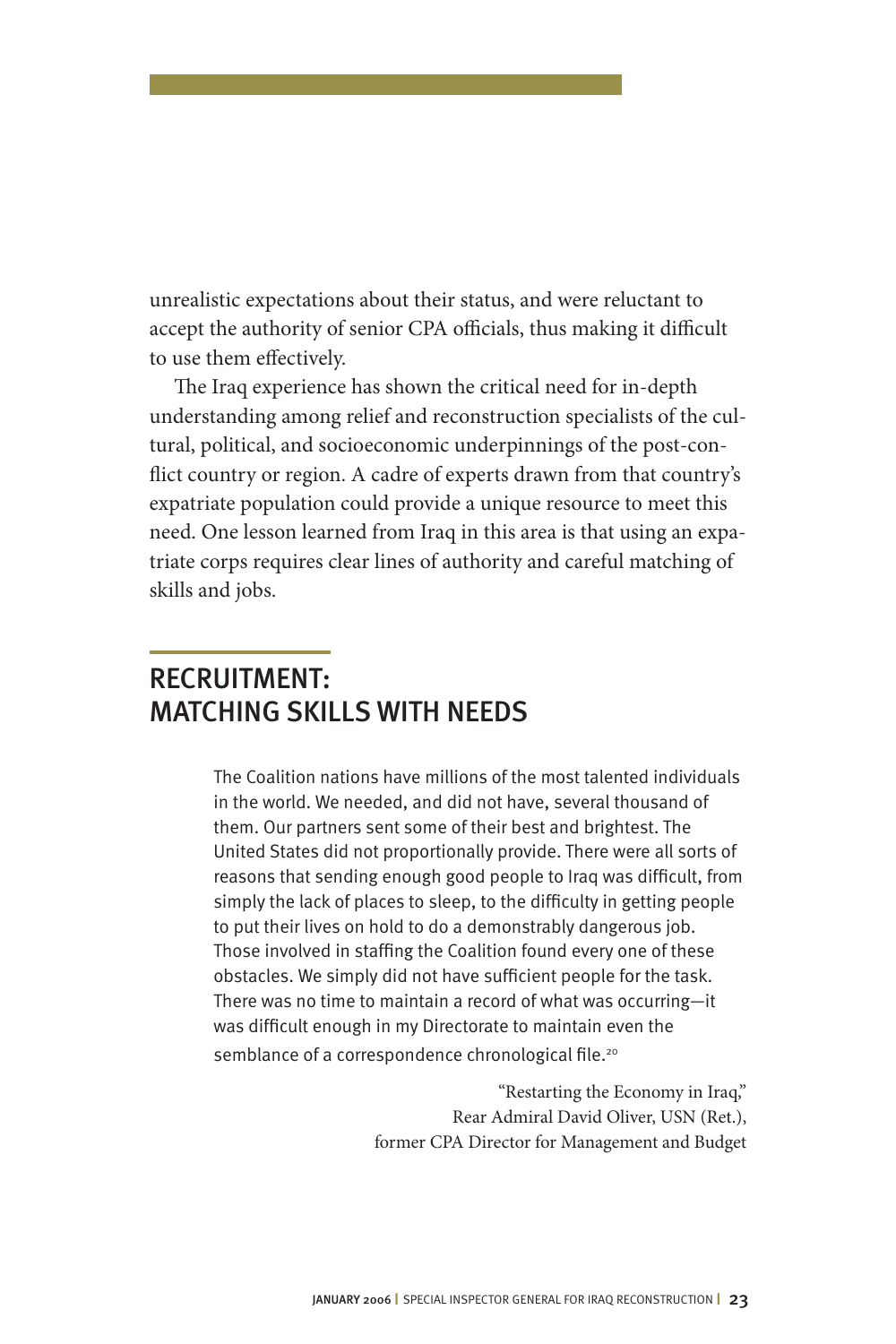As with any large and diverse organization, CPA's ability to accomplish its mission was directly linked to the quality and skill of the people who staffed it. Therefore, the personnel recruiting process was a fundamental component of CPA's operational success. Recruiters needed to determine the necessary skills and experience, identify candidates who possessed these traits, and hire and retain these candidates. They also had to ensure that managers properly matched their skills to CPA positions. These circumstances and requirements combined to create challenges to planning and executing personnel recruitment for Iraq reconstruction.

CPA's experiences yielded lessons that could improve ongoing recruiting processes in Iraq. Among these lessons were:

- lack of matching talent to mission requirements
- inappropriate or inconsistent tour lengths
- the overtime disincentive
- lack of interagency support

### Lack of Matching Talent to Mission Requirements

The process of hiring reconstruction personnel must be aligned with the expected mission's goals and requirements so that skills critical to mission success are clearly defined and the correct personnel are hired. The essential elements of a competitive staffing plan must be developed in advance and a cadre of relief and reconstruction experts must be ready to deploy. The new S/CRS office has now been empowered by National Security Presidential Directive (NSPD) 44 to coordinate personnel and other post-conflict requirements for all agencies, which should help in this process.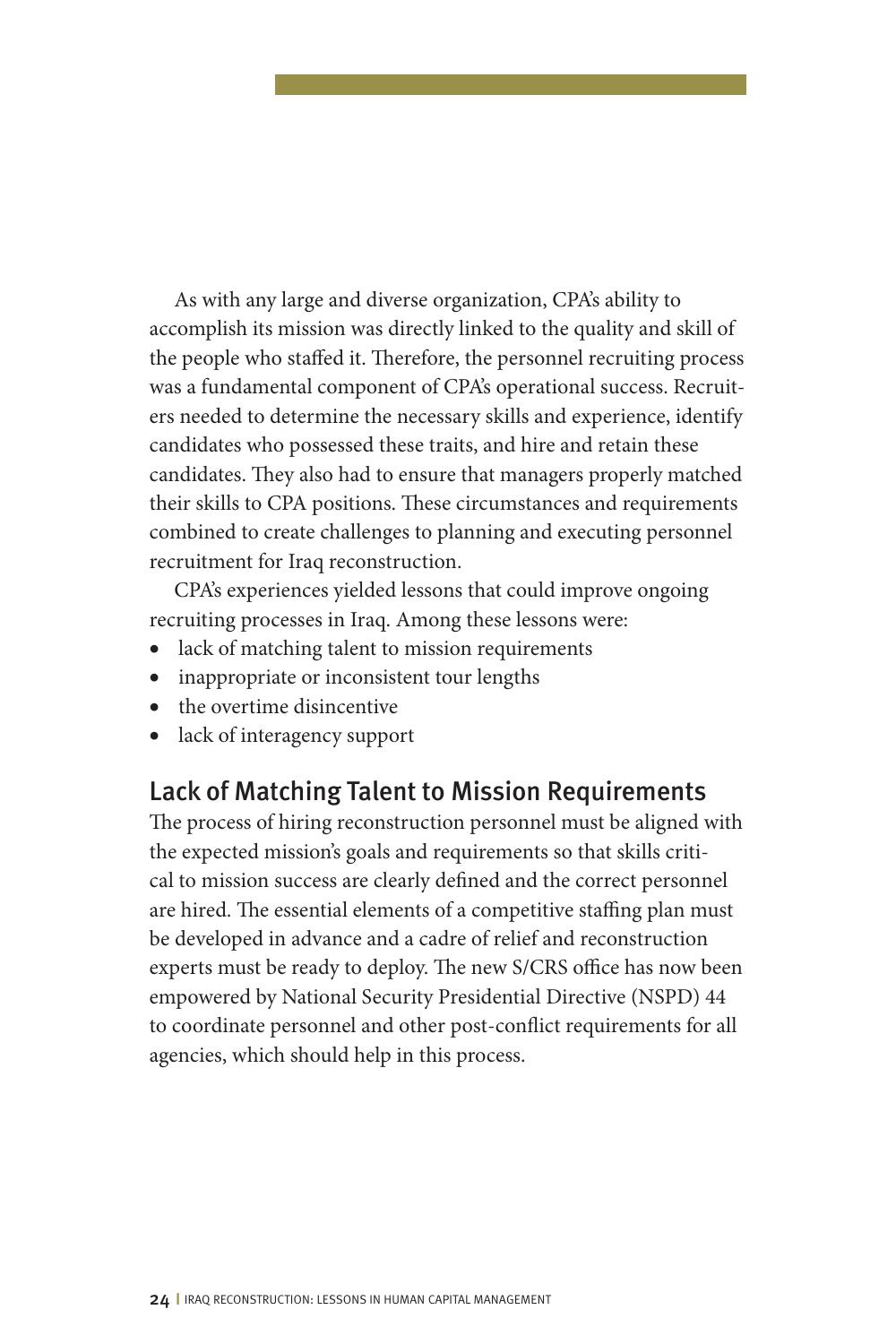#### SKILL ALIGNMENT

One of CPA's critical personnel shortcomings was the inadequate link between position requirements and necessary skills. The process for identifying qualified personnel and hiring them for specific positions was never systematically coordinated. Gaps existed not only in the type of experience among those hired, but also in the quality and depth of their experience relative to their assigned job. Although most of the dedicated personnel deployed to CPA proved to be flexible, adaptable, and resilient in facing the rigors and dangers of post-war Iraq, they could not, in some cases, overcome shortfalls in skills or experience. This problem was especially apparent among mid-level appointees.<sup>21</sup>

Iraq reconstruction veterans interviewed by SIGIR noted that there were personnel in CPA without the appropriate skills for the position to which they were assigned. Similarly, a SIGIR audit on the administration of Development Fund for Iraq (DFI) contracts found that personnel and resource shortfalls contributed to the ineffective monitoring of DFI contracts, poor document execution, and inaccurate collection of data. SIGIR found that the general shortage of personnel (and the widespread lack of required skill and experience among those available) affected all facets of reconstruction assistance $22$ 

The management of talent in contingency operations must include the correct alignment of skills and experience to do the job. To handle the hiring surge, CPA personnel management should have been streamlined and adequately resourced once it became clear that the more broad-based CPA would subsume ORHA's limited role.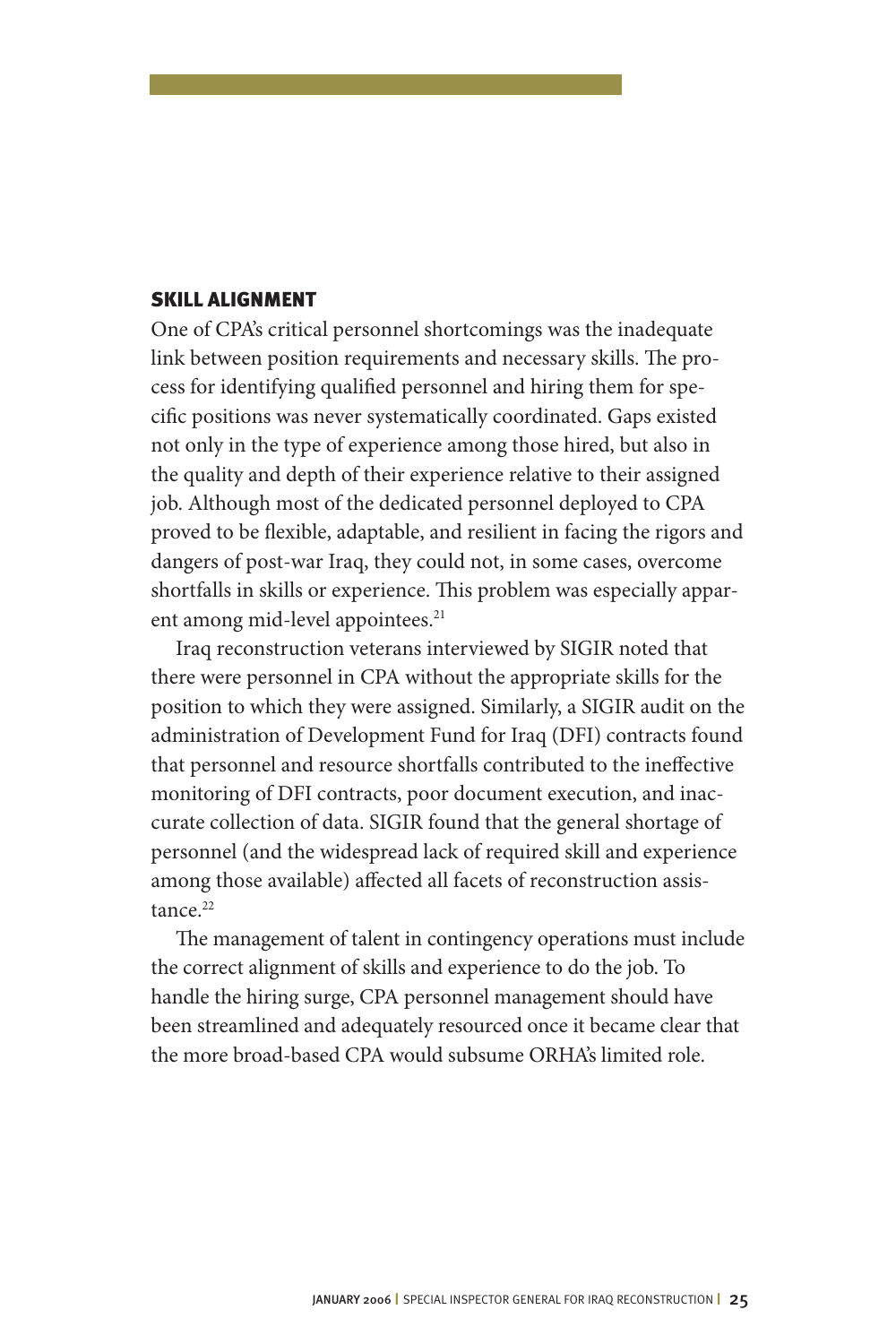### The Need for a Standing Reconstruction Reserve Corps

The CPA experience demonstrated the U.S. government's critical need for a reserve civilian corps of talented professionals, with the proper expertise, willing to work in a hostile environment during post-conflict stabilization and reconstruction periods. Such a contingency organization ideally would be identified, recruited, trained in advance, exercised regularly, and be ready—like a military reserve unit—to deploy and meet the needs of conflict/post-conflict relief and reconstruction.<sup>23</sup> One forum participant suggested that such a group should include a "human resources management SWAT team" available on short notice to provide planning for an emerging reconstruction event. Such an organization, however, would be expensive. One former CPA official suggested that we aim more modestly for "procedures in hiring, a good Rolodex, and a single line of authority."<sup>22</sup>

#### THE CPA HIRING CYCLE

Another impediment to securing qualified people for Iraq was the unpredictable length of the CPA hiring cycle, especially for personnel from outside the federal government. SIGIR surveys suggested that the hiring process was often long and unresponsive to job candidates. Some CPA personnel were hired and deployed in 3–15 weeks; others experienced delays of up to 10 months. Many personnel, recruited months earlier for CPA, were not deployed until after the June 2004 transfer of governance authority. They became employees of the DoS Iraq Reconstruction Management Office (IRMO), which took over CPA's reconstruction function.25

Once a job was identified in Iraq, recruiting staff reviewed resumes and interviewed candidates in Washington until a suitable person was hired for that position. However, by the time that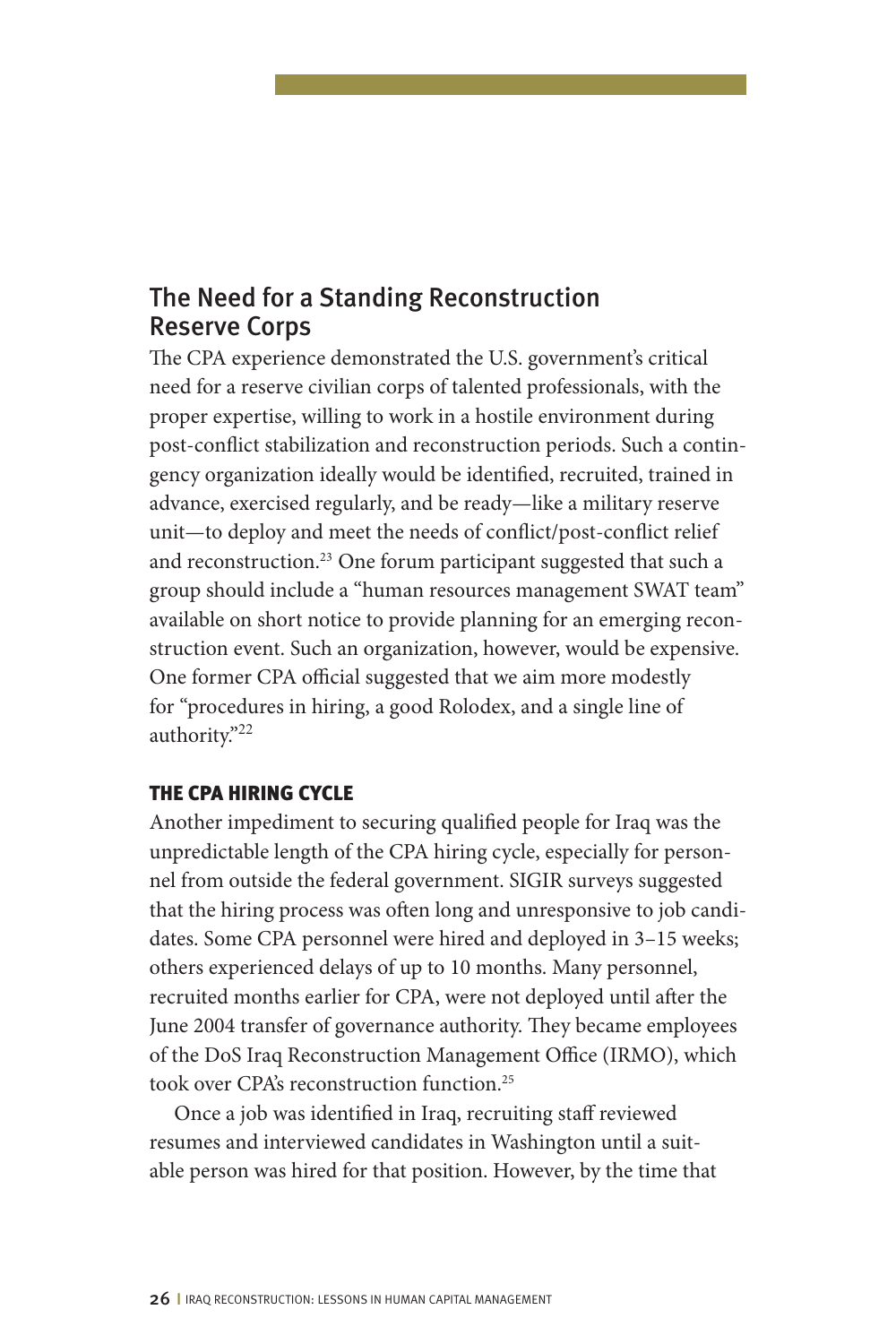person was approved, in-processed, and deployed, circumstances on the ground in Iraq had frequently changed. The position might no longer be required, or it might have been filled by someone else in Iraq.<sup>26</sup> The bottom line is that delays in the recruiting pipeline in Washington often required those on the ground in Iraq to develop alternative recruitment strategies.

Some forum participants were concerned that appropriate pools of qualified people were not fully used. One participant stated that it should have been possible to take greater advantage of the expertise within the Civil Service to fill Iraq reconstruction positions, despite existing hurdles. Another noted that over the last decade at least 1,000,000 Americans have had experience in post-conflict reconstruction environments, and they should have been more effectively tapped as a personnel resource. This participant called for the development of a "more agile" recruiting approach that could do more than "just finding people in the U.S. government."

Forum participants from the CPA recruiting team disagreed with these observations, stating that CPA recruited outstanding people with the proper skills. These divergent comments reflect the differing perceptions of those who hired and those who managed CPA personnel, thereby underscoring the need for a fully developed preconflict staffing plan that clearly lays out what level of expertise and skills are required.

### Inappropriate/Inconsistent Tour Length

Of all the personnel problems that affected the Iraq reconstruction program, the continual turnover of key personnel was perhaps the most burdensome. Organizations need to plan and implement employment strategies that ensure that personnel, especially those with critical skills, serve out their expected tours of duty. In Iraq, inconsistent deployment cycles significantly impeded reconstruction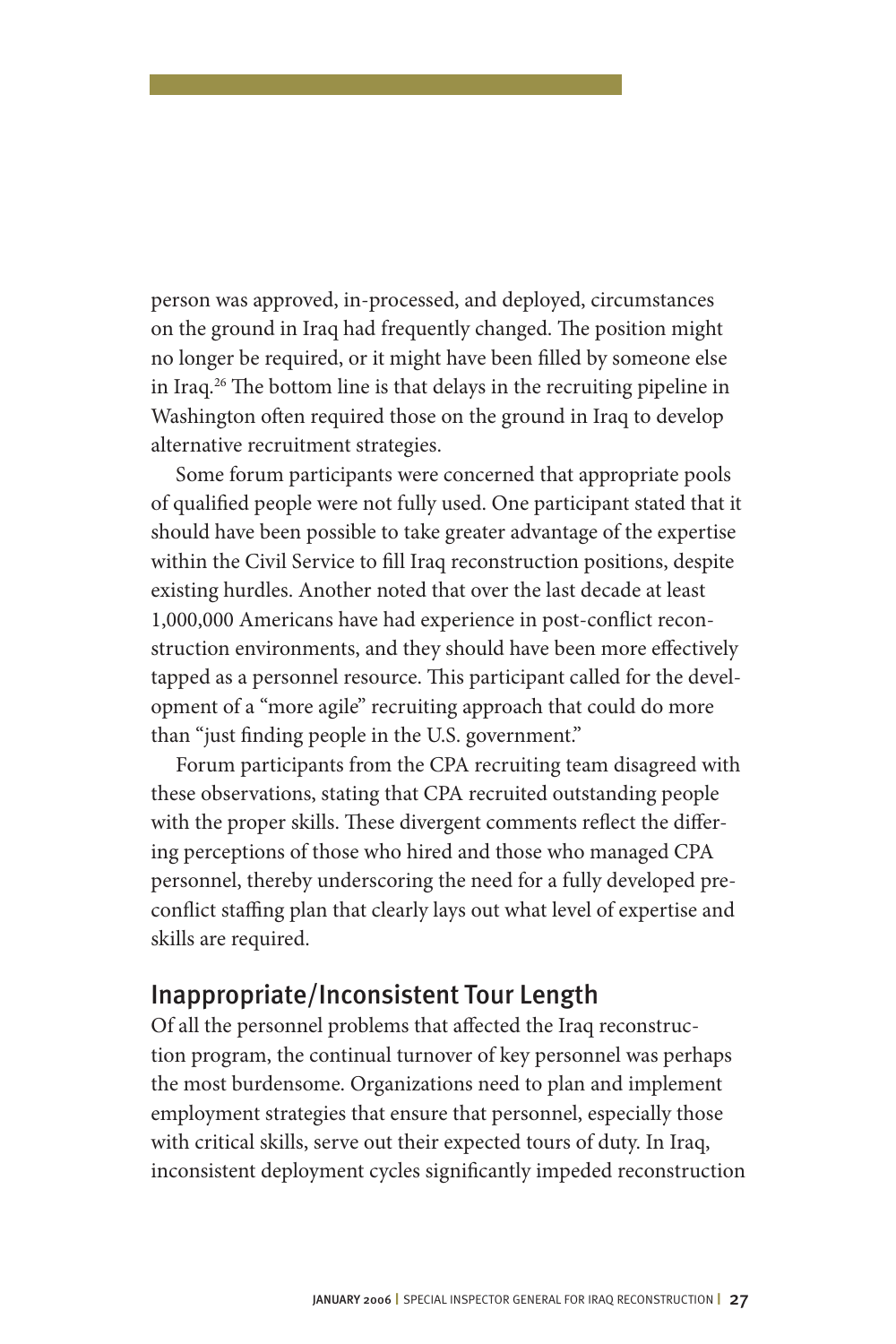efforts. The causes for this are varied, but they include the failure to focus on implementing reliable mechanisms for recruiting and retaining individuals well-suited for the mission and the systemic lack of established pools of follow-on personnel ready to deploy as existing tour cycles expired.

#### STANDARD DEPLOYMENT CYCLE

Developing standard practices for temporary deployments is essential to a successful personnel system in stabilization and reconstruction environments. Thus, a system should be developed early on that provides for standard tour lengths, the identification of personnel with necessary skills, and the development of a cadre of follow-on personnel.

In Iraq, CPA did not establish a standard deployment cycle for personnel detailed from supporting agencies. In addition, non-government, direct-hire personnel (3161s), were on deployment cycles that differed from federal detailees. Moreover, the 3161s were under no legal obligation to remain in Iraq for a full tour, and some ended their deployments early. As a general rule, the 3161s had steeper learning curves in Iraq than their federal counterparts. It was thus a daunting task to maintain continuity of effort within this diverse pool of personnel with varying tour lengths and skill sets.

#### VARYING TOUR LENGTHS

Military tour lengths for those supporting Iraq reconstruction were also inconsistent. Iraq tour lengths stabilized at one year for Army personnel, six months for Navy, and four months for Air Force. The Marine Corps used a more complex system: its personnel served multiple, relatively short tours in country, with breaks between tours. Detailees from federal agencies other than DoD and DoS were recruited for six-month tours.<sup>27</sup> DoS detailees were originally asked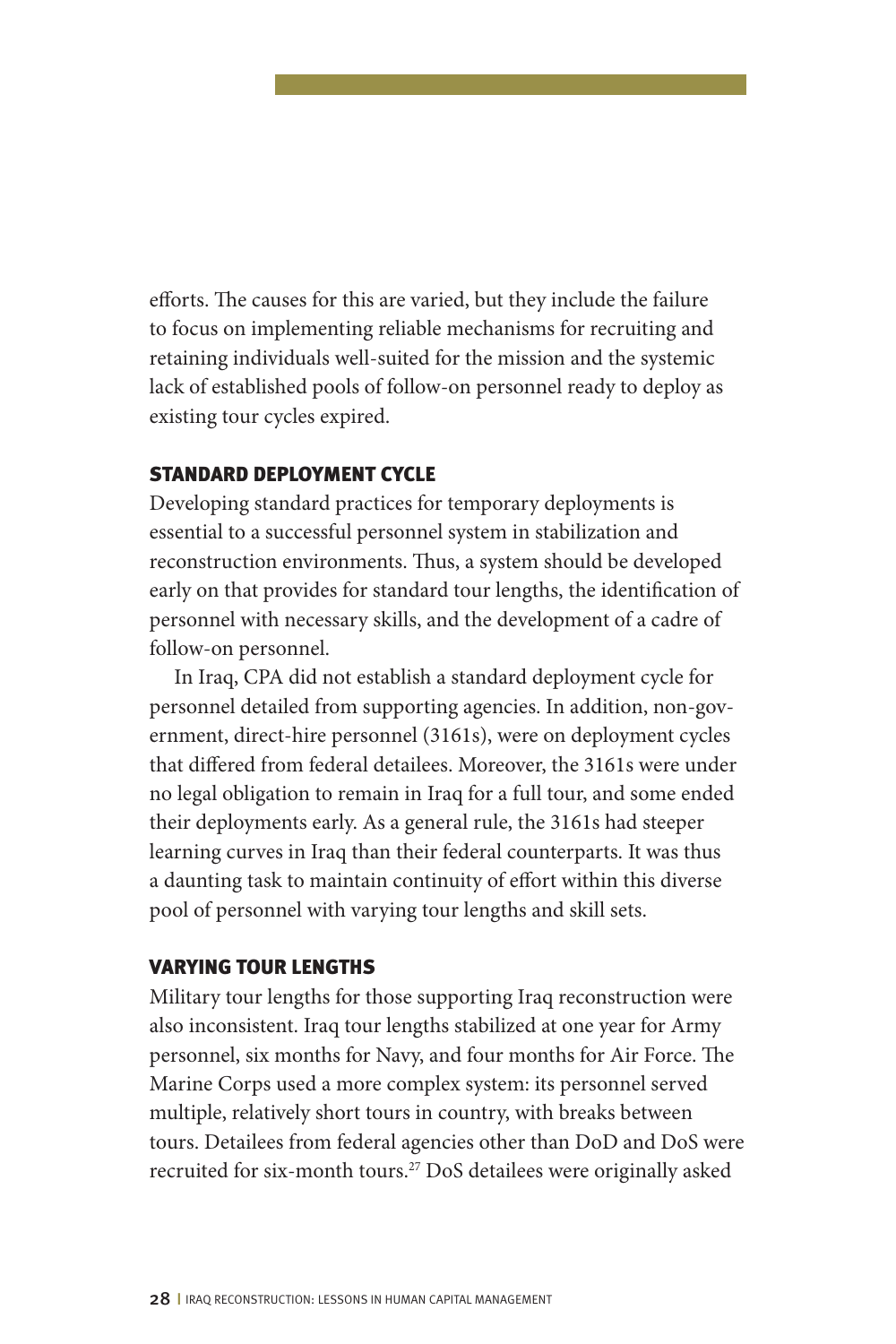to serve three-month temporary duty (TDY) assignments, which were extended to six-month TDYs in January 2004. In the post-CPA period, DoS tours were extended to one year.<sup>28</sup>

The tours for 3161 employees were initially six months but were later extended to one year. In practice, the tours for CPA-assigned 3161 hires and federal detailees varied widely and were often curtailed early, making accurate deployment cycle planning difficult, if not impossible. One DoS CPA detailee described CPA recruiters as being "willing to take people for as long as people were willing to stay."29 Forum participants noted that short-term stays were almost the rule rather than the exception during the early days of CPA.

### Audit of Personnel Management

On June 25, 2004, CPA-IG issued an audit of CPA personnel management<sup>30</sup> that cited a number of factors causing high turnover of personnel in CPA, including:

- uncertain length of rotations
- high work volume
- intense operational tempo
- limited incentives
- high-risk environment
- shortfalls in qualified personnel

No substantial effort was made to deter the recruitment of government employees by contractors in Iraq. Some SIGIR interviewees claimed that private sector organizations' pirating of personnel from government agencies increased U.S. government labor costs. Private sector organizations were typically able to offer higher pay and other incentives.

Aggressive incentives, such as retention rewards for completion of deployment, might have helped keep individuals in their rotation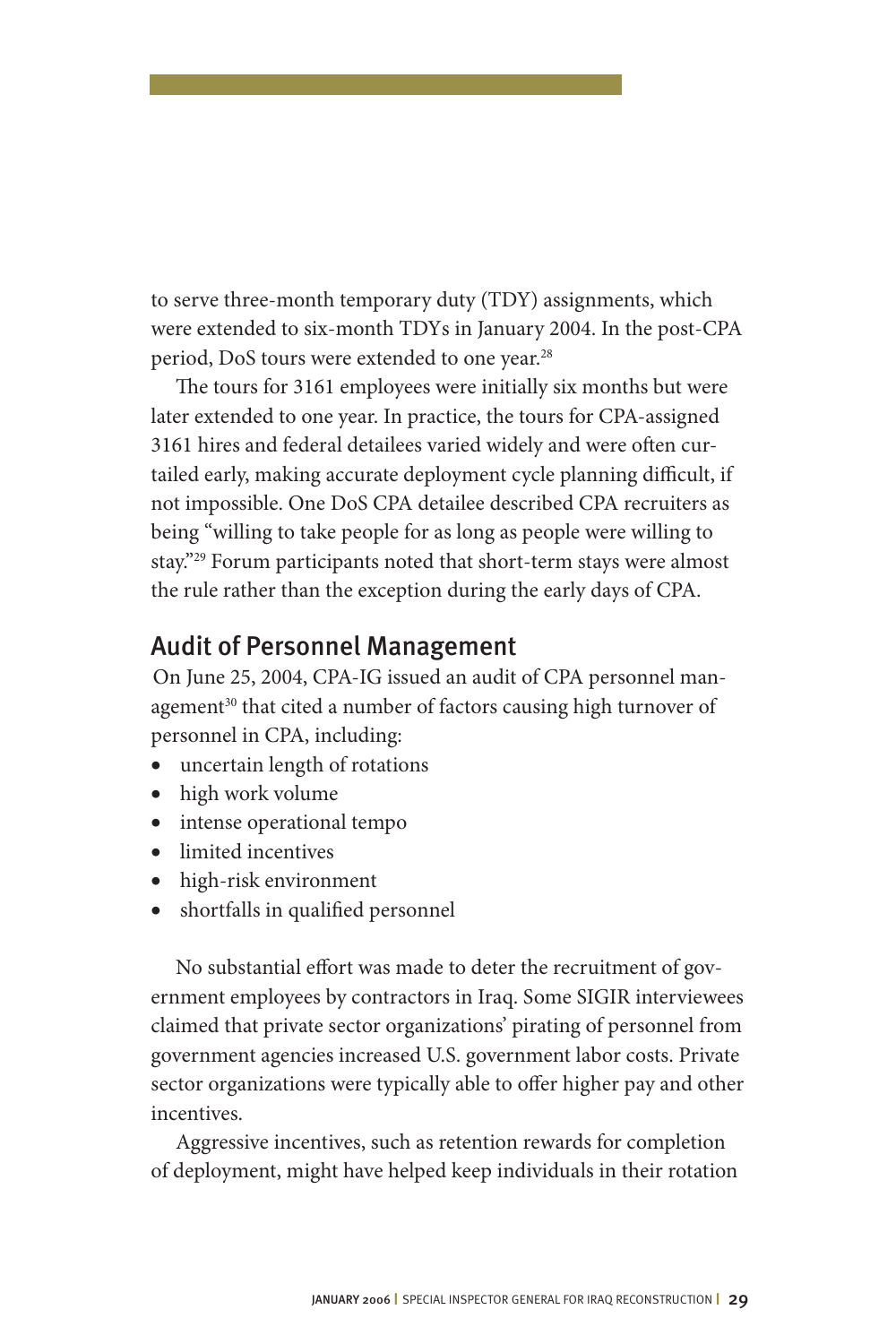and deterred contractors from recruiting government personnel. In the future, positive and negative incentives should be provided within the personnel management process so that the leadership and the human resources managers have the appropriate tools to encourage or require personnel to fulfill their assigned tours.

### The Overtime Disincentive

Forum participants noted that many 3161 direct hires claimed large amounts of overtime pay, which caused them to reach federal annual pay caps months before their scheduled tour completion dates. This created a disincentive toward tour completion and caused early departures.

The problem manifested itself most strongly among the senior staff, whose base salary was already at annual pay cap levels (\$135,000). Because of large overtime payments, these people often reached the pay cap after only six to eight months of what was to be a one-year assignment. One forum participant suggested that, to maintain the integrity of the senior leadership cadre, overtime pay should not be authorized or be very limited for such personnel.

### Lack of Interagency Support

A U.S. Institute of Peace report discussing the CPA experience stated that:

> even if planners had correctly anticipated the difficulty of establishing stability and governance in post-war Iraq, there is simply no capacity in U.S. civilian government agencies to mobilize large numbers of the right people quickly. One source of tension (and there were many) between the military and the CPA stemmed from the utter mismatch in capabilities. The CPA was the ultimate authority in the land and charged with rebuilding the country, but it was composed of a pickup team, and it underwent enormous turnover; it was not unusual for CPA employees to stay in Iraq for only a month.<sup>31</sup>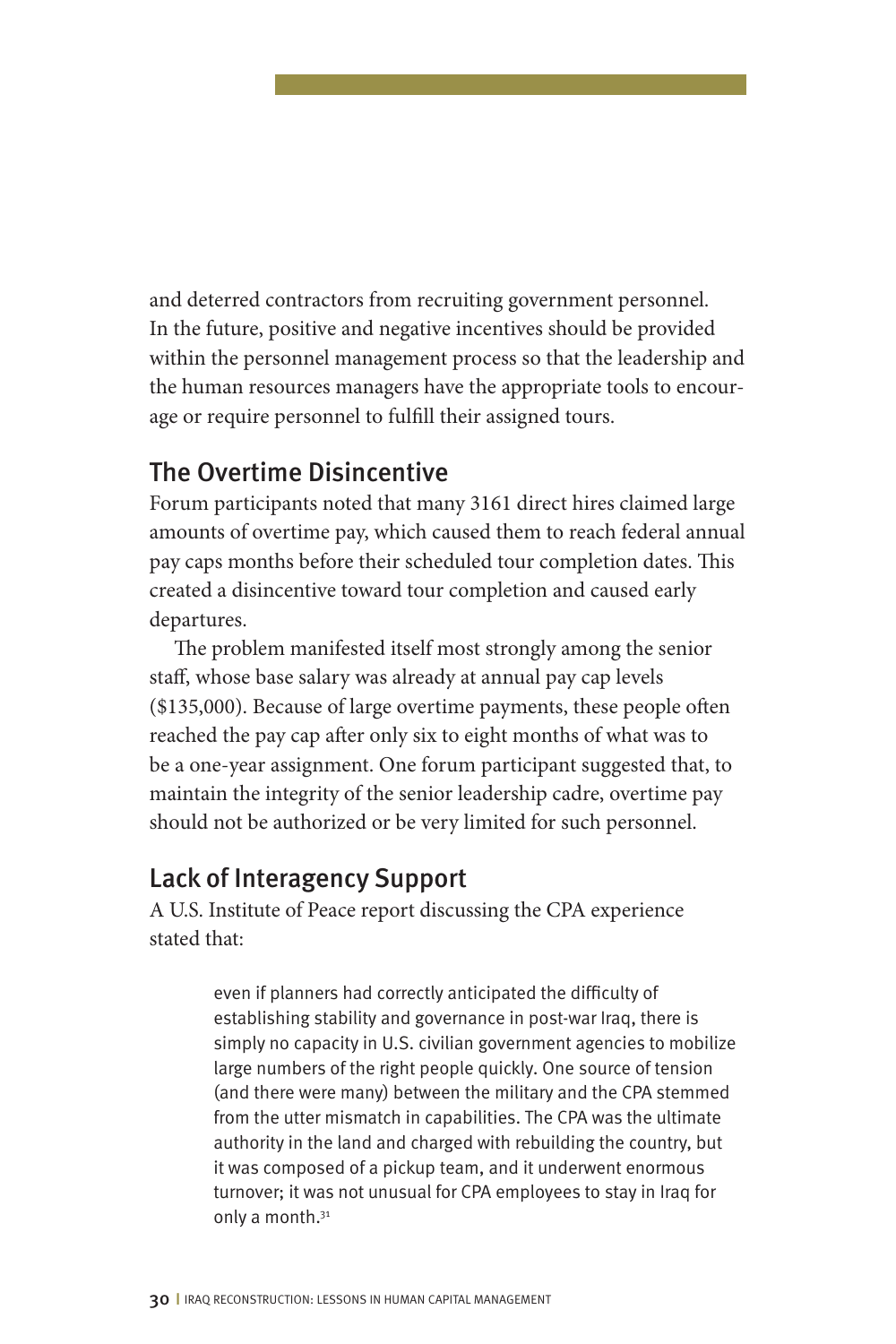Early in the planning process, CPA made assumptions about the availability of personnel. To accomplish its mission, CPA expected to be able to draw people from agencies throughout the U.S. government; however, support from U.S. government agencies fell well short of expectations. Forum attendees agreed that involuntary assignment of civilian detailees—though perhaps legal—would not work in practice.

Many sources corroborate the finding that CPA was understaffed, largely because the expected interagency support did not materialize. A CPA report explained concerns at the time:

> U.S. government departments are reluctant to send the requested number of people or their best people because they see CPA as a DoD project. DoD was also slow to deploy their best people to Baghdad.32

CPA-IG data from March 2004 illustrate the low level of response from U.S. government agencies. At that time, CPA was estimated to have filled 1,196 billets of the 2,117 authorized. Other than DoS and DoD, federal cabinet-level agencies filled just 64 of these positions (about 5.4%). Of the remainder, DoS and USAID filled 91 positions (about 7.5%). The remaining 1,041 positions were filled by coalition members, 3161s, smaller federal and local government agency detailees, and military detailees.

In addition, to compensate for the lack of available candidates, agencies hired personnel from outside the government to deploy to Iraq. This aggravated the human capital management problem because newly hired civilians proved to be more difficult to deploy than federal workers, whose clearance status, among other things, was already established. Non-government personnel had to be in-processed, cleared, and trained, which added substantial time to the recruiting and deployment cycles. In some cases, hiring delays caused qualified outside applicants to terminate their candidacies.<sup>33</sup>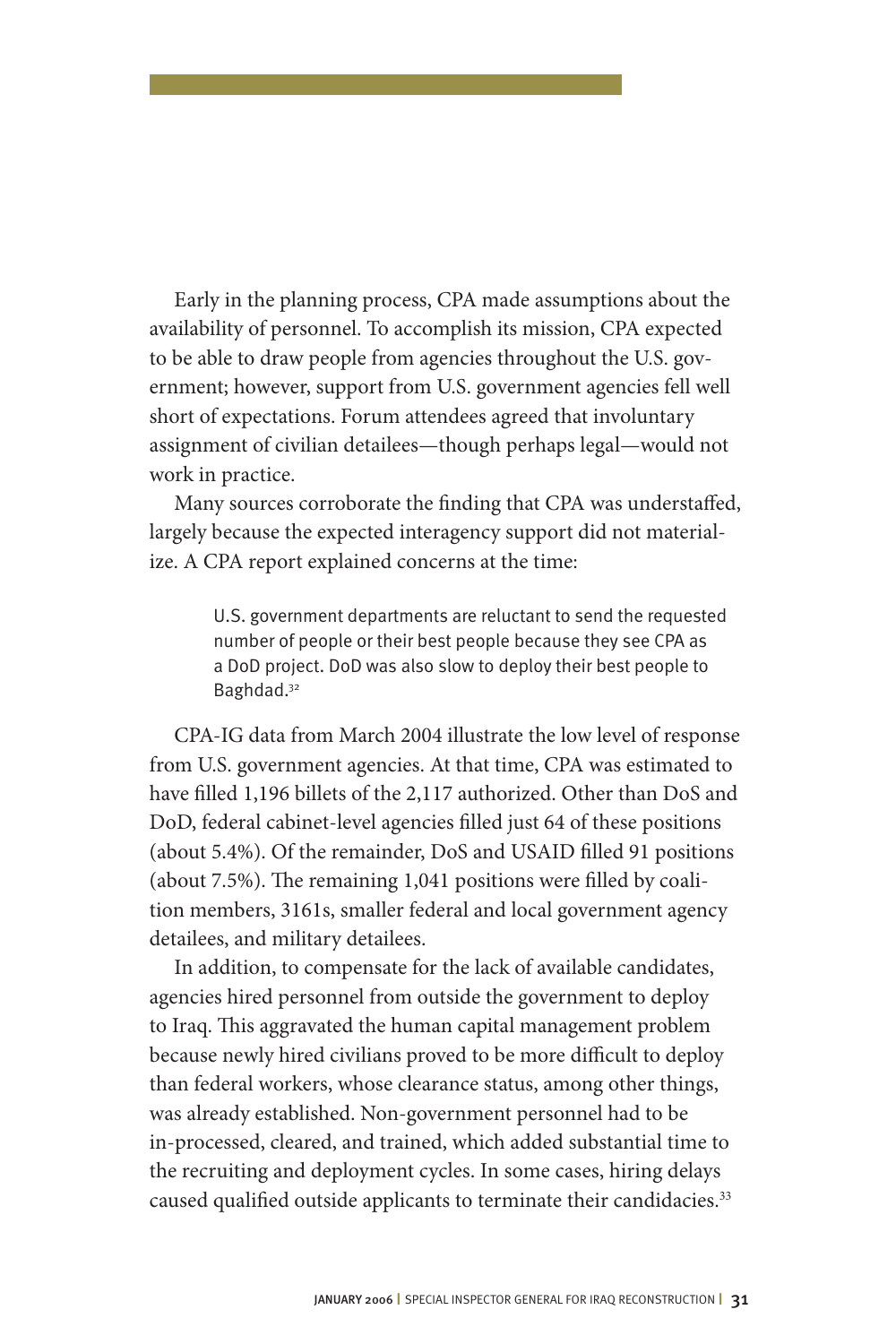A DoD HR specialist interviewed by SIGIR noted that these March 2004 figures probably constitute the high point in CPA staffing. From May 2003 to March 2004, the total numbers and the specific contributions of individual agencies were lower than these numbers, although rising slowly.<sup>34</sup> The following table illustrates the contributions of selected Cabinet departments.

| DEPARTMENT                         | DETAILEES |
|------------------------------------|-----------|
| Dept. of Agriculture               | 3         |
| Dept. of Commerce                  | 6         |
| Dept. of Energy                    | 10        |
| Dept. of Health and Human Services |           |
| Dept. of the Interior              |           |
| Dept. of Justice                   | q         |
| Dept. of Transportation            |           |

#### Number of CPA Detailees from Selected U.S. Government Departments

Source: CPA-IG Working Paper #3; *Management of Personnel Assigned to the Coalition Provisional Authority in Baghdad, Iraq*; June 25, 2004

One success story in terms of detailee and civilian staffing, however, was the Ministry of Health. Shortly after CPA began operations, the highly experienced former head of the Michigan Department of Community Health was appointed as advisor to the Iraqi Ministry of Health. Working closely with CPA recruiting at the Pentagon, he took personal responsibility for putting together a 25-person team before going to Iraq. The team comprised U.S. government detailees, military personnel, IRDC personnel, and civilians.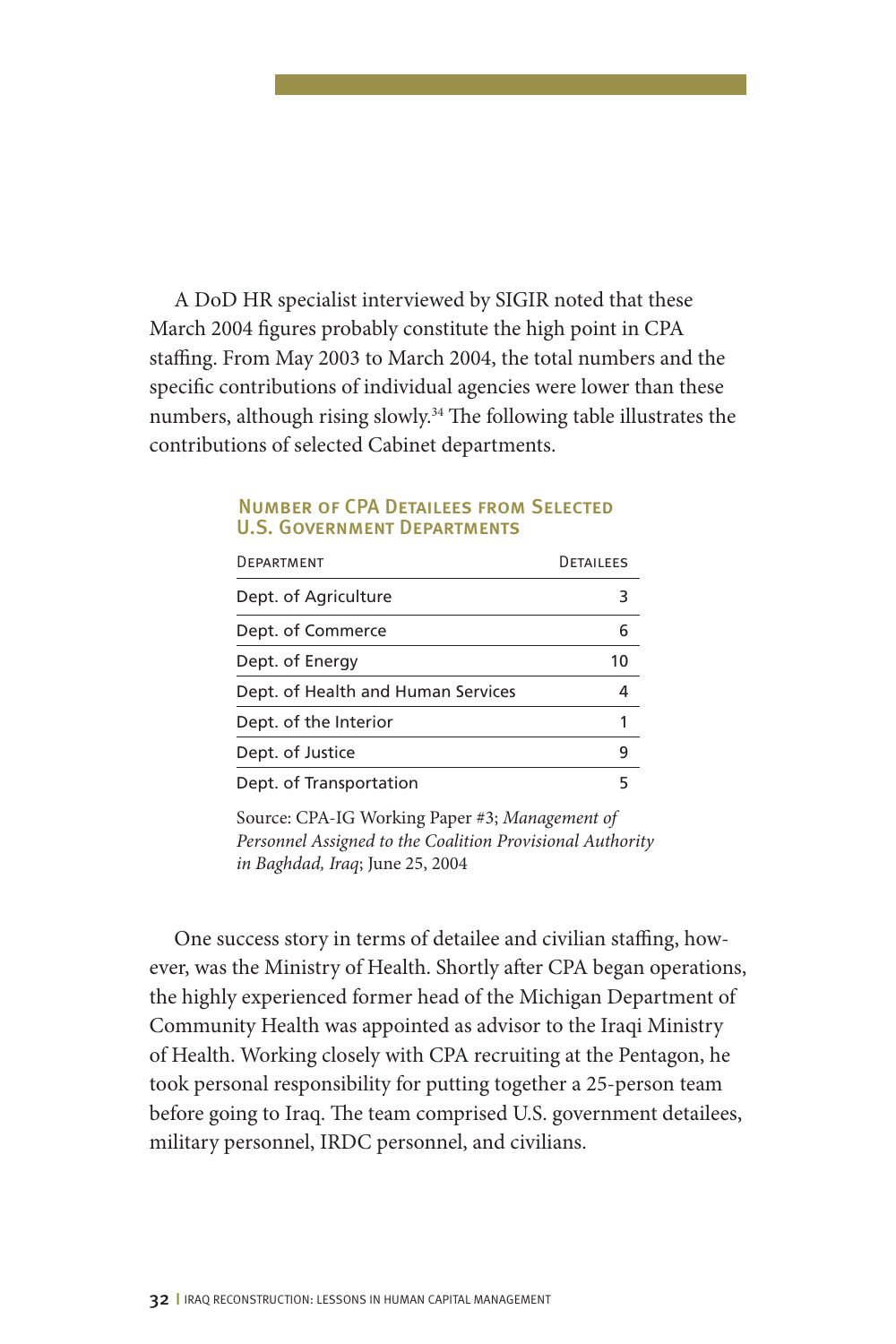U.S. government workforce planning for Iraq's reconstruction suffered from a poorly structured, ad hoc personnel management process.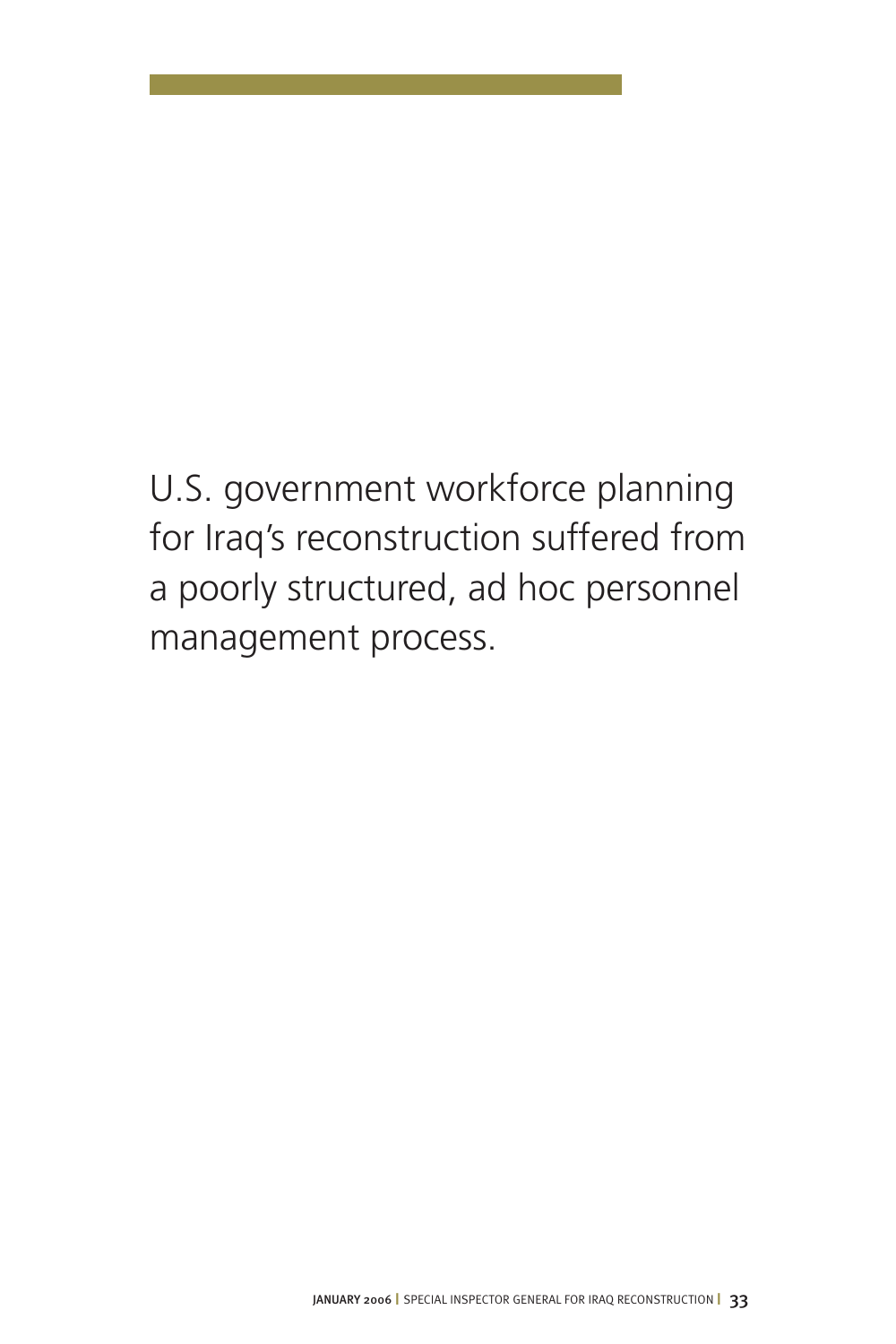Upon arrival in Baghdad, this group began working with the Iraqi Ministry of Health, which had 120,000 employees, 240 hospitals, and 1,200 clinics. The original Iraqi budget of \$16 million grew to \$1 billion a year later when the Ministry of Health became the first ministry to be transferred to full Iraqi control. A key lesson learned from this situation was the value of organizing a coherent and cohesive team before deployment.<sup>35</sup>

### CONTINUITY: DEALING WITH STAFF TURNOVER AND INFORMATION HAND-OFF

U.S. government workforce planning for Iraq's reconstruction suffered from a poorly structured, ad hoc personnel management process. Problems caused by this process were aggravated by the mounting insurgency that substantially hindered progress on all fronts in Iraq.

As Iraq's reconstruction became increasingly difficult, the need for more U.S. reconstruction personnel to stay longer—or at least for more predictable periods of time—became essential. Moreover, the stresses associated with living in Iraq and the increase in the security threat demanded the development of a clearly structured deployment cycle with well-defined tour lengths and sufficient overlap with successors.

### The Need for Continuity

An ideal tour cycle should include sufficient time to develop necessary job knowledge, to apply that expertise, and to transfer that knowledge to a successor. A face-to-face transition is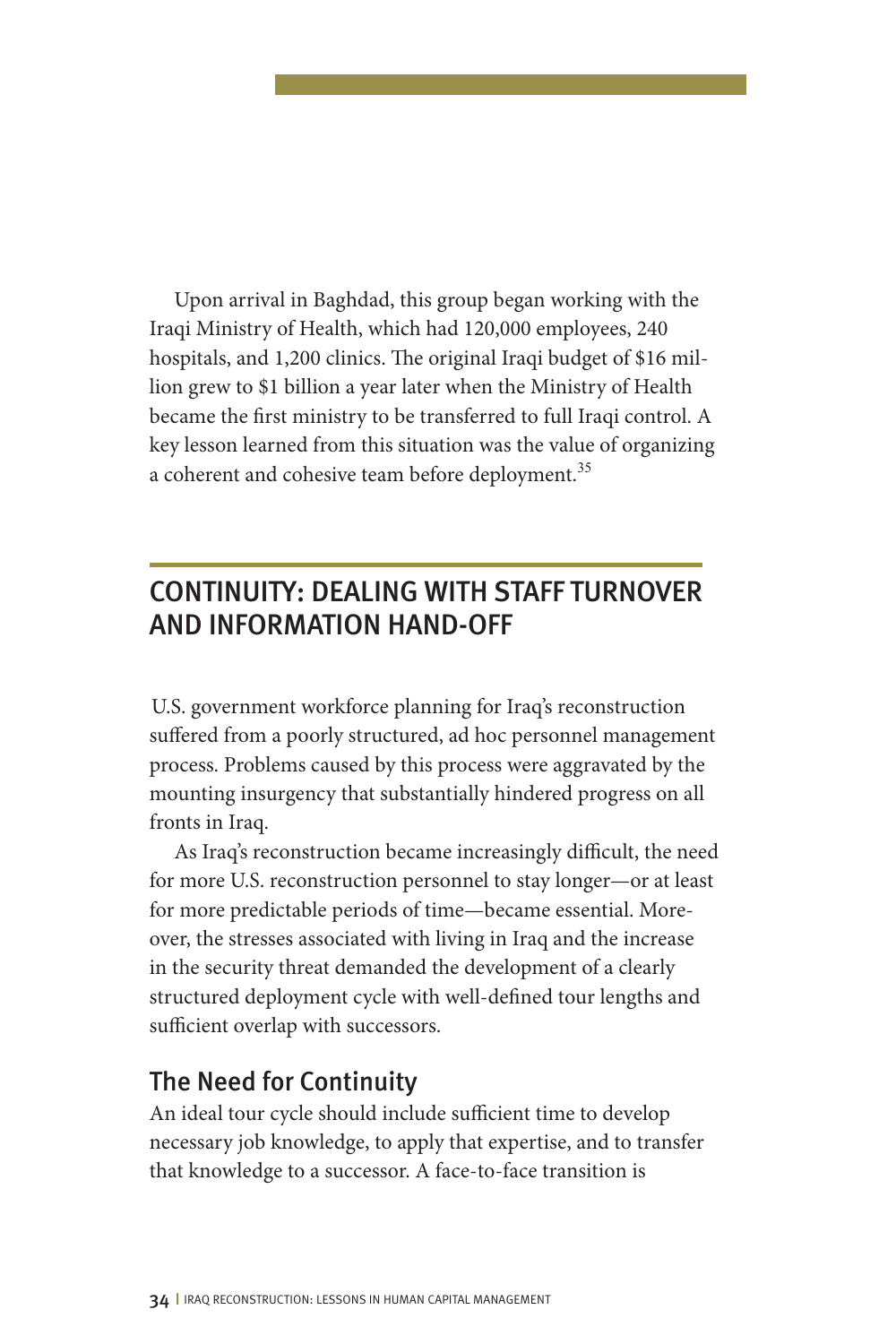…the stresses associated with living in Iraq and the increase in the security threat demanded the development of a clearly structured deployment cycle with well-defined tour lengths and sufficient overlap with successors.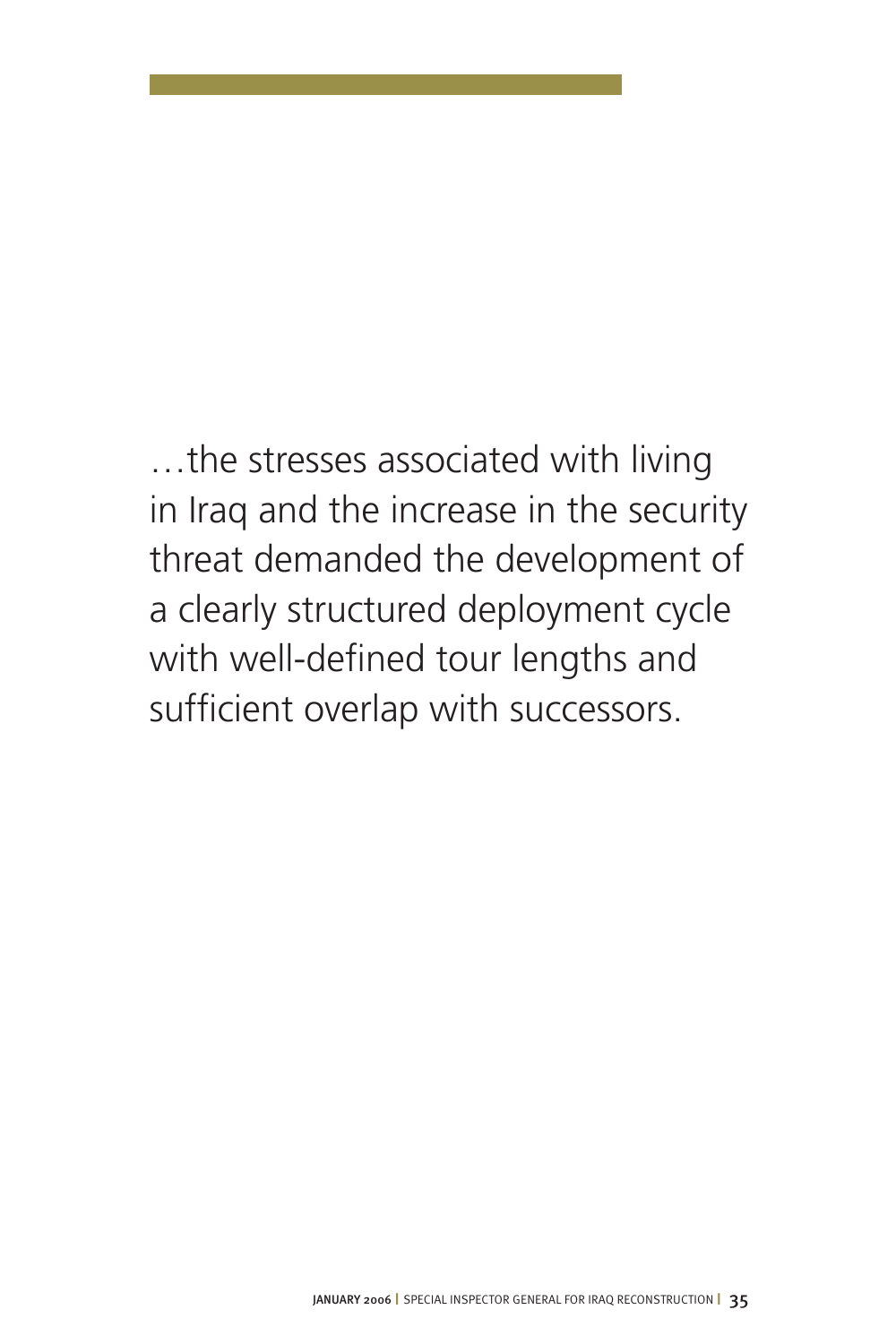essential for mission continuity because, particularly for Iraq, predeployment briefing information is limited. Thus, successors should be chosen and prepared to deploy well in advance of their predecessors' departure.

Many sources stated that CPA never developed a formal deployment cycle for detailees or 3161s. These were the key shortcomings regarding the continuity of personnel:

- temporary mindset
- lack of synchronized deployment
- uncertain tour length, personnel turnover, and control

### Temporary Mindset

CPA was a temporary organization. The definition of "temporary" for CPA, however, changed over time. Originally, the United States was expected to use ORHA to supervise a three-month transition of most governing functions to a new Iraqi government staffed largely by Iraqi expatriates who would move ahead with a democratic vision for Iraq. But in the spring of 2003, as it became apparent that the recovery of Iraq would require a more extensive presence, the U.S. government created CPA, which subsumed ORHA and assumed the role of interim governing authority for Iraq.

This development immediately made continuity of in-country staff a key issue. Except for U.S. Army personnel, however, most personnel assigned to Iraq were requested to serve for no more than six months; in practice, their tours were often shorter. According to forum participants, the "temporary mindset" among CPA staff continued for several months after CPA's establishment, despite its ever-expanding role. Most CPA personnel at that time expected to complete the mission and turn the government over to the Iraqis within a few months after the organization's inception.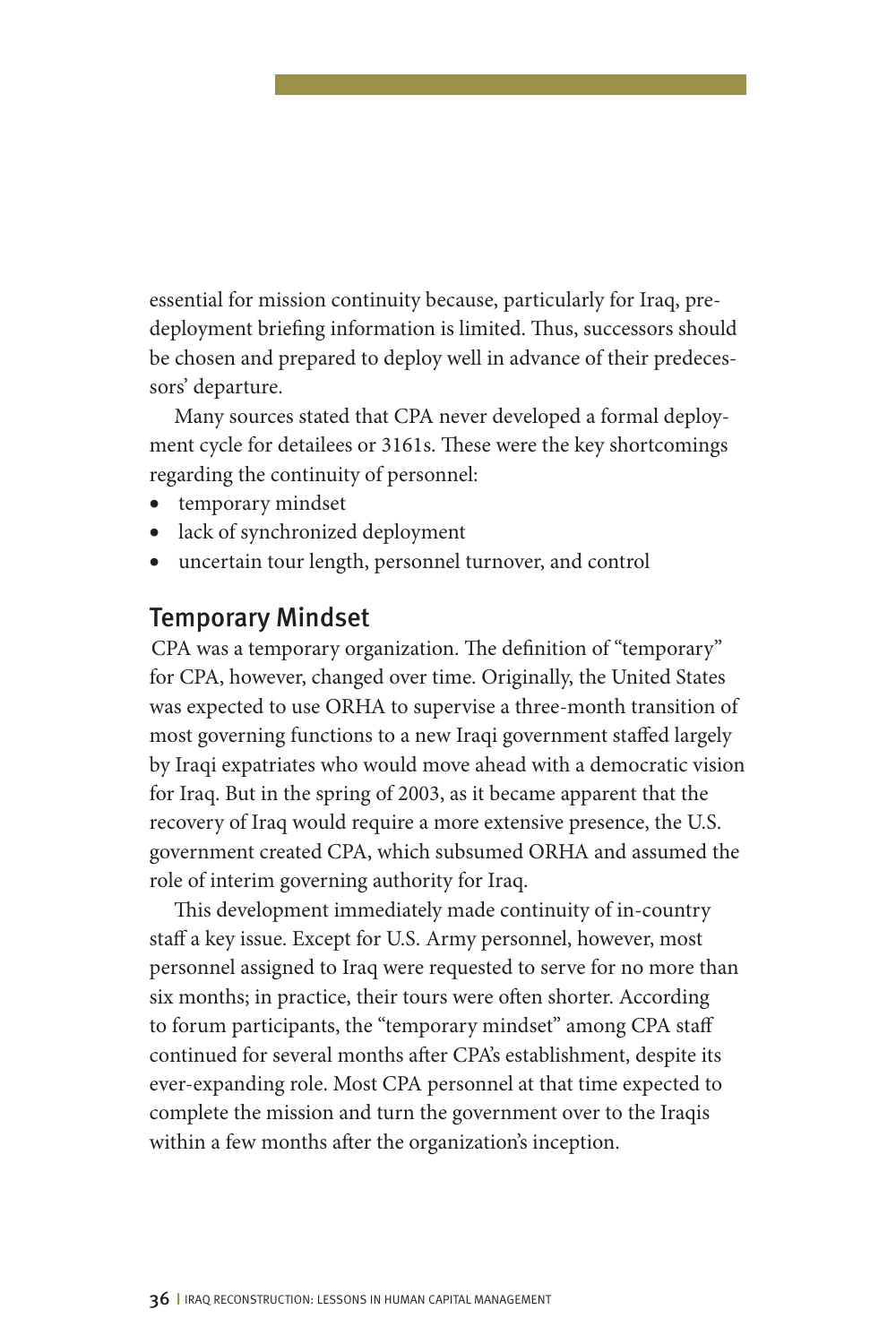By the autumn of 2003, this mindset had changed, and a general sense of a long-term role for CPA prevailed. Moreover, in September 2003, Ambassador Bremer had stated that CPA would probably operate for at least two years. In November 2003, however, the President announced that CPA would turn over sovereignty to the Iraqis in June 2004. Seven months later, on June 28, 2004, CPA transitioned governance authority to the Iraqi Interim Government. At that time, the U.S. Mission Iraq and other U.S. government agencies assumed responsibility for the reconstruction program. Thus, as this chronology shows, CPA spent half of its 14-month life span preparing for its own expiration.

This situation did not promote long-term commitment among staff and did not allow for the orderly execution of a strategic plan. A RAND study of U.S. post-conflict reconstruction efforts since the end of World War II concluded that one key factor in successful reconstruction, or nation-building, was long-term commitment: "Five years seems the minimum required to enforce an enduring transition to nation-building."36 It is important to note that the U.S. commitment to reconstruction remains strong, even though the organization that launched the reconstruction effort, the CPA, was subsumed by the U.S. Embassy.

### Lack of Synchronized Deployment

A lack of cooperation among U.S. government agencies hampered the early management of Iraq reconstruction. Numerous accounts detail the frustration that tour lengths were too short and not coordinated among agencies. High-level DoD field assessment teams and SIGIR interviews of CPA personnel suggest that the varying deployment lengths within diverse federal agencies contributed to the overall human resources problem and that interagency coordination was needed. Because of disparate deployment lengths, an ad hoc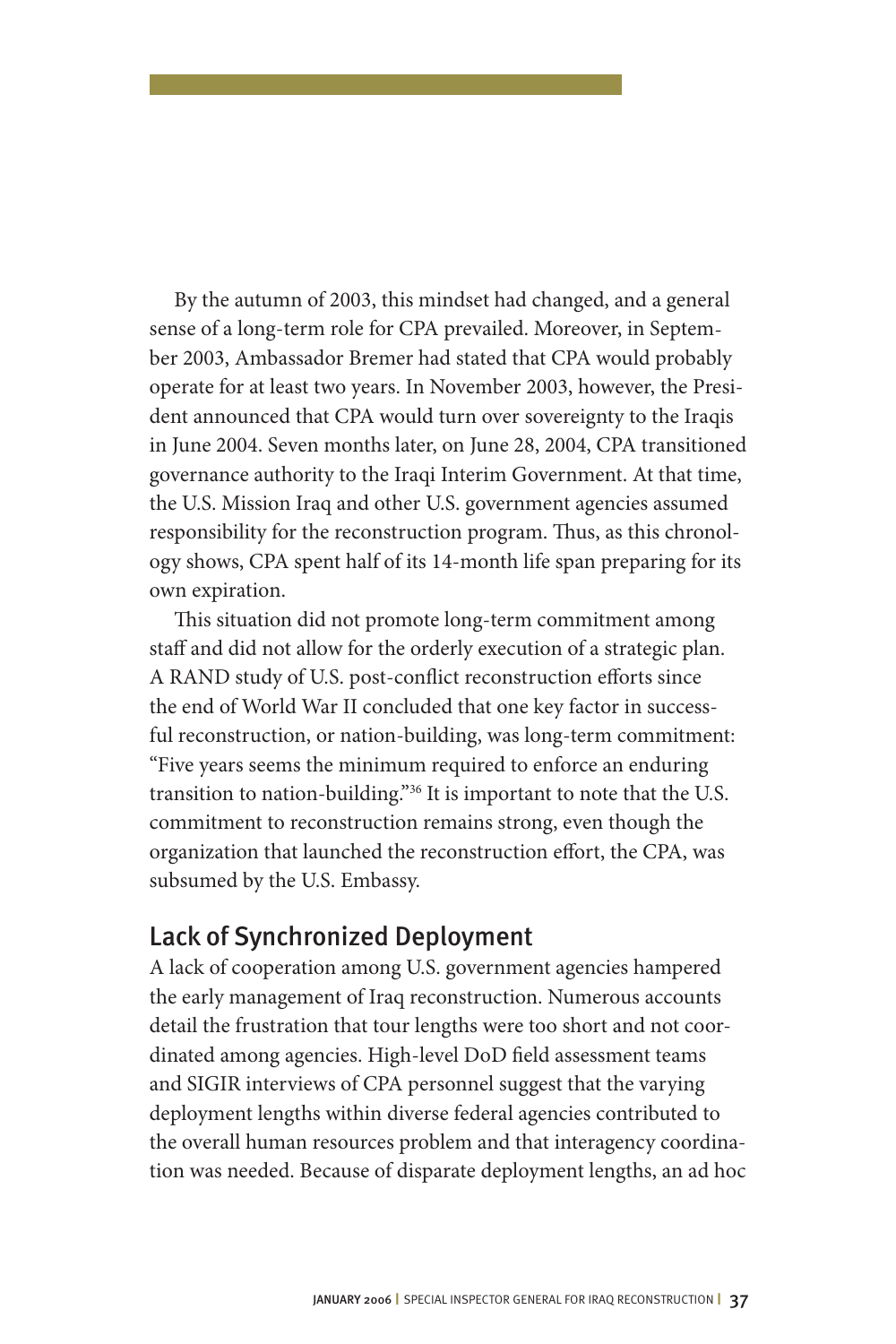rotation schedule, weak personnel tracking, and a lack of retention incentives, government agencies could not ensure that personnel actually completed their rotations.

Moreover, USAID and other organizations were already critically short of personnel worldwide and did not have a surge capacity from which to rapidly deploy personnel to Iraq. This forced these organizations to obtain many personnel through direct contracting or by reducing commitments to existing programs.<sup>37</sup>

SIGIR interviews and various reports confirm that no agency developed, or was able to enforce, a deployment cycle that included a standard overlap period to ensure transmission of critical information from predecessors to successors. New personnel arrived in Iraq facing steep learning curves and lengthy orientation periods, which complicated the development and execution of the reconstruction program.

In a SIGIR interview, a former Drug Enforcement Administration (DEA) official who served as a CPA and IRMO senior advisor to the Iraqi Ministry of the Interior agreed that there were serious problems with the personnel process. He observed:

> this revolving door that they had over here [and] the weaknesses on the staffing…you had all these 90-day wonders getting their tickets punched that [said], "I've been in Baghdad."38

He was one of many SIGIR interviewees who expressed concern about the frequency of turnover and the lack of information exchange among reconstruction personnel in Iraq. Several senior CPA human resources personnel also told SIGIR that the lack of interagency deployment coordination was a serious obstacle to proper staffing. The deployment cycle should have included a requirement to stay the requisite amount of time, required a significant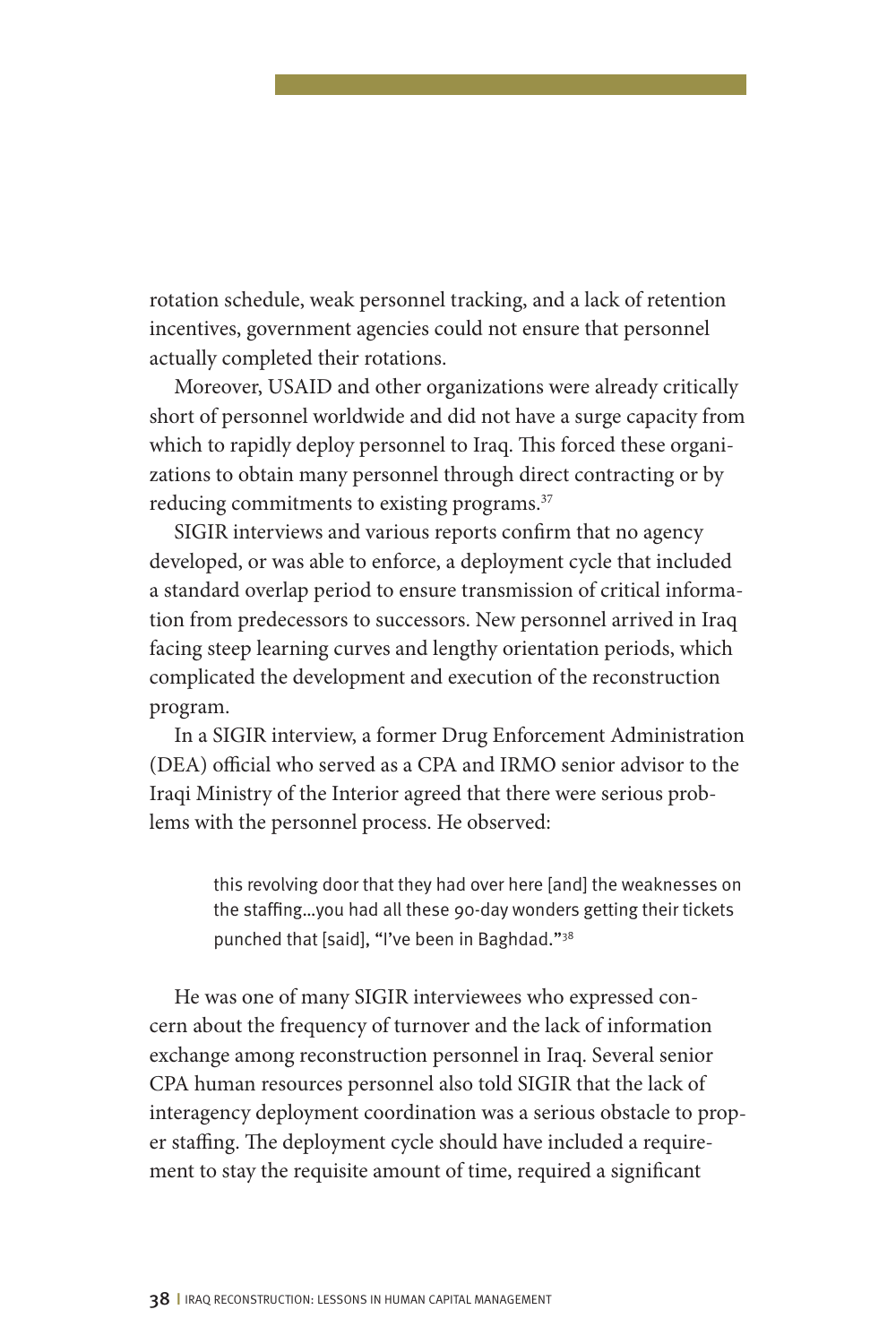transition period with successors, and stipulated that tour length be tied to contract performance milestones.

### Uncertain Tour Length, Personnel Turnover, and Control

The volunteers that did come to Iraq performed heroically, but people frequently rotated through every four to eight weeks, and, when they departed, too often took their invaluable knowledge with them.39

This comment by the former Director of the CPA Office of Management and Budget typifies what SIGIR learned from many CPA officials about deployment difficulties in Iraq. Neither CPA nor supporting government agencies developed an integrated framework from which to source and deploy people to Iraq.

In a SIGIR interview, a Department of the Army Human Resource Regional Director, who was detailed to CPA as a human resources and staffing specialist, said:

> We really didn't have a grasp because the Coalition Provisional Authority was such a different experiment…you had coalition partners that were here, you had 3161 direct hire employees, you had people…who became detailed here, you had soldiers, and Marines, and people from all the services, and you had contractors. So, we really had five sources of individuals… and some here for three months, some for six months, some for a year, some for two weeks.40

This interviewee stated that the CPA policies for hiring personnel did not meet the needs of the personnel on the ground and did not anticipate the evolving needs of the organization. The interviewee (and others) noted that there was no way to enforce deployment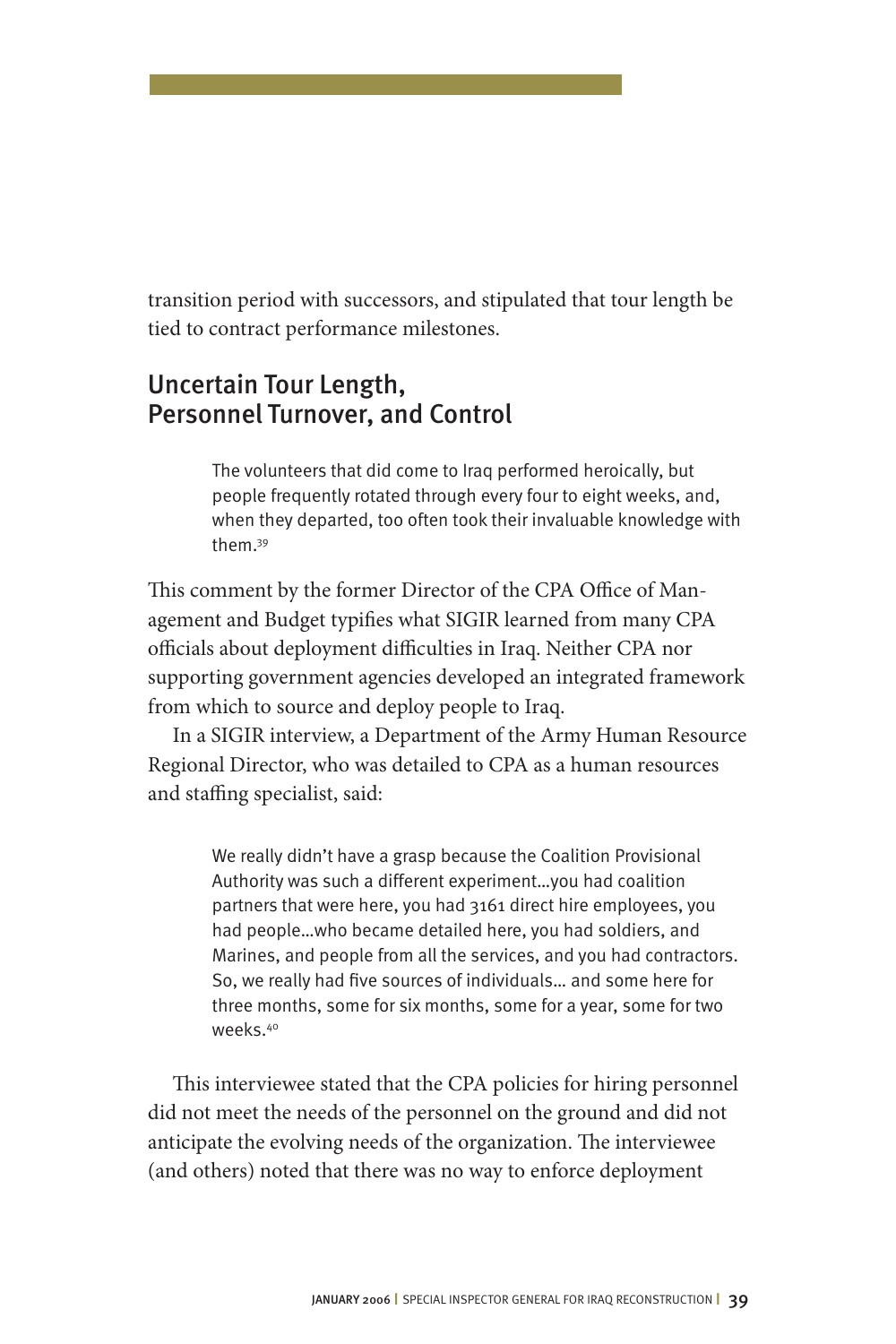lengths—especially for civilian 3161s. Therefore, personnel were held to a "moral commitment" to stay for an agreed-upon period. This commitment, however, was frequently breached by personnel who terminated their deployments early. Adding a provision to 3161 hiring contracts that required a mandatory tour length would have been useful in alleviating this problem.

A forum participant noted that the stress endured by deployed personnel negatively affected tour lengths: there was nowhere to go for rest and recreation. The result was a high burnout rate; many personnel returned to the United States "when they got worn out." Departures were often sudden and unplanned, and the long processing pipeline for hiring meant that replacements were not readily available. No overlap or hand-off was possible.

The continuous personnel turnover was a major reason why the U.S. reconstruction effort never reached its authorized working staff level during CPA's tenure. Despite this ongoing operational limitation and regular interagency meetings, no interagency coordination was ever established to monitor and manage the plethora of personnel challenges that CPA and other U.S. government agencies faced in Iraq.

Several sources noted that a Washington, D.C.-based interagency control office that was fully integrated into Iraq operations could have provided coordination, leadership, and credibility to the recruiting effort in Baghdad. Such an entity could have controlled the flow of personnel in and out of Iraq, ensured coordination among agencies, and managed personnel demands to provide the needed experience in Baghdad.

An article on outsourcing in post-conflict operations in the *Journal of Public and International Affairs* recommended the establishment of: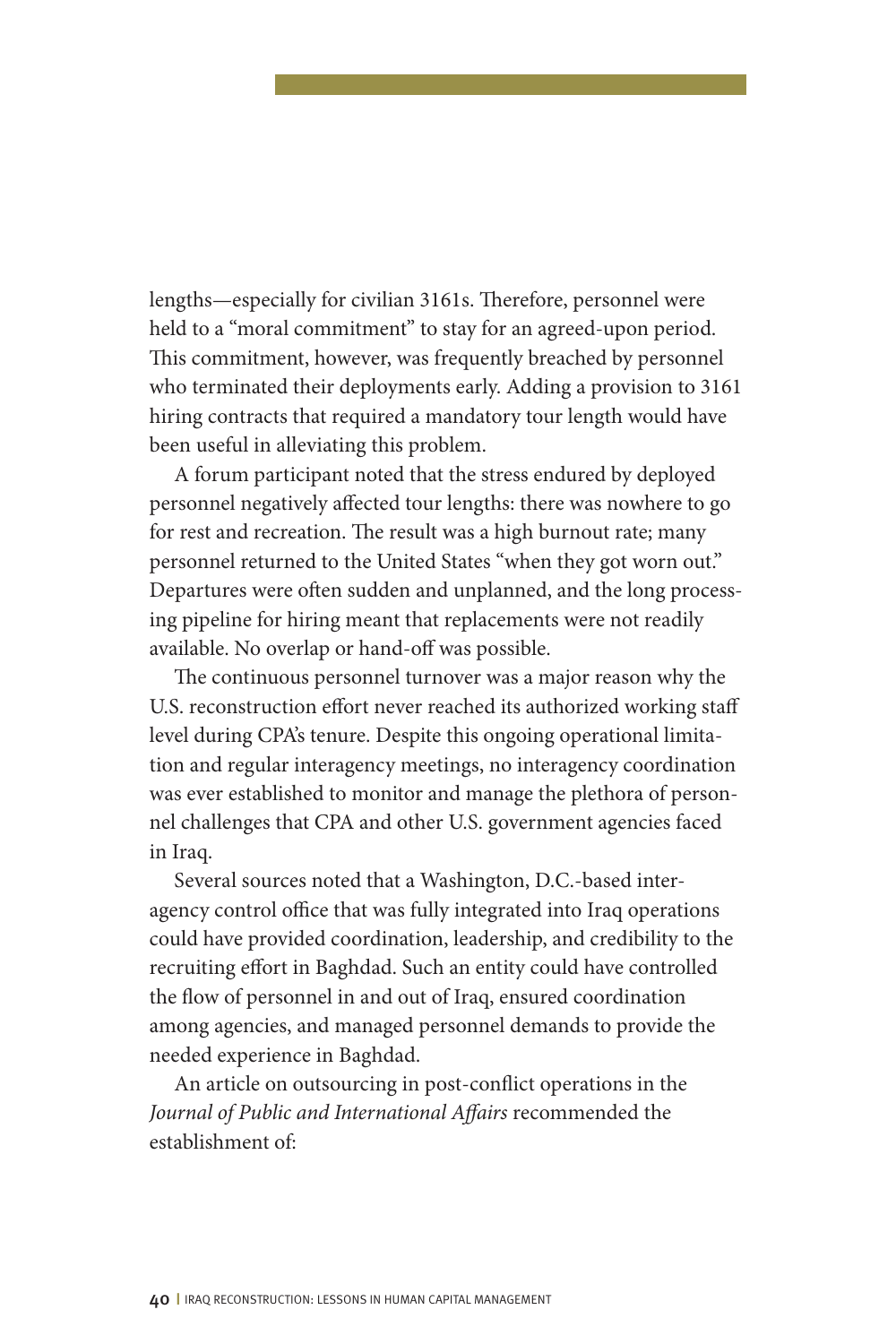a head office in Washington, D.C., and a main office in each area of operation (i.e., Baghdad and Kabul) staffed with specialists in contract management (either contracted out or hired from U.S. government offices with contracting experience, such as Defense Contract Management Agency and the USACE) and subject experts (knowledgeable in areas such as construction, engineering, electricity, etc.).<sup>41</sup>

This idea of a centralized and professionally staffed operations center in Washington, D.C., was echoed in the "Personnel Assessment Team Report" to the Secretary of Defense on CPA operations in Iraq.42 The report noted that there was no personnel transition control and that turnover was resulting in a loss of continuity that created a severe burden for reconstruction efforts. The study further recommended that an oversight office be established to improve coordination of personnel and limit duplication of effort. The report underscored the need for a 24-hour reach-back center for coordination by relating a story of how DoD and DoS deployed six people to relieve one person and how, in other instances, personnel were sent to regions that had no use for them.<sup>43</sup>

#### ACCOUNTING FOR PERSONNEL

The U.S. government also experienced shortcomings in accounting for personnel deployed to Iraq*—*especially civilians and contractors. There was, and still is, a lack of effective control procedures at many entry and exit points for Iraq, and there is no interagency personnel tracking system. Official and contract personnel often arrived and departed with no systematic tracking of their whereabouts or activities, or in some cases, with no knowledge of their presence in country. Shortly before its dissolution in June 2004, CPA was still unable to account for 10% of its staff in Iraq. A CPA-IG report in June 2004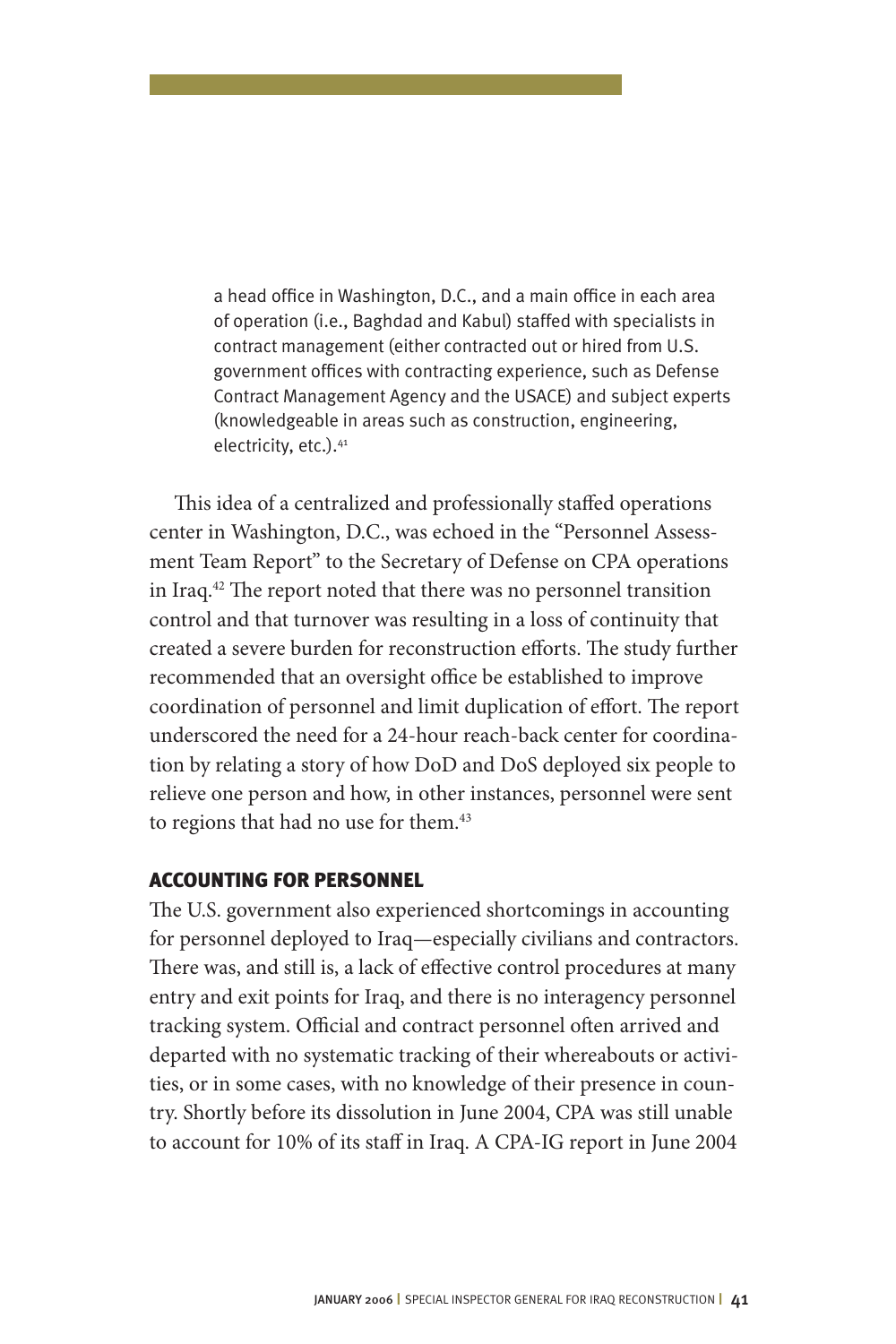The report noted that there was no personnel transition control and that turnover was resulting in a loss of continuity that created a severe burden for reconstruction efforts.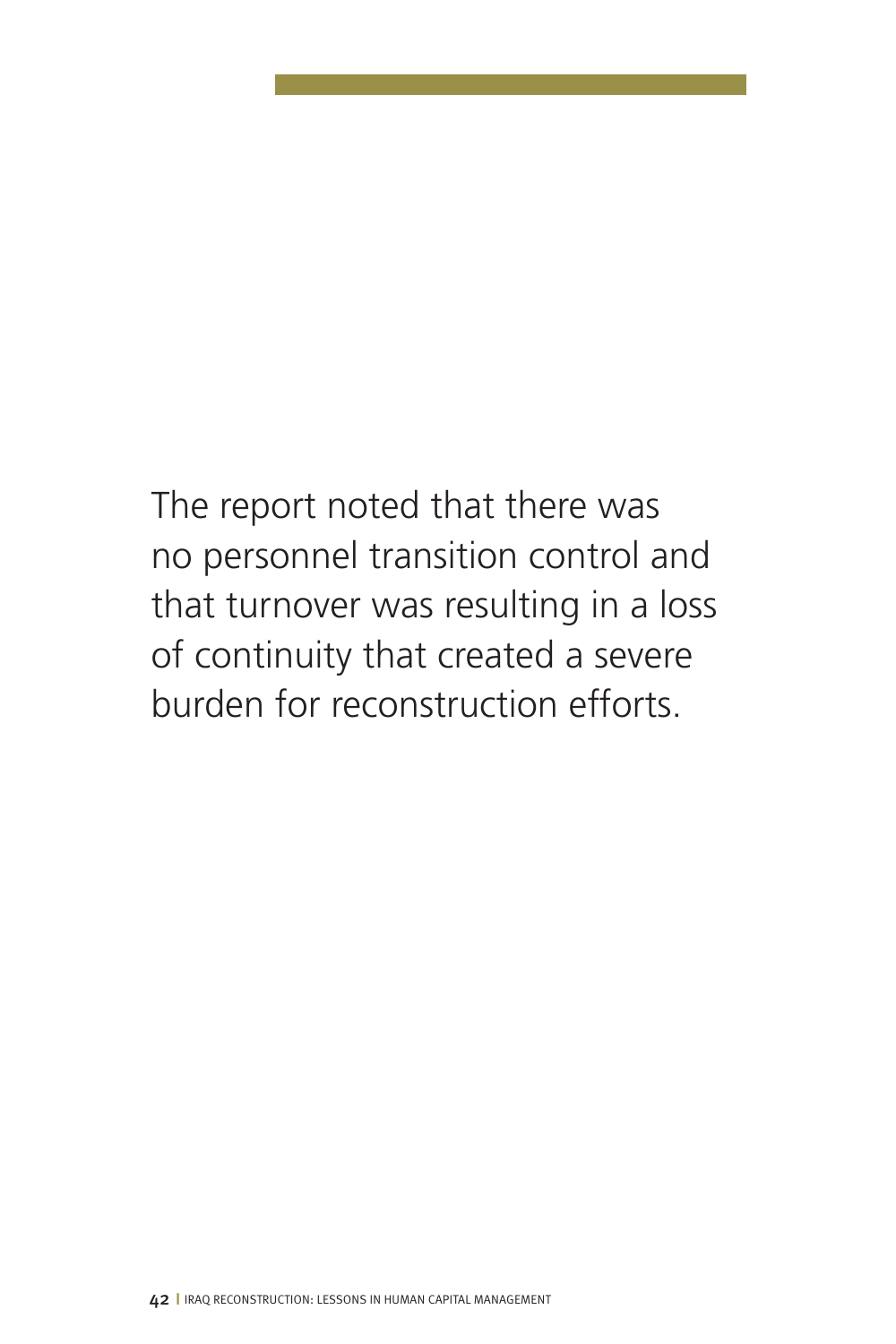noted that this situation adversely affected both contingency planning and CPA's general ability to forecast life-support requirements.

Forum participants said that while this issue has been more or less resolved for official personnel, it remains an acute problem for contractor personnel. Mechanisms to track contractors supporting CPA have been left largely to the contractors' individual firms and have not been enforced. The SIGIR Human Capital Management Forum developed a variety of recommendations to remedy contractor accountability problems. These recommendations were echoed in a recent proposed interagency policy change to cover U.S. government contractors in Iraq.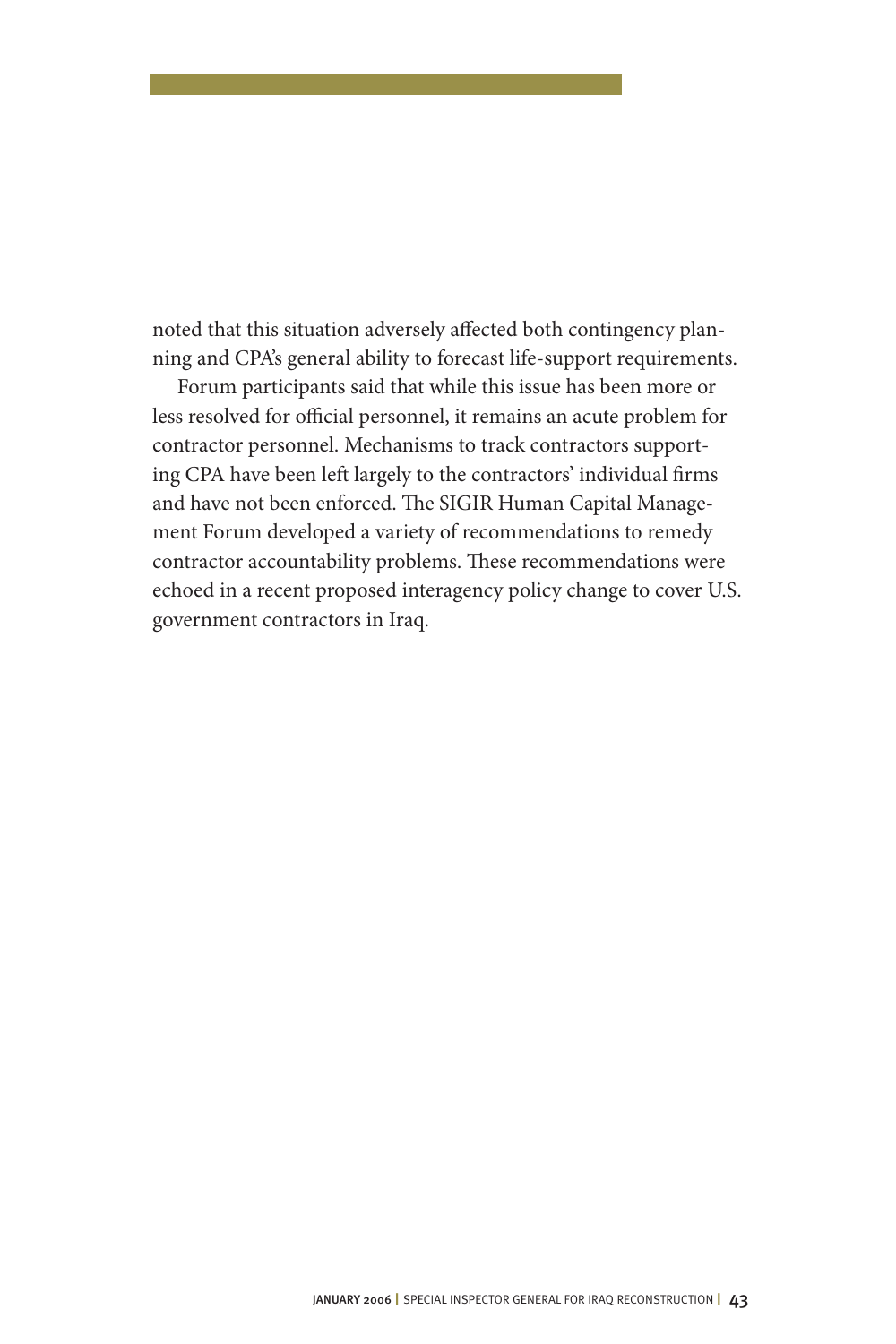44 | IRAQ RECONSTRUCTION: LESSONS IN HUMAN CAPITAL MANAGEMENT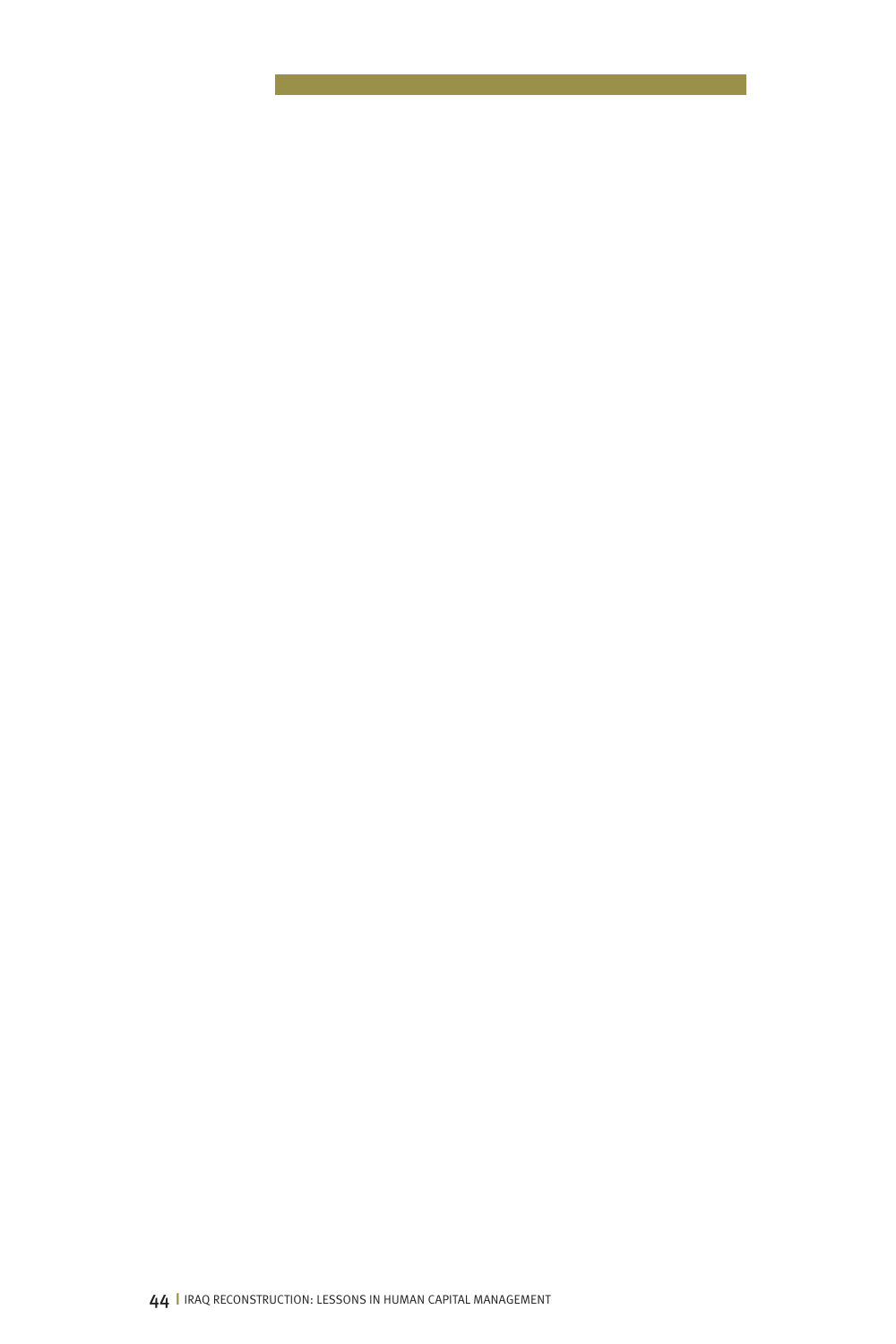## Lessons Learned Recommendations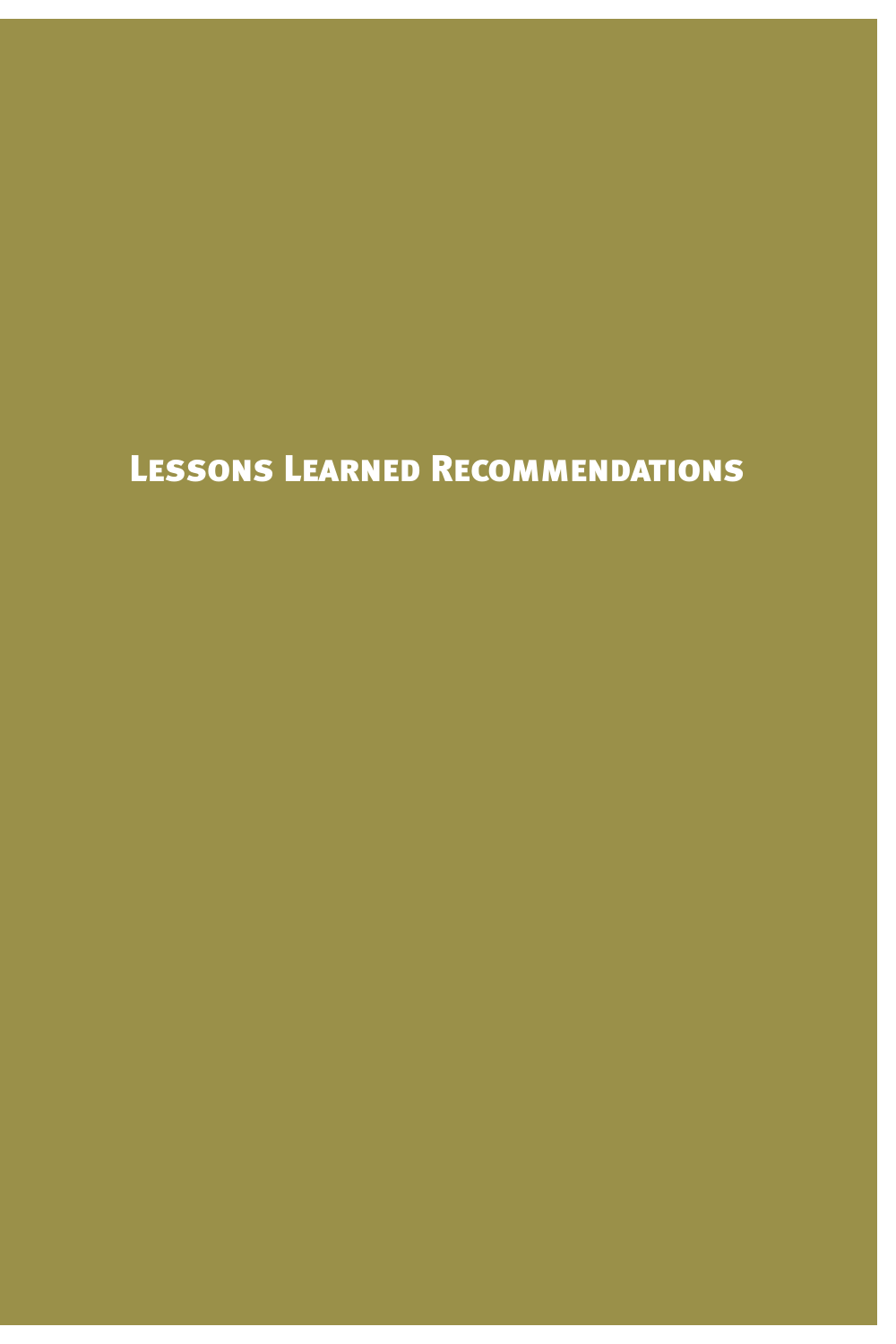### RECOMMENDATIONS

The President recently empowered the Secretary of State via a National Security Presidential Directive (NSPD-44) to coordinate all overseas reconstruction and stabilization activities. SIGIR expects that the following recommendations will help advance the policies undergirding the new DoS Coordinator for Reconstruction and Stabilization.

The recommendations are:

- Congress should fund, expand, and empower the S/CRS, pursuant to NSPD-44. This organization should serve as the primary point of authority within the U.S. government for planning and programming for future relief and reconstruction efforts. In coordination with other agencies, S/CRS should develop standardized HR practices.
- DoD should develop complementary plans and programs, pursuant to Department of Defense Directive (DODD) 3000.05 that coordinate military responses with S/CRS and that integrate S/CRS personnel and initiatives into exercises.
- The Administration and Congress should develop a "civilian reserve corps" that would serve as reconstruction and stabilization first responders, and would include a quick-reaction human resources team that pre-identifies human resources requirements for potential relief and reconstruction contingency operations.
- The U.S. Office of Personnel Management (OPM) should manage the development and implementation of a uniform set of human resources rules that would apply to all federal personnel deployed for contingency operations. OPM should coordinate these new human resources rules with the new DoD National Security Personnel System and other new federal personnel systems to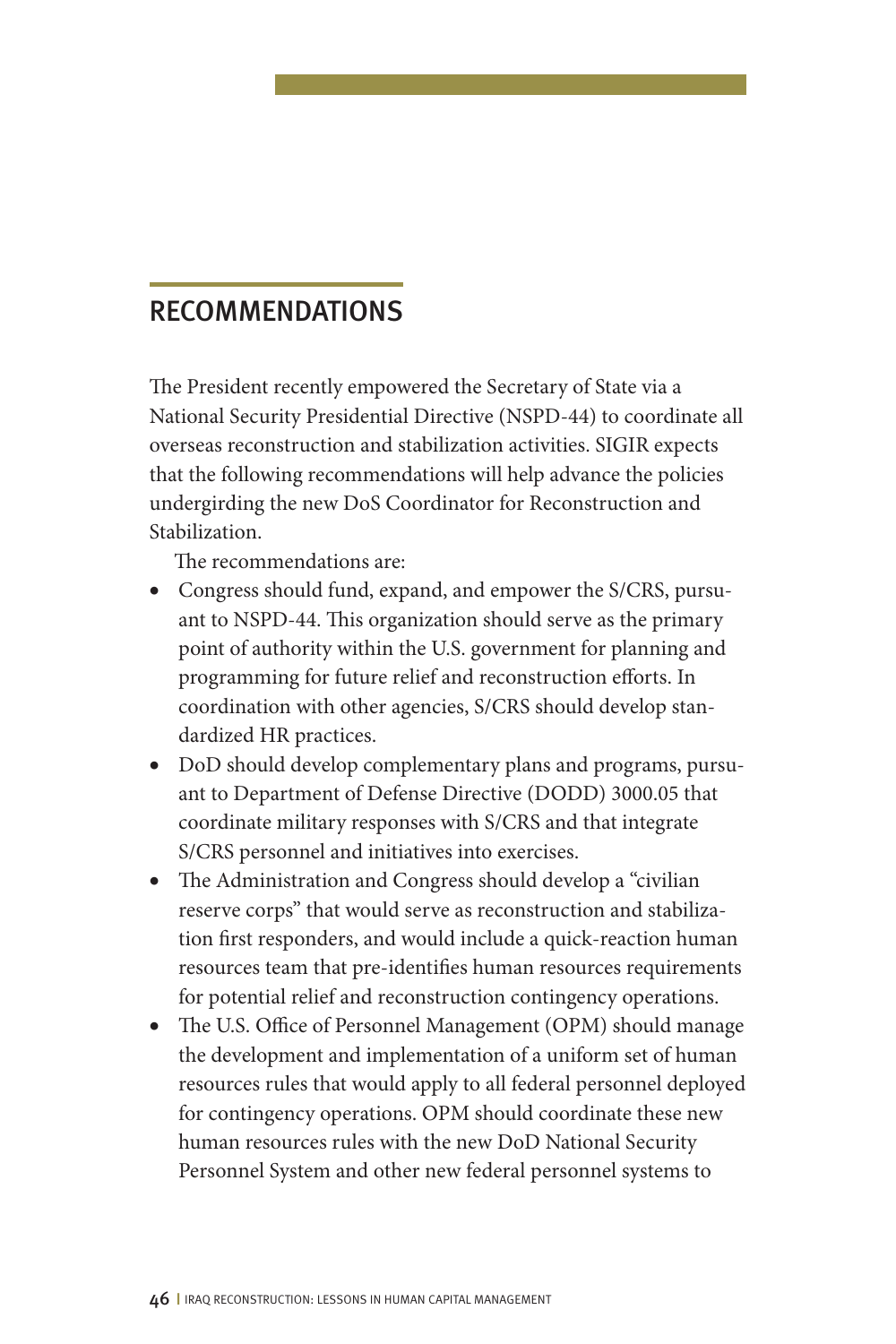ensure that hiring flexibilities and benefits will not be adversely affected. These rules should provide guidance that addresses the tour length and personnel turnover problems that have burdened Iraq reconstruction.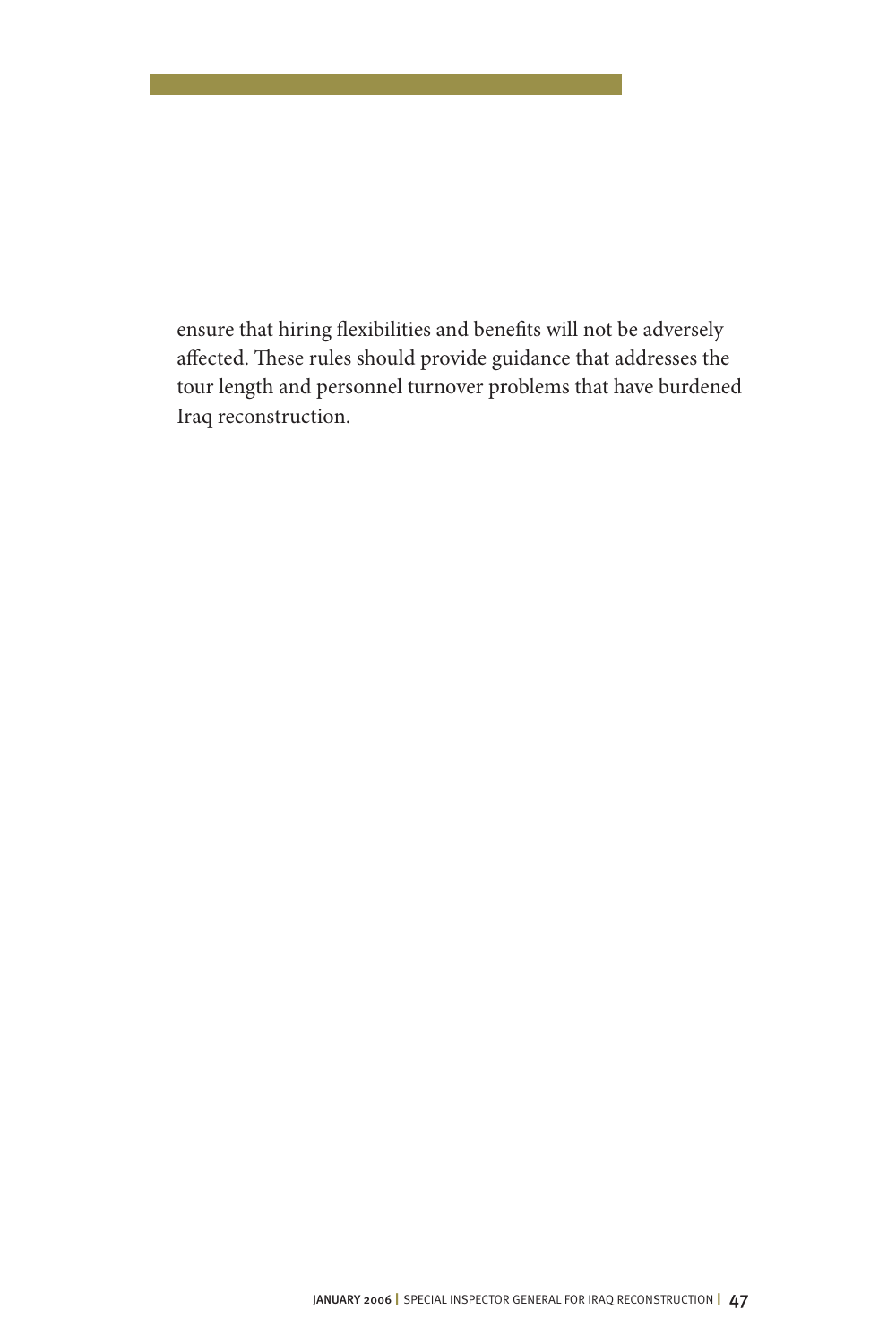#### **Endnotes**

- <sup>1</sup> Play to Win, Center for Strategic and International Studies and the Association of the U.S. Army, January 2003, p. 11.
- 2 Comments to SIGIR from former CPA and DoS official, November 2005.
- <sup>3</sup> "Preparing for War, Stumbling to Peace," by Mark Fineman, Robin Wright, and Doyle McManus*, Los Angeles Times*, July 18, 2003; and SIGIR interview with Lt. Gen. Jay Garner, USA (Ret.), April 22, 2004*.*
- <sup>4</sup> SIGIR interview with Lt. Gen. Jay Garner, USA (Ret.), former ORHA Director, April 22, 2004, p. 1.
- <sup>5</sup> SIGIR interview with Anthony W. Whitehouse, Army Civilian Human Resources Regional Director for the western United States and former CPA HR Specialist, July 1, 2004.
- <sup>6</sup> Presentation at a Joint Center for Strategic and International Studies/ Woodrow Wilson International Center for Scholars event, October 20, 2004, by Ambassador Carlos Pascual, S/CRS.
- 7 SIGIR interview with Lt. Gen. Jay Garner, USA (Ret.), April 22, 2004.
- 8 SIGIR interview (name withheld), June 2003.
- 9 Garner interview, op. cit.
- <sup>10</sup> ORHA, "Current Manning and Personnel Gaps," PowerPoint Presentation, March 23, 2003.
- <sup>11</sup> SIGIR interview (name withheld), June 2003.
- <sup>12</sup> "Management of Personnel Assigned to CPA in Baghdad," CPA-IG Audit Report No. 04-002, June 25, 2004.
- $13$  Ibid.
- $14$  Ibid.
- $15$  Ibid.
- $16$  Ibid.
- <sup>17</sup> SIGIR conversation with CPA HR personnel, April 2004.
- <sup>18</sup> "Restarting the Economy in Iraq," unpublished manuscript by Rear Admiral David Oliver, USN (Ret.), former Director of CPA Office of Management and Budget.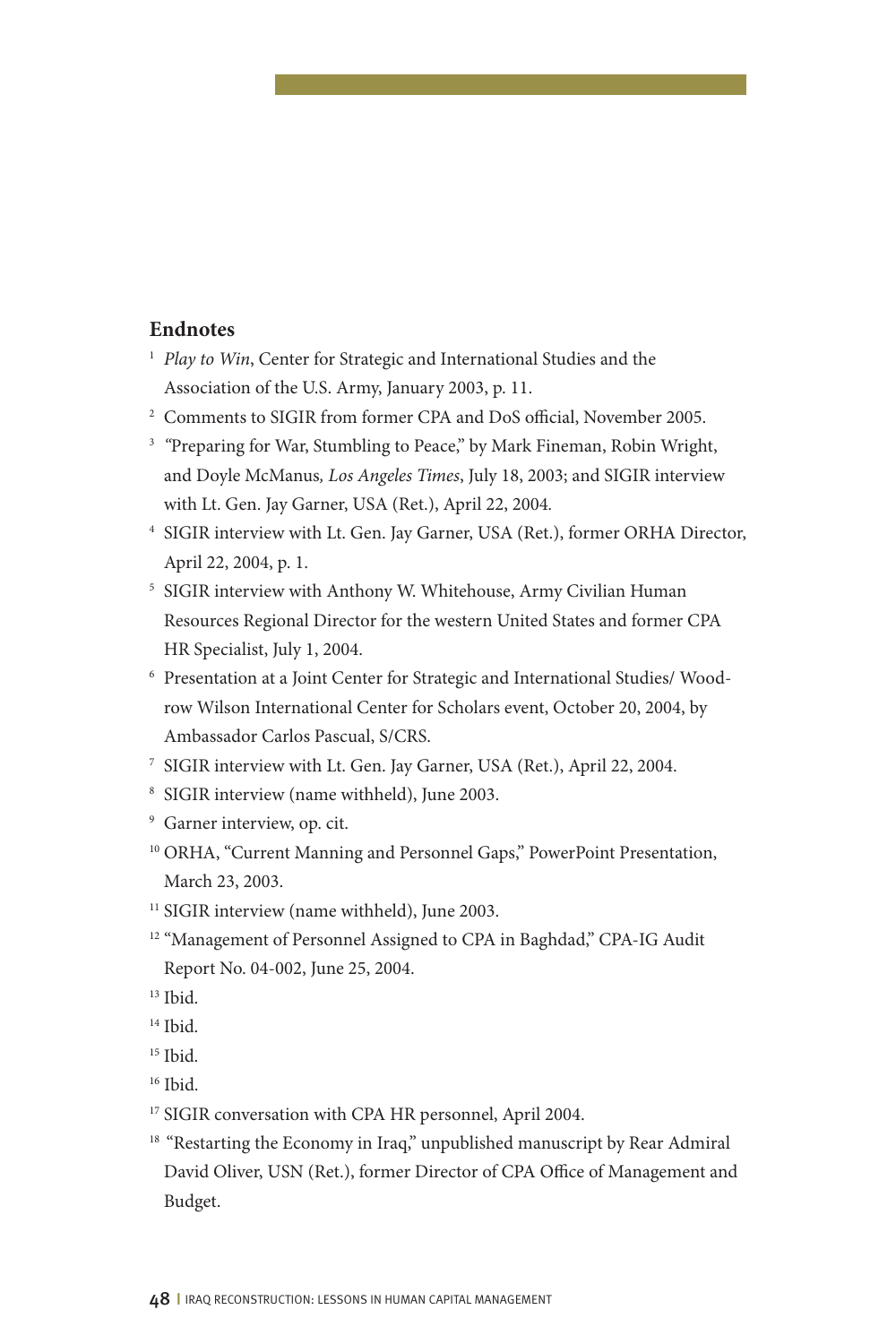- <sup>19</sup> SIGIR interview with officials from DoD/Under Secretary of Defense, Policy, October 2005.
- 20 David Oliver, op. cit.
- <sup>21</sup> *U.S. Policy in Iraq: A "Realist" Approach to its Challenges and Opportunities*, Anthony H. Cordesman, August 6, 2004; DoD Personnel Assessment Team, Report to the Secretary of Defense, CPA Baghdad, February 11, 2004; and SIGIR discussions with former CPA officials.
- <sup>22</sup> "Administration of Contracts Funded by DFI," SIGIR Audit No. 05-008, April 30, 2005.
- <sup>23</sup> Ambassador Carlos Pascual presentation, op. cit.
- <sup>24</sup> Comments to SIGIR from former CPA and DoS official, November 2005.
- <sup>25</sup> SIGIR interviews, surveys, and discussions with CPA and IRMO personnel (various).
- 26 SIGIR discussion with ORHA/CPA and IRMO personnel specialists.
- <sup>27</sup> Anthony W. Whitehouse interview, op. cit.
- <sup>28</sup> SIGIR discussion with DoS CPA detailees.

 $29$  Ibid.

- <sup>30</sup> CPA-IG Audit Report No. 04-002, op. cit.
- <sup>31</sup> The Coalition Provisional Authority's Experience with Governance in Iraq, Celeste J. Ward*,* U.S. Institute of Peace, Washington D.C., May 2005.
- <sup>32</sup> Personnel Assessment Team Report to the Secretary of Defense, CPA Baghdad, February 11, 2004.
- <sup>33</sup> SIGIR discussion with CPA and IRMO personnel.
- <sup>34</sup> Anthony W. Whitehouse interview, op. cit.
- <sup>35</sup> E-mail to SIGIR from James Haveman, former CPA official, December 2005.
- <sup>36</sup> America's Role in Nation-Building: From Germany to Iraq, James Dobbins et al., RAND Corporation, 2003.
- <sup>37</sup> *Foreign Assistance: USAID Needs to Improve its Workforce Planning and Operating Expense Accounting,* GAO*,* September 2003.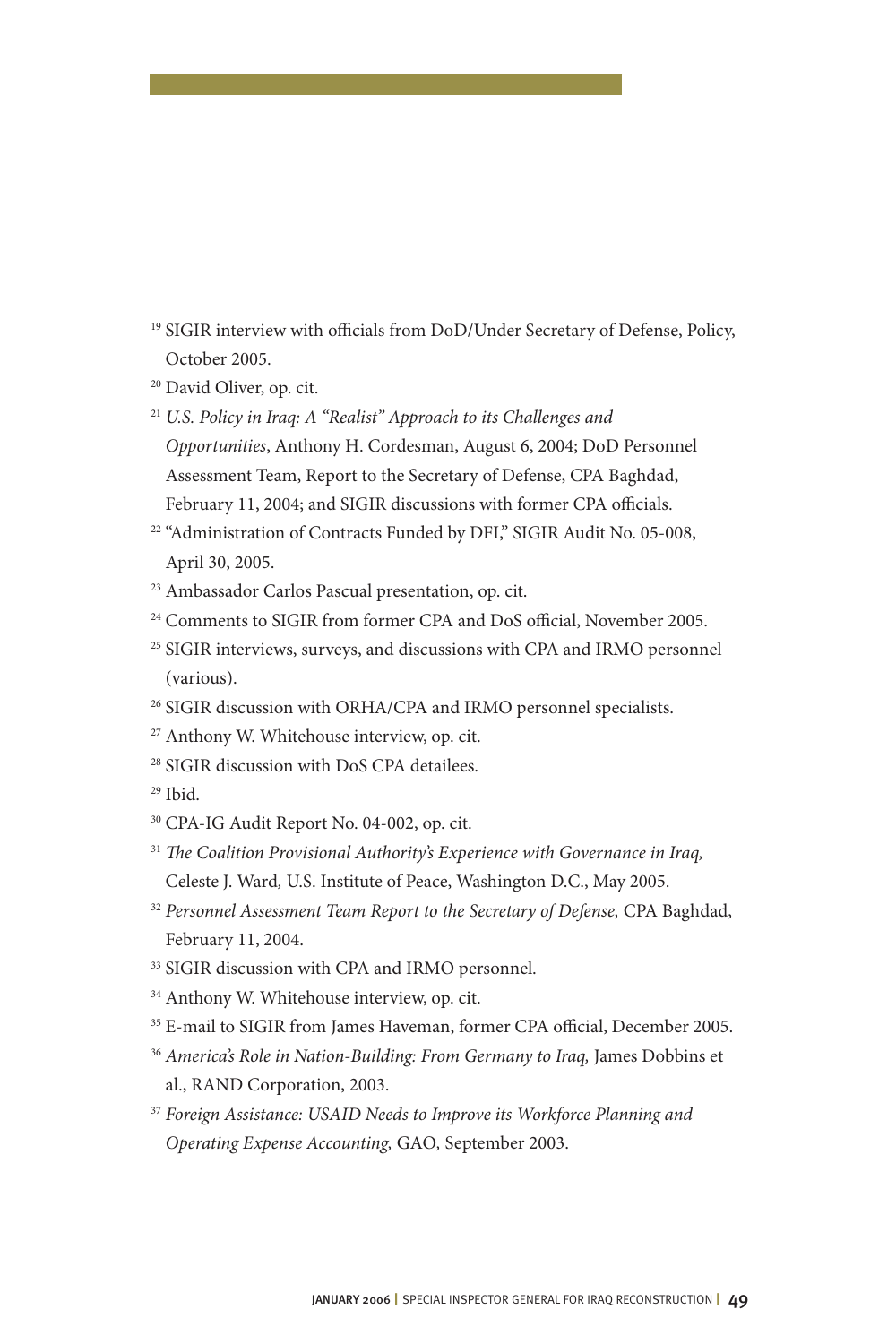- <sup>38</sup> SIGIR interview of Steve Casteel, former CPA Senior Advisor to the Iraqi Ministry of the Interior, July 3, 2004.
- <sup>39</sup> David Oliver, op. cit., p. 37.
- <sup>40</sup> Anthony Whitehouse interview, op. cit., p. 2.
- <sup>41</sup> "Outsourcing in Post-conflict Operations: Designing a System for Contract Management and Oversight," Blake W. Mobley, Journal of Public and International Affairs, Princeton, NJ, spring 2004, p. 34.
- <sup>42</sup> DoD Personnel Assessment Team, Report to the Secretary of Defense, op. cit.
- <sup>43</sup> Ibid, pp. 11-12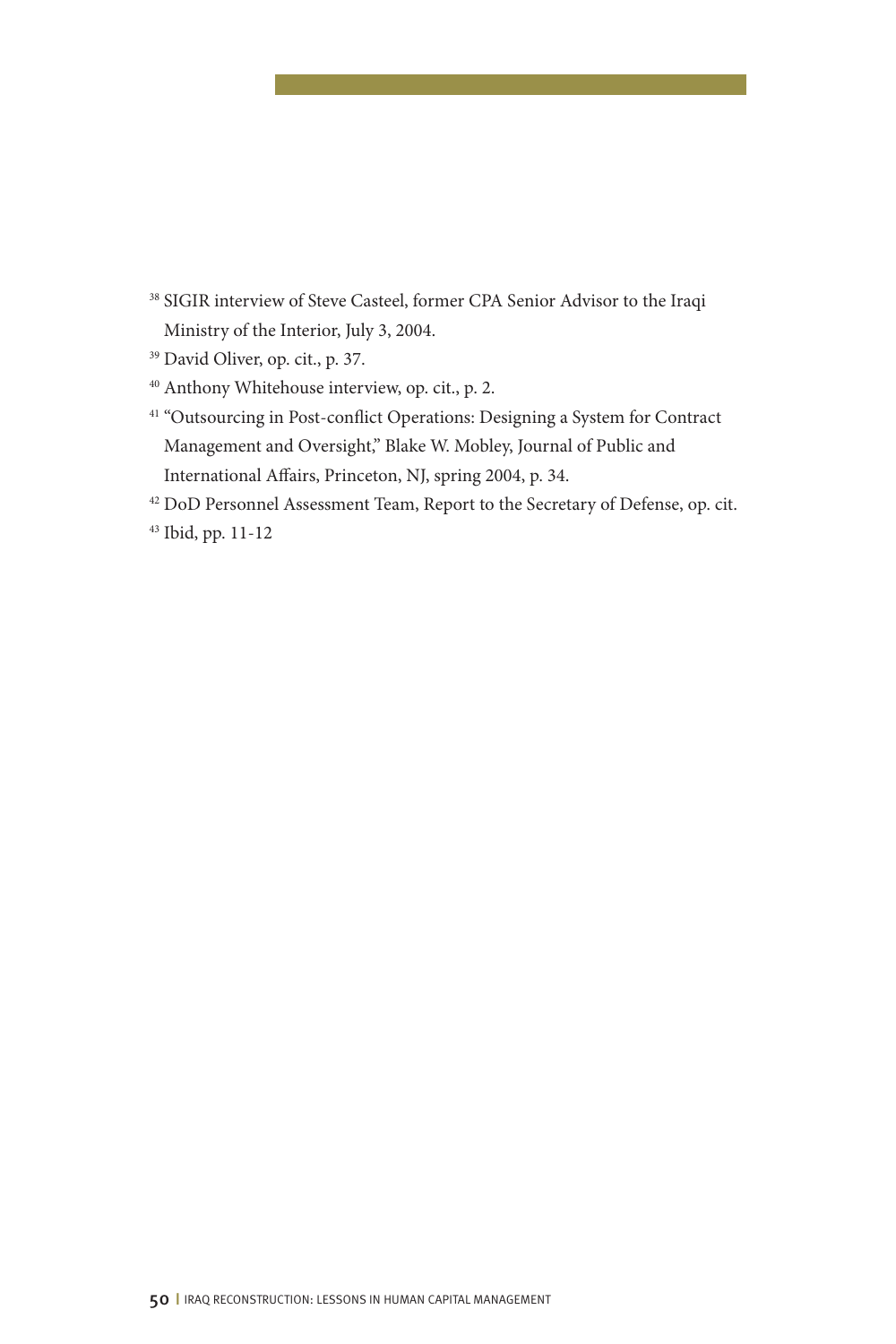JANUARY 2006 | SPECIAL INSPECTOR GENERAL FOR IRAQ RECONSTRUCTION | 51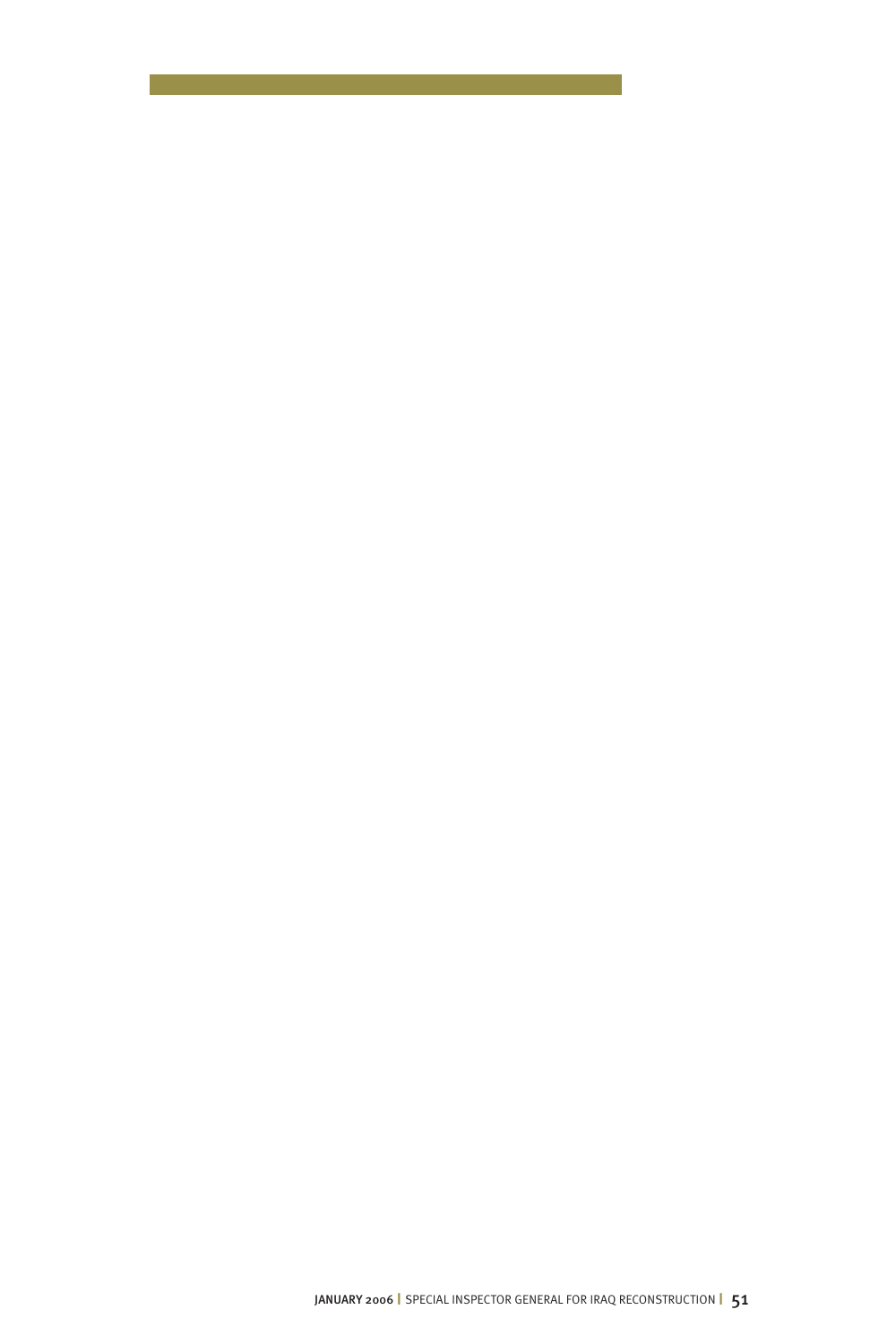52 I IRAQ RECONSTRUCTION: LESSONS IN HUMAN CAPITAL MANAGEMENT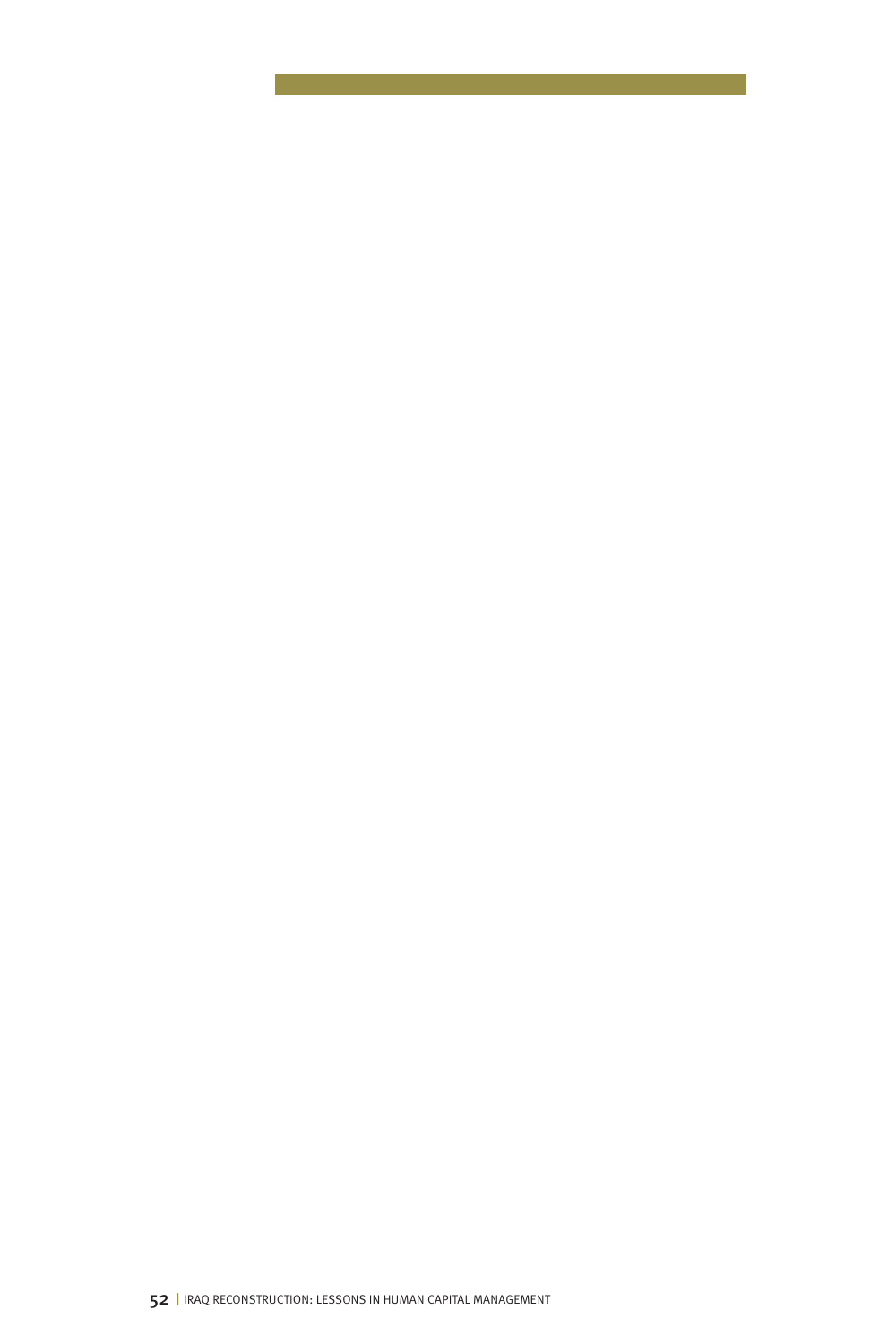## Forum Participant Biographies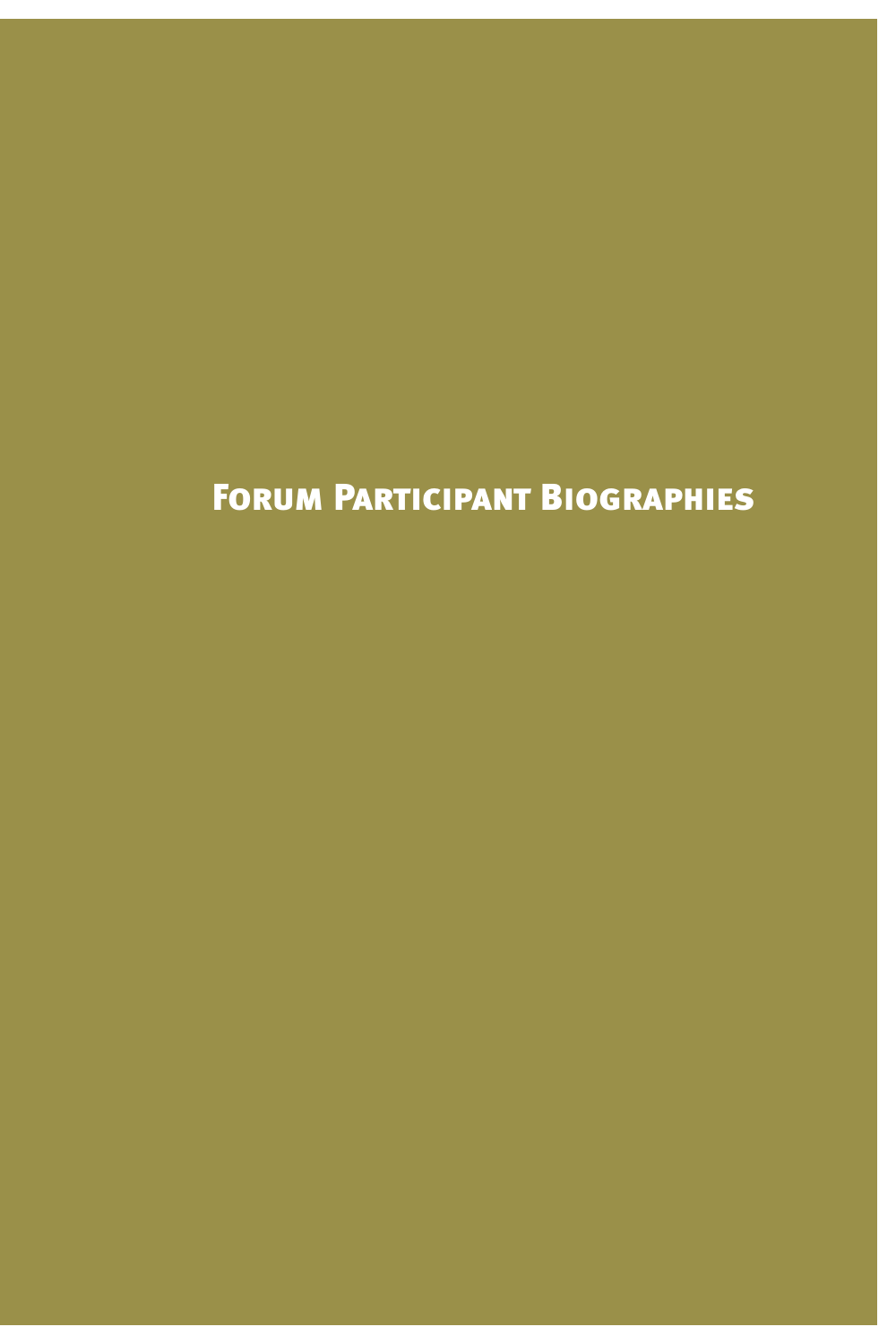MR. STUART W. BOWEN, JR., serves as the Special Inspector General for Iraq Reconstruction. He was appointed as Inspector General for the Coalition Provisional Authority (CPA-IG) on January 20, 2004, by the Secretary of Defense with the concurrence of the Secretary of State. With the enactment of the Defense Authorization Act for 2005, CPA-IG was re-designated as SIGIR.

Before his appointment as CPA-IG, Mr. Bowen was a partner at the law firm of Patton Boggs. Prior to that, Mr. Bowen served as Special Assistant to the President and Associate Counsel, and later as Deputy Assistant to the President and Deputy Staff Secretary at the White House under President George W. Bush.

Maj. Gen. William L. Nash, USA (Ret.), was appointed Director of the Council on Foreign Relation's Center for Preventive Action in April 2001. He leads the Council's efforts to work with governments, international organizations, the business community, and non-governmental organizations to anticipate international crises and to provide analysis and specific recommendations for preventive action.

DR. FREDERICK BARTON currently serves as a Senior Adviser in the International Security Program and Co-director of the Post-Conflict Reconstruction Project at the Center for Strategic and International Studies (CSIS). Concurrently, Mr. Barton teaches as a visiting lecturer at the Woodrow Wilson School at Princeton University, where he was previously the Frederick H. Schultz Professor of Economic Policy.

MR. RODNEY BENT served on the staff of the Foreign Operations, Export Finance, and Related Programs Subcommittee of the House Appropriations Committee. Before joining the Committee, he worked in Baghdad, Iraq, as the senior advisor at CPA for the Iraqi Ministry of Finance and the Iraqi Ministry of Planning and Development Cooperation.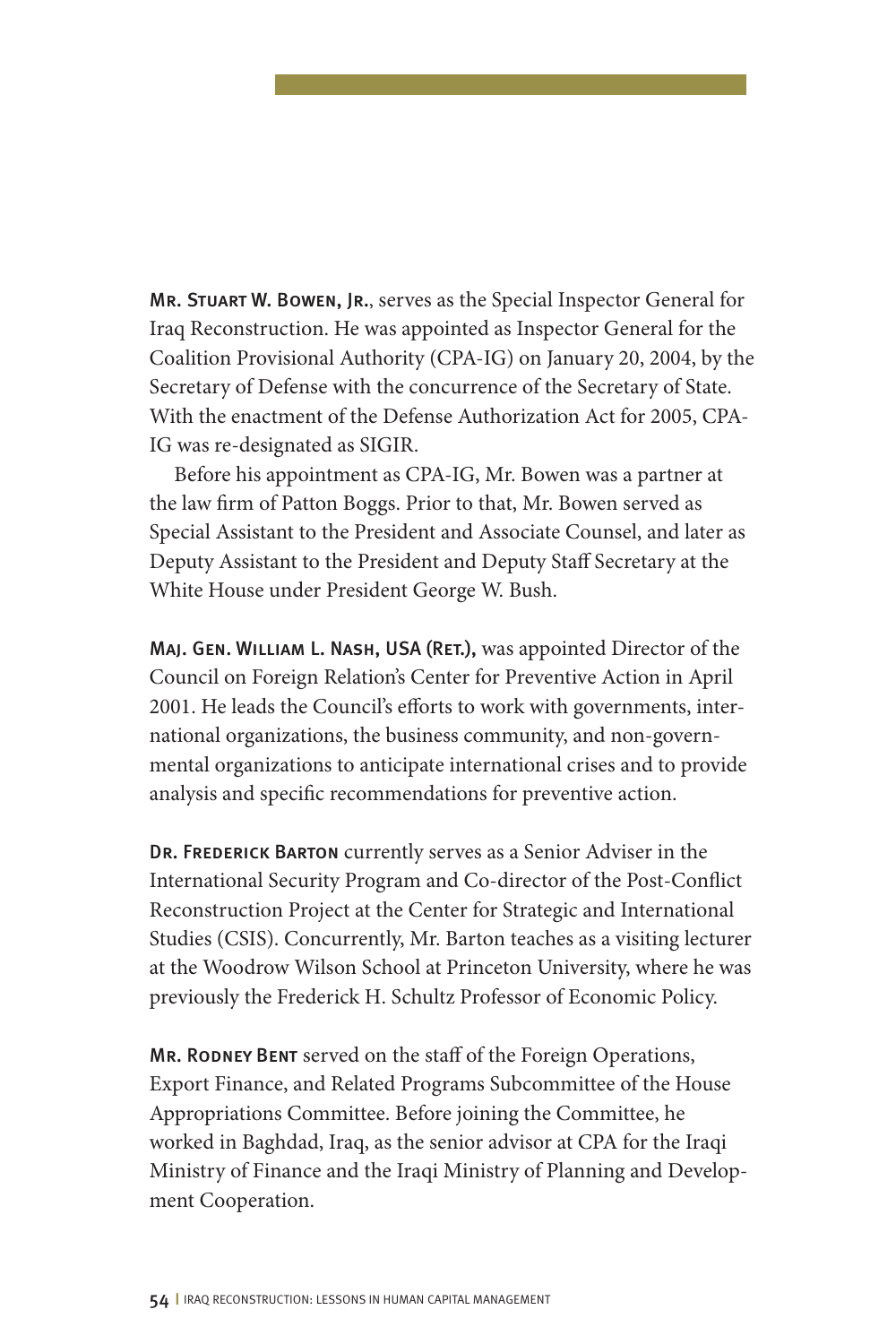Ms. Katja Bullock serves as a Special Assistant to the President for Presidential Personnel. She held the same position and duties under Presidents Reagan and George H.W. Bush. In 2003, Ms. Bullock was detailed to Iraq as Director of Civilian Personnel to help set up the CPA government in Iraq, later returning to prepare for the transfer of governance authority to the Iraqi people.

DR. JAMES JAY CARAFANO is Senior Fellow for National Security and Homeland Security, The Kathryn and Shelby Cullom Davis Institute for International Studies, and The Heritage Foundation. He is one of The Heritage Foundation's leading scholars in defense transformation, military operations and strategy, and homeland security.

Mr. Bruce N. Crandlemire is the acting Inspector General for the U.S. Agency for International Development, directing worldwide audit and investigation activities covering five government agencies with appropriations of over \$15 billion.

Colonel Dennis J. DeGraff, USAF, is the Chief, Military Personnel Resources, Directorate of Personnel, United States Air Forces in Europe, headquartered at Ramstein Air Base, Germany. In 2003- 2004, Colonel DeGraff served as the Director of Manpower and Personnel (C-1) for the Office of Reconstruction and Humanitarian Assistance in post-war Baghdad, Iraq.

Mr. Greg Gardner is Vice President, Government and Homeland Security Solutions, at Oracle Corporation. From April to November 2003, Mr. Gardner served with CPA in Iraq as Chief of Staff for the Senior Advisor, Ministry of National Security and Defense. He then returned to Washington to coordinate personnel activities for CPA before leaving government service in March 2004.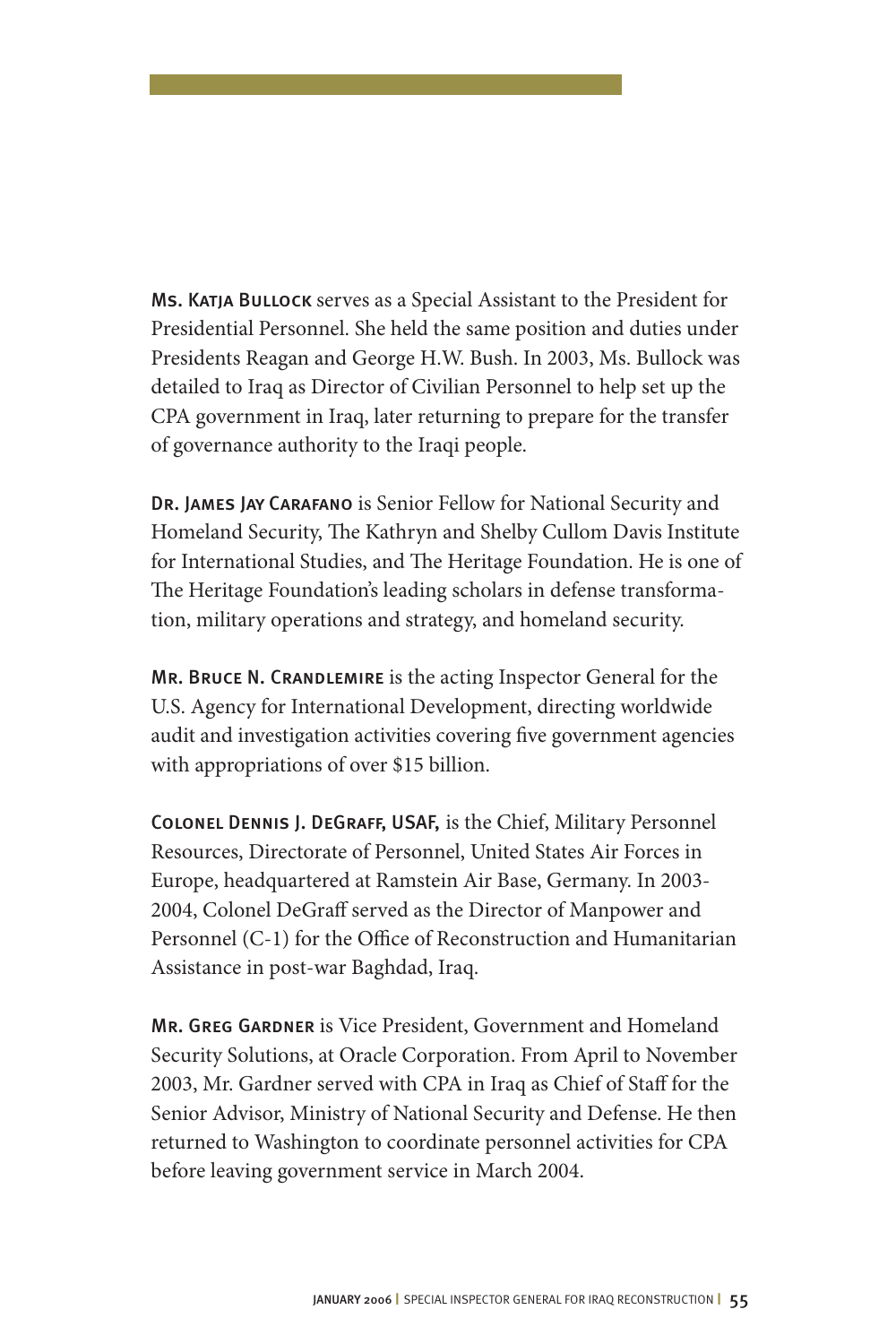Mr. Patrick Garvey is a member of the professional staff on the Senate Foreign Relations Committee, chaired by U.S. Senator Richard G. Lugar. His portfolio includes oversight for Iraq stabilization and reconstruction efforts, counter-terrorism, and broader Middle-East policy. He had a direct role in producing 23 Iraq oversight hearings.

MR. CHRISTOPHER J. HOH serves at the Department of State as the Director for Response Strategy and Resource Management in the Office of the Coordinator for Reconstruction and Stabilization. He is responsible for developing initiatives and procedures to pre-position people, money, equipment, and guidance for significant civilian operations in failing, failed, and post-conflict states. During 2003 and 2004, he served as a Special Adviser for Secretary of State Powell's Diplomatic Readiness Initiative.

Mr. Allan G. Kaupinen is the Director of Recruiting for the Iraq Reconstruction Management Office at the Department of State. He manages the identification, vetting, and orientation of personnel to staff IRMO in Iraq. Mr. Kaupinen held a similar position with CPA at the Department of Defense from the time the staffing of CPA was initiated.

Ambassador Patrick Kennedy is Deputy Director for Management for the Office of the Director of National Intelligence. He served in Iraq as the Chief of Staff for the CPA.

Mr. C. Morgan Kinghorn is President of the National Academy of Public Administration. Elected an Academy Fellow in 1992, he has more than three decades of distinguished public and private sector leadership, having managed and reengineered some of government's most complex organizations.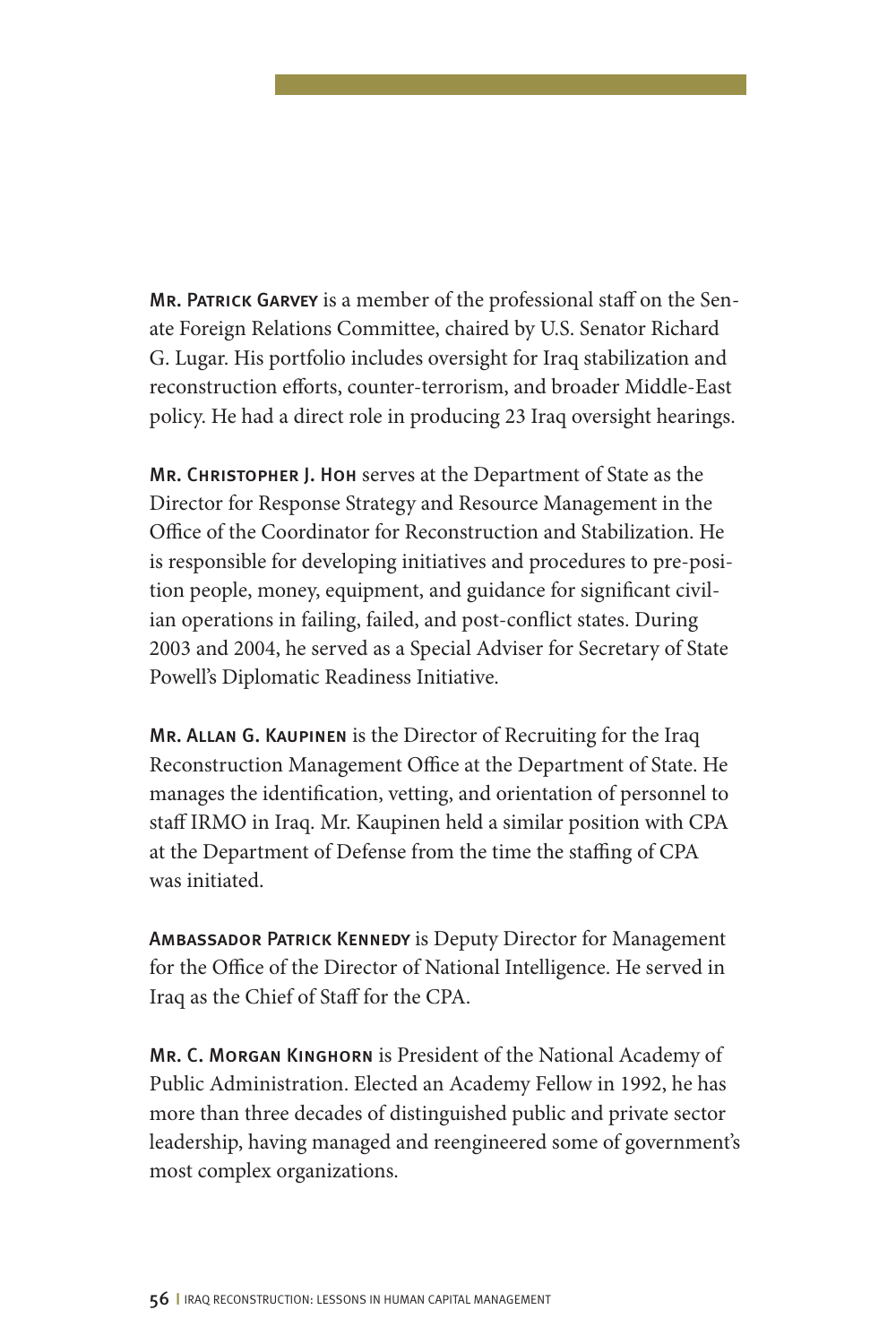Dr. Rosslyn S. Kleeman is currently Distinguished Executive in Residence, Department of Public Policy and Public Administration, George Washington University. Her responsibilities include intern and professional development and teaching a professional development course. She frequently lectures and consults on public policy issues.

Mr. James Kunder is Assistant Administrator for Asia and the Near East at USAID. He provides leadership on the Agency's Middle East and Asia programs. Mr. Kunder has extensive government and private sector experience in international development. From July 2002 to July 2004, he served as Deputy Assistant Administrator for Asia and the Near East. Previously, from January to May 2002, he was Director for Relief and Reconstruction in Afghanistan.

Mr. Dayton Maxwell is Special Advisor to the Administrator of USAID, where he is assisting in the establishment of a new USAID office of military affairs. Previously, he worked on a detail from USAID to JFCOM, serving as a senior advisor in the new DoS Office of Coordinator for Reconstruction and Stabilization. In 2003, he deployed on detail to Iraq where he worked in the Office of Policy Planning and Analysis for CPA until the end of 2003.

MR. JOSEPH T. (MICKEY) MCDERMOTT is the Assistant IG for Audit at SIGIR. He serves as the principal advisor to the Inspector General and the Deputy Inspector General for all audit matters, including audit policy and planning. He spends most of his time in Baghdad with his audit staff.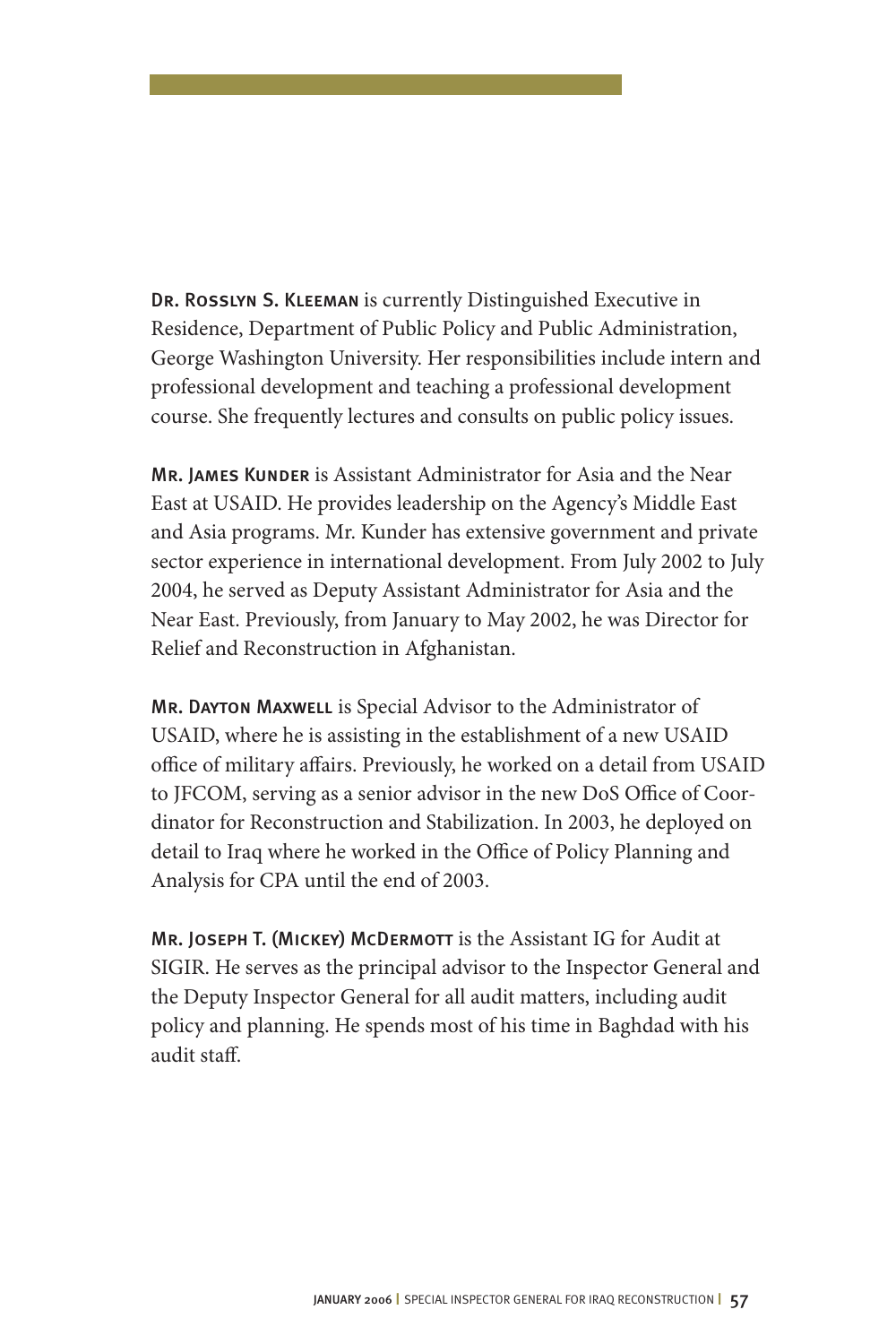MR. CHRIS MIHM is the Managing Director of the GAO Strategic Issues Team, leading work on government-wide, long-term issues that support transition to a more accountable federal government, including federal agency transformations, budgeting and the nation's long-term fiscal outlook, strategic human capital management, Civil Service reform, the decennial census, and federal tax policy and administration.

Mr. James O'Beirne is Special Assistant to the Secretary of Defense for White House Liaison. He provides program advice and support in identifying placement opportunities for political appointees within the Office of the Secretary of Defense and the military departments. Mr. O'Beirne has served as Deputy Special Assistant and as Special Assistant, during the launch of ORHA and CPA.

REAR ADMIRAL DAVID R. OLIVER, JR., USN (RET.), is Executive Vice President and Chief Operating Officer of EADS North America. He has a diverse career, including extensive experience in government, industry, and the military. Immediately before joining EADS North America, Mr. Oliver served in Iraq as the Director of CPA Office of Management and Budget. Mr. Oliver completed a distinguished career in the U.S. Navy in 1995, retiring as a Rear Admiral.

Lieutenant General Jeffrey W. Oster, USMC (Ret.), is Chairman of the Marine Corps Scholarship Foundation and the Military Ministry of the Campus Crusade for Christ. During 2004, he served as the CPA Deputy Administrator and Chief Operating Officer.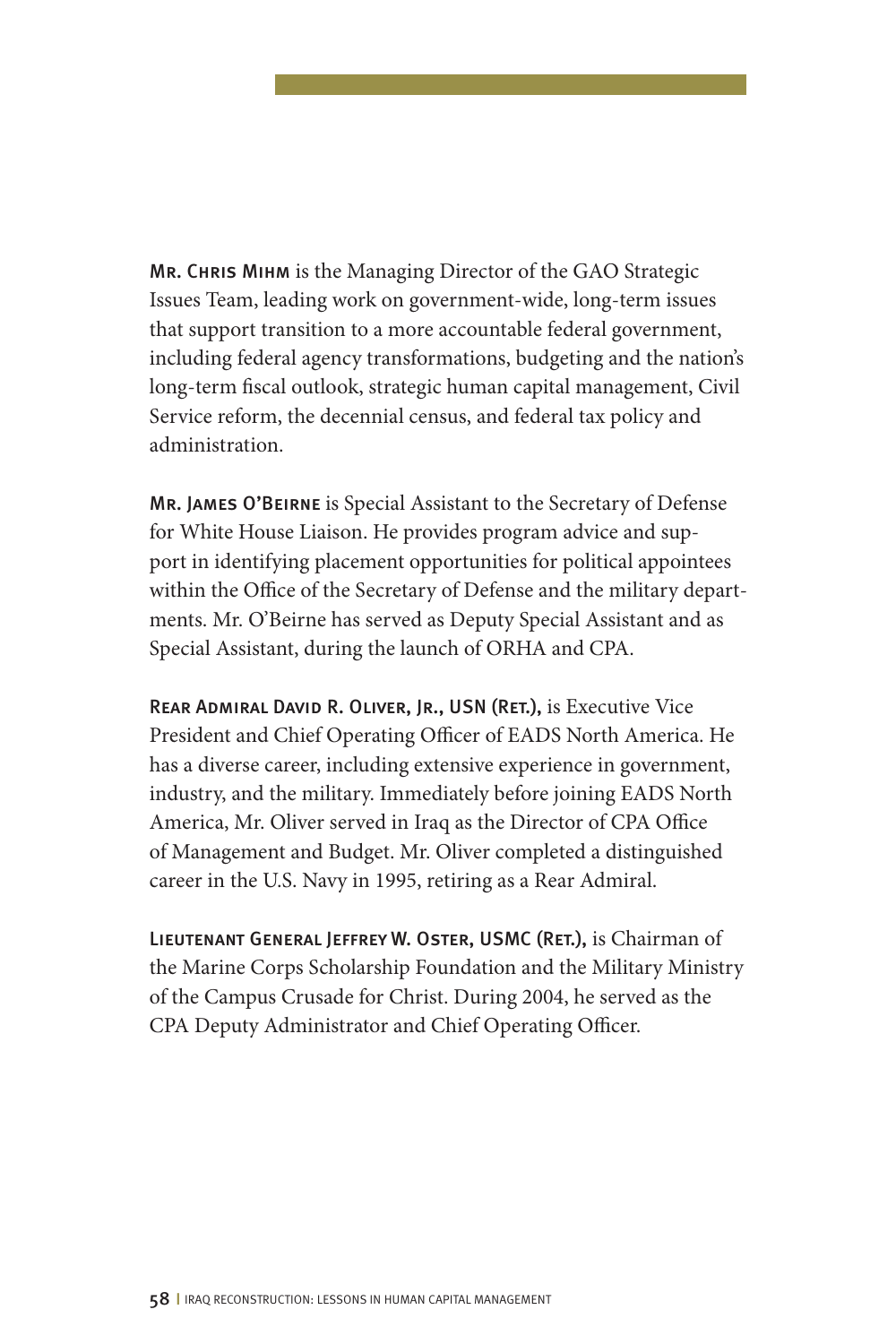Dr. R. Nicholas Palarino is the Senior Policy Analyst for the House Subcommittee on National Security, Emerging Threats, and International Relations, Committee on Government Reform. This subcommittee has held several hearings regarding Iraq reconstruction issues and challenges.

Mr. John M. Palguta is Vice President for Policy and Research at the Partnership for Public Service, responsible for the implementation of a comprehensive program of research and analyses on human capital issues in the federal government. The results of these efforts assist federal government policy makers, managers, and other interested individuals and organizations in developing viable solutions to recruit, motivate, and retain a highly talented and diverse workforce.

Ms. Hannah Sistare is Director of the Human Resources Management Consortium at the National Academy of Public Administration. She is also Executive Director of the National Commission on the Public Service (Volcker Commission) Implementation Initiative at the Academy.

Mr. Stan Z. Soloway is president of the Professional Services Council, the principal national trade association representing the government professional and technical services industry. PSC is known for its leadership on the full range of government acquisition/procurement and outsourcing and privatization issues. Mr. Soloway assumed the presidency in January 2001.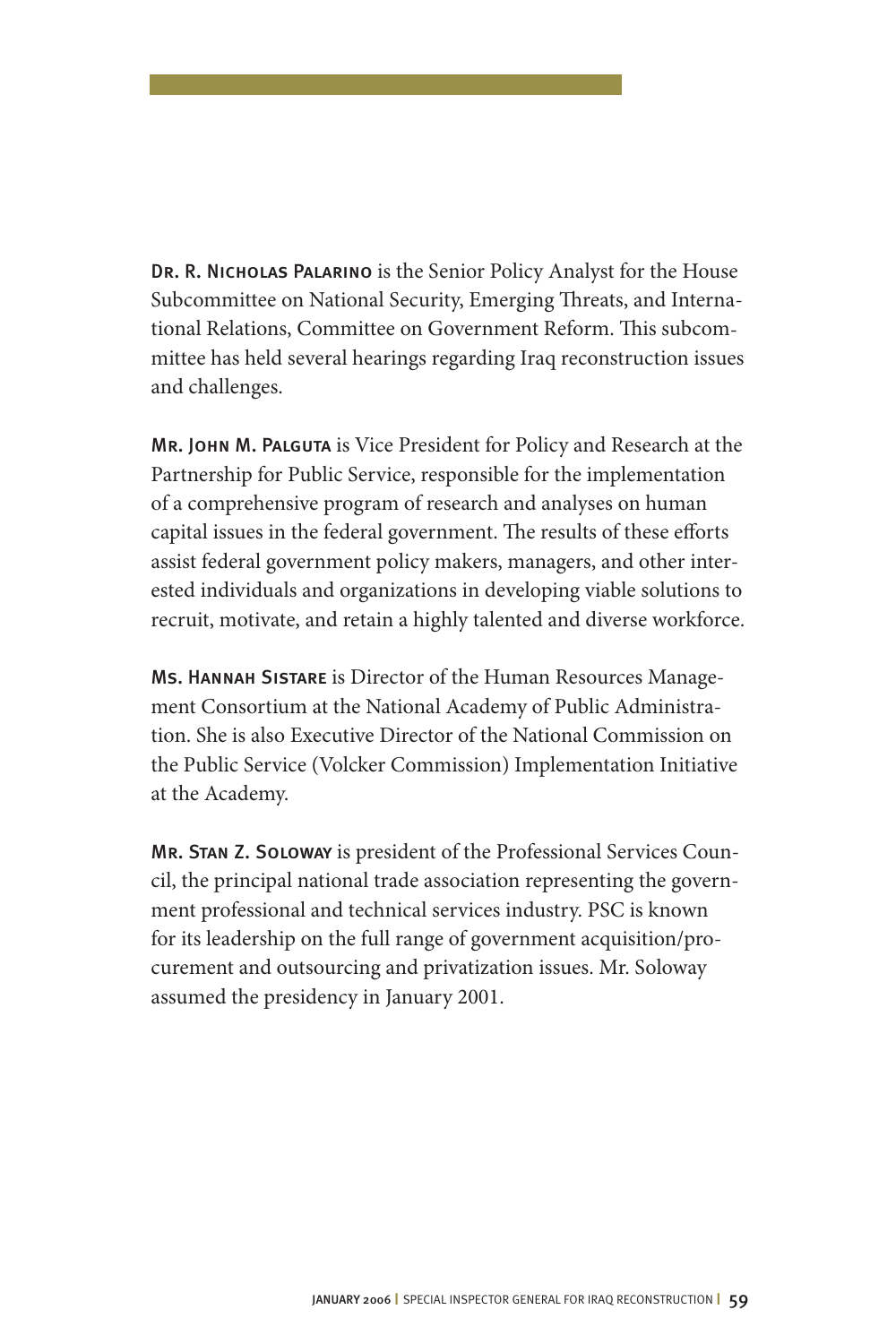Ms. Toni B. Wainwright was reappointed to the Senior Executive Service (SES) as Deputy Director of Civilian Personnel, Department of the Army, in February 2005. She assists in overseeing the largest civilian workforce in the federal government. She is also responsible for supervision and oversight of all staff and line HR functions for the U.S. Army's civilian personnel management program. In June 2004, Ms. Wainwright served as Director of Personnel Policy with the Office of National Security Affairs in Baghdad, Iraq.

DR. RUTH WHITESIDE is a career member of the Senior Executive Service at the Department of State, and she served in the Foreign Service from 1978 to 1984. In June 2001, she began serving as Principal Deputy Assistant Secretary in the Office of the Director General, Bureau of Human Resources.